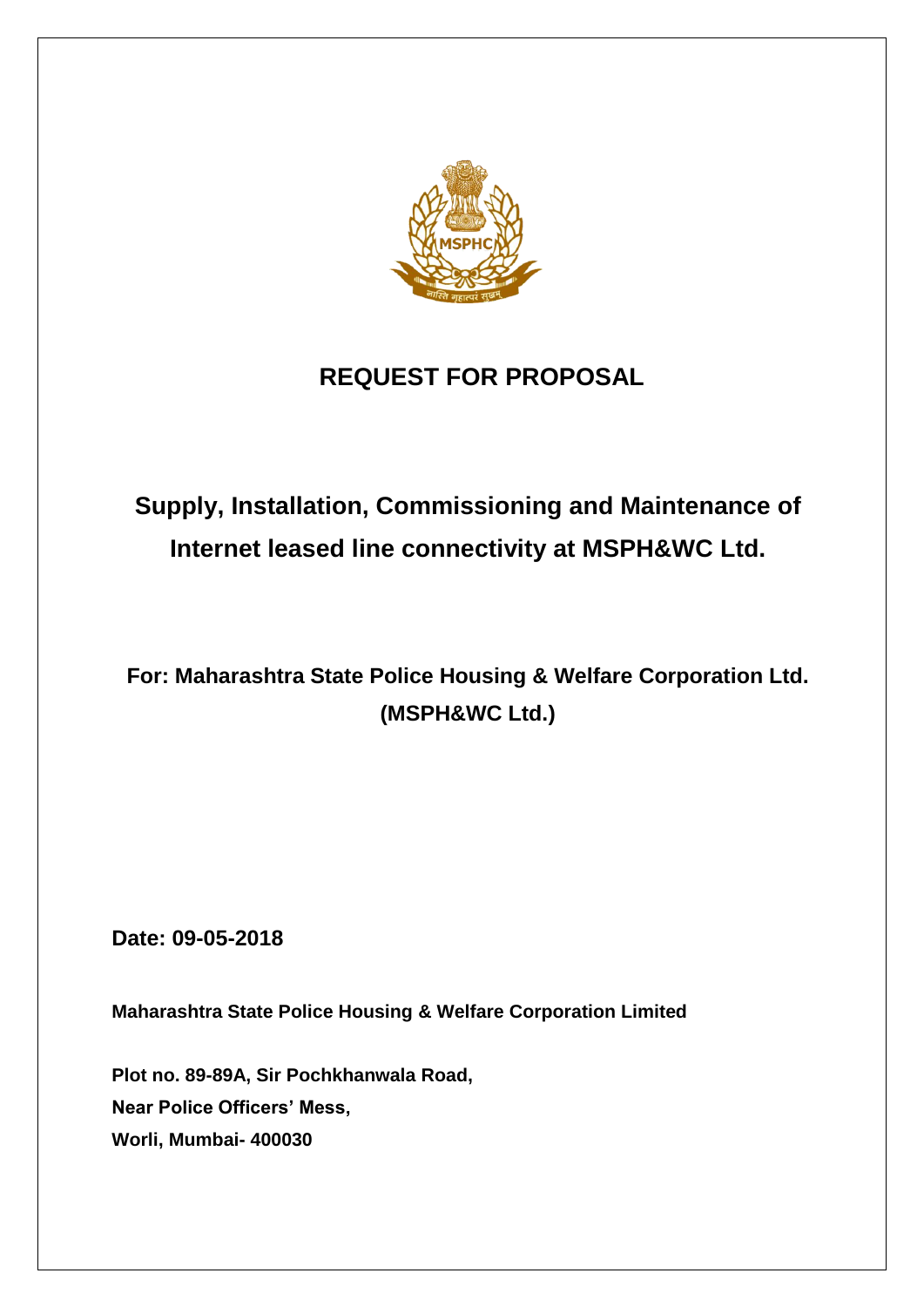# **Table of Contents**

|              | 1.1 |                                          |  |
|--------------|-----|------------------------------------------|--|
|              | 1.2 |                                          |  |
| $\mathbf{2}$ |     |                                          |  |
|              | 2.1 |                                          |  |
|              | 2.2 |                                          |  |
|              | 2.3 |                                          |  |
|              | 2.4 |                                          |  |
|              | 2.5 |                                          |  |
|              | 2.6 |                                          |  |
|              | 2.7 |                                          |  |
|              | 2.8 |                                          |  |
|              | 2.9 |                                          |  |
|              |     |                                          |  |
|              |     |                                          |  |
|              |     |                                          |  |
|              |     |                                          |  |
|              |     |                                          |  |
|              |     |                                          |  |
|              |     |                                          |  |
|              |     |                                          |  |
|              |     |                                          |  |
|              |     |                                          |  |
|              |     |                                          |  |
|              |     |                                          |  |
| 3            |     |                                          |  |
|              |     |                                          |  |
|              | 3.2 |                                          |  |
|              | 3.3 |                                          |  |
|              | 3.4 |                                          |  |
| 4            |     |                                          |  |
|              | 4.1 |                                          |  |
|              | 4.2 |                                          |  |
|              | 4.3 |                                          |  |
|              | 4.4 |                                          |  |
|              | 4.5 |                                          |  |
|              | 4.6 |                                          |  |
|              | 4.7 |                                          |  |
|              | 4.8 |                                          |  |
|              | 4.9 |                                          |  |
|              |     |                                          |  |
|              |     | <b>IT Cell</b><br>Initial of Bidder<br>1 |  |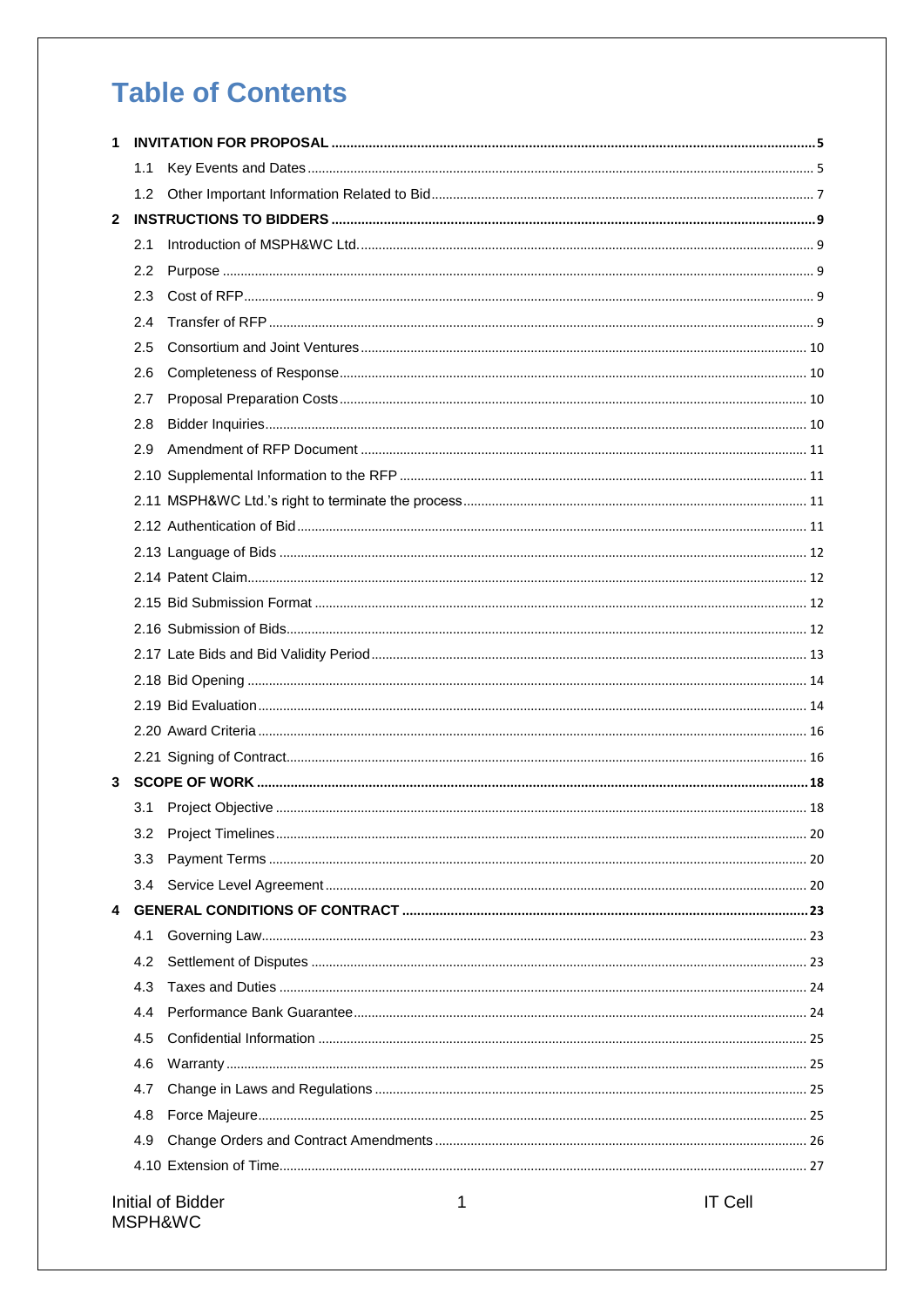| 5 |     |  |
|---|-----|--|
|   | 5.1 |  |
|   | 5.2 |  |
|   |     |  |
|   |     |  |
|   |     |  |
|   |     |  |
|   |     |  |
|   |     |  |
|   | 5.3 |  |
|   | 5.4 |  |
|   |     |  |
|   |     |  |
|   | 5.5 |  |
|   | 5.6 |  |
|   | 5.7 |  |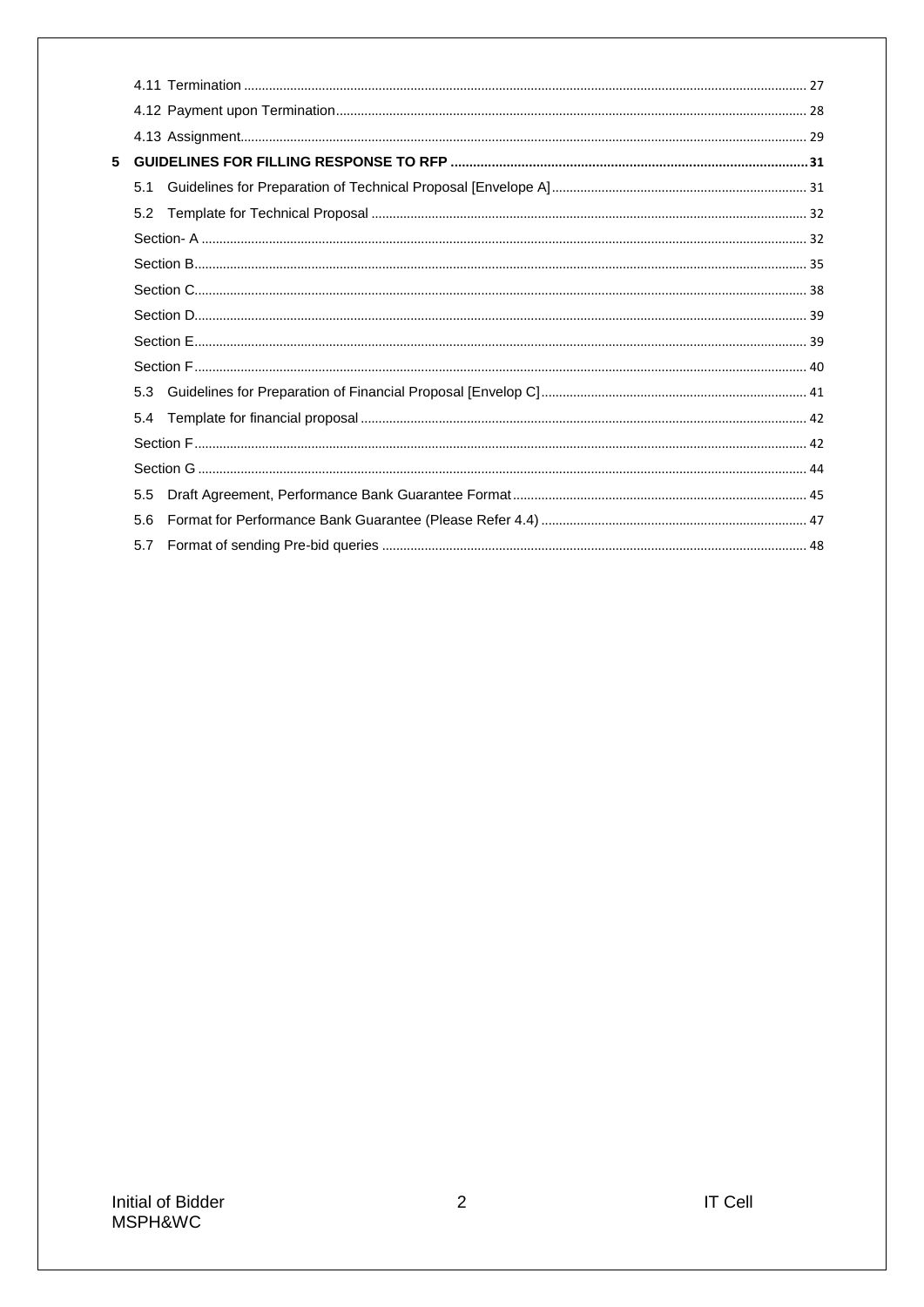# **Glossary**

| <b>Terms</b>            | <b>Definitions</b>                                               |
|-------------------------|------------------------------------------------------------------|
| <b>MSPH&amp;WC Ltd.</b> | Maharashtra State Police Housing and Welfare Corporation<br>l td |
| IT                      | <b>Information Technology</b>                                    |
| <b>RFP</b>              | <b>Request for Proposal</b>                                      |
| <b>SLA</b>              | Service Level Agreement                                          |
| <b>PBG</b>              | <b>Performance Bank Guarantee</b>                                |
| <b>GoM</b>              | Government of Maharashtra                                        |
| <b>GCC</b>              | <b>General Condition of Contract</b>                             |
| <b>BoM</b>              | <b>Bill of Material</b>                                          |
| <b>SA</b>               | Software Assurance                                               |
| <b>POP</b>              | <b>Point of Presence</b>                                         |
| <b>UASL</b>             | <b>United Access Service License</b>                             |
| <b>NLD</b>              | <b>National Long Distance</b>                                    |
| <b>DOT</b>              | Department of Telecommunication                                  |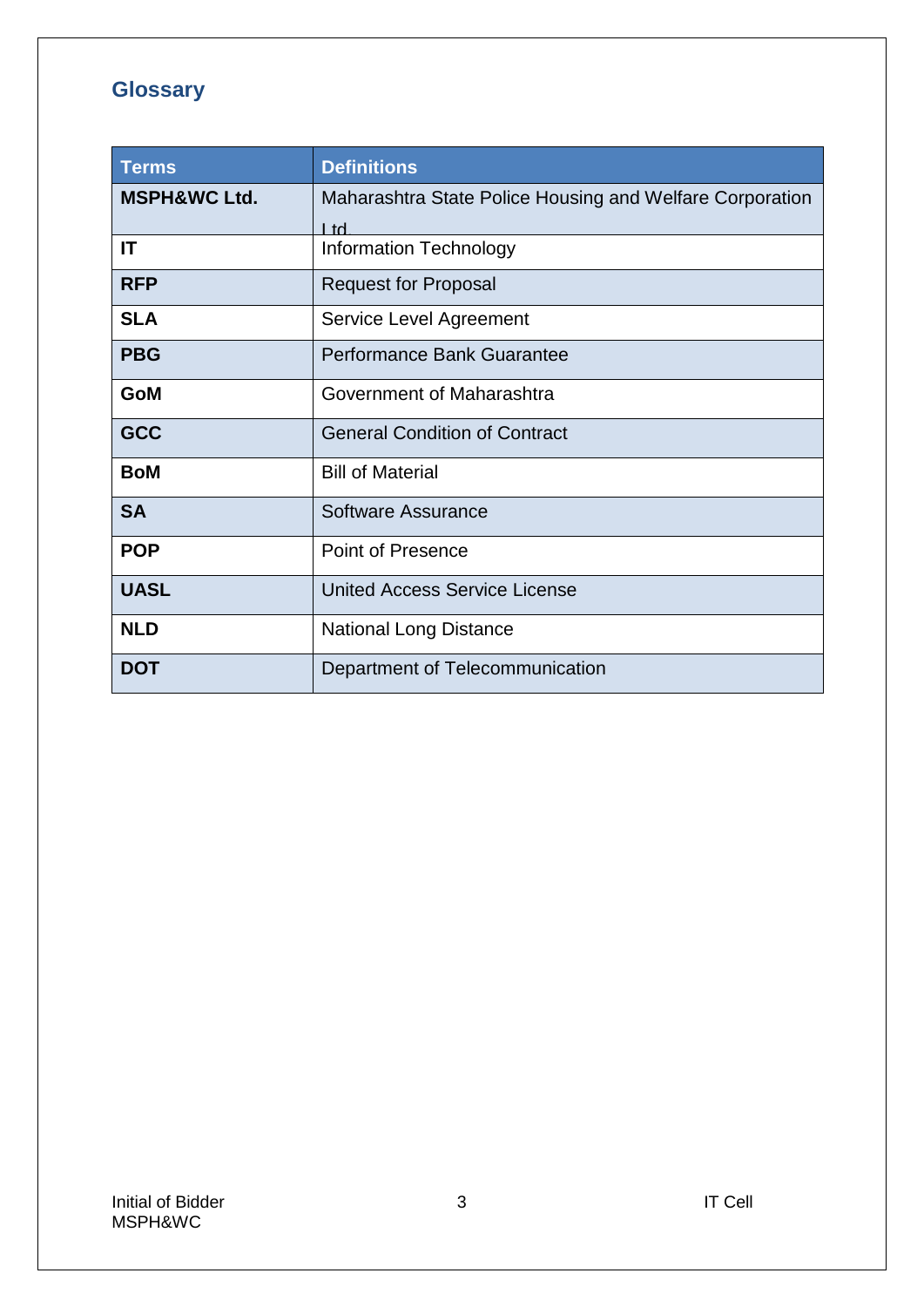# **Section: 1 Invitation for Proposal**

Initials of Bidder **4** 1T Cell MSPH&WC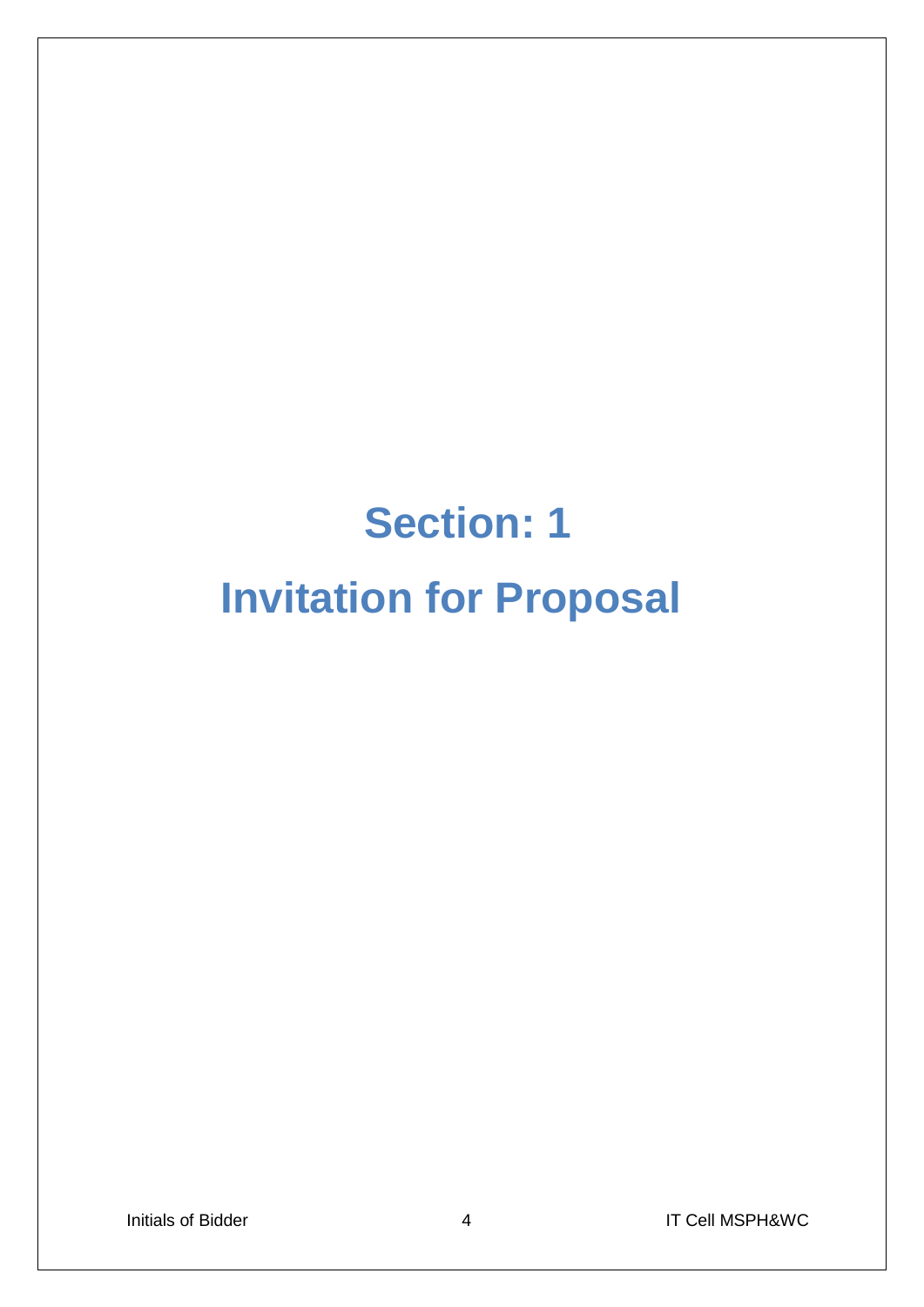# <span id="page-5-0"></span>**1 Invitation for Proposal**

Supply, Installation, Commissioning and Maintenance of Internet leased line connectivity at MSPH&WC Ltd. for five years. The RFP document is placed at MSPH&WC Ltd. Ltd.'s website **www.msphc.org** Bidder/ Agencies are advised to study this RFP document carefully before submitting their proposals in response to the RFP Notice. Submission of a proposal in response to this notice shall be deemed to have been done after careful study and examination of this document with full understanding of its terms, conditions and implications.

Prospective bidders are advised to check the prequalification criteria before purchase of bids. This RFP document is not transferable and the name of the bidder who purchases and submits the same bid shall be unchanged.

| $S_{1}$        | <b>Information</b>                                                | <b>Details</b>                                                                                                                               |
|----------------|-------------------------------------------------------------------|----------------------------------------------------------------------------------------------------------------------------------------------|
| <b>No</b>      |                                                                   |                                                                                                                                              |
| 1              | <b>Advertising Date</b>                                           | 9 <sup>th</sup> May, 2018                                                                                                                    |
| $\overline{2}$ | <b>RFP Download Date</b>                                          | 9 <sup>th</sup> May, 2018 to 19 <sup>th</sup> May, 2018                                                                                      |
| 3              | Last date to send in requests<br>for clarifications               | 14th May, 2018                                                                                                                               |
| 4              | Date, Time and place of pre-<br>bid conference                    | 15 <sup>th</sup> May, 2018, 3:00 pm<br>Conference Room, 2 <sup>nd</sup> Floor,<br>MSPH&WC Ltd. Ltd. Building, Worli,<br><b>Mumbai-400030</b> |
| 5              | Release of response to<br>clarifications would be<br>available at | The official website of MSPH&WC<br>Ltd.<br>www.msphc.org                                                                                     |
| 6              | Last date (deadline) for<br>submission of bids                    | 19 <sup>th</sup> May, 2018, 3:00 pm                                                                                                          |
| 7              | Date Time and Place of opening<br>of Technical proposals          | 21 <sup>st</sup> May, 2018, 11:00 am                                                                                                         |

## <span id="page-5-1"></span>**1.1Key Events and Dates**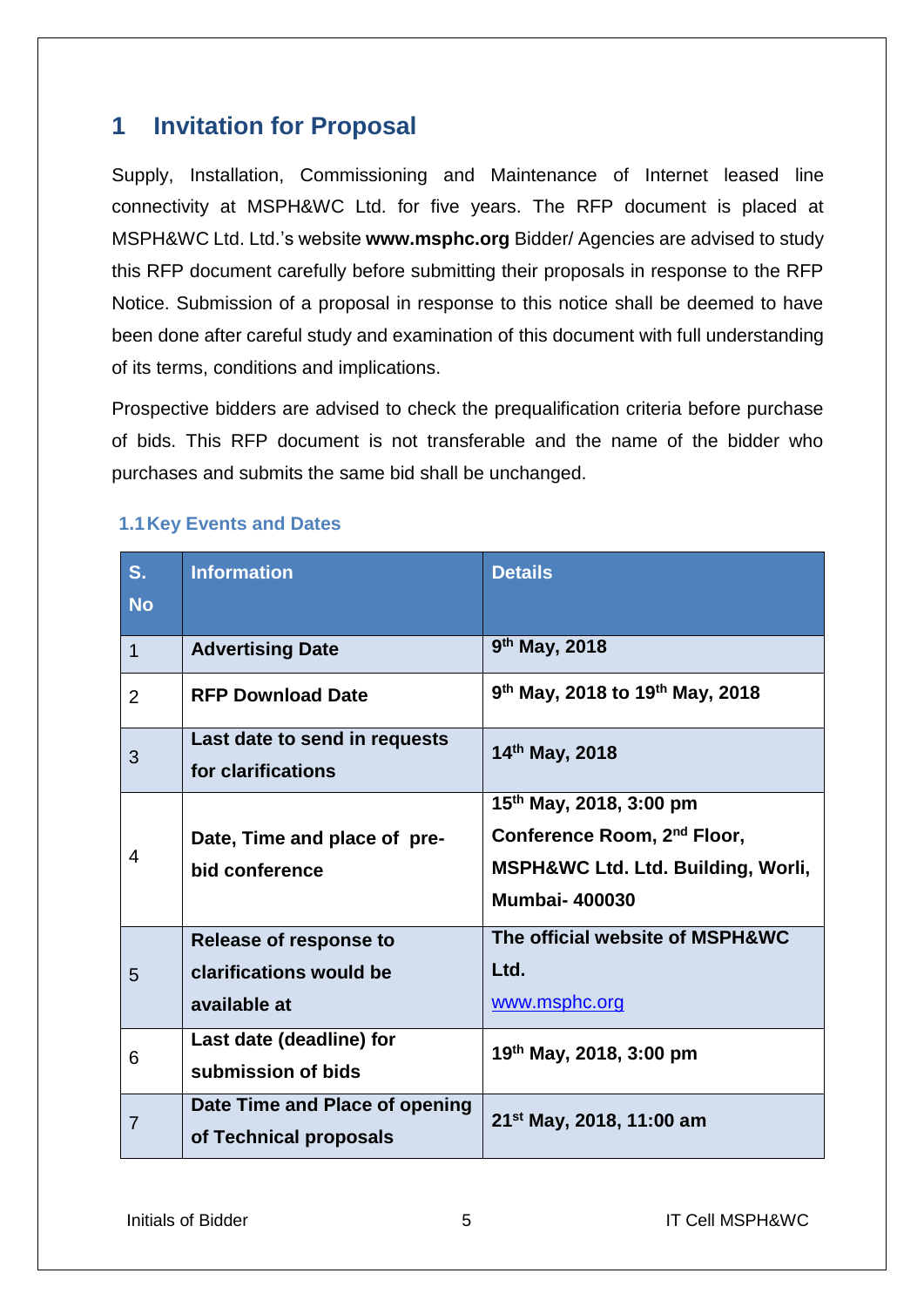|   |                                                                                                                                                   | Conference Room, 2 <sup>nd</sup> Floor,<br><b>MSPH&amp;WC Ltd. Building, Worli,</b><br><b>Mumbai-400030</b>                                                                                                    |
|---|---------------------------------------------------------------------------------------------------------------------------------------------------|----------------------------------------------------------------------------------------------------------------------------------------------------------------------------------------------------------------|
| 8 | Date Time and Place of opening<br>of Financial proposals                                                                                          | 21 <sup>st</sup> May, 2018, 12:00 am<br>Conference Room, 2 <sup>nd</sup> Floor,<br><b>MSPH&amp;WC Ltd. Building, Worli,</b><br><b>Mumbai-400030</b>                                                            |
| 9 | Detail of the contact person and<br>Address at which sealed bids<br>are to be submitted in person<br>(Bids by post/ courier shall be<br>rejected) | <b>Rahul R. Udawant</b><br><b>Maharashtra State Police Housing &amp;</b><br><b>Welfare Corporation Ltd.</b><br>Plot no. 89-89A, Sir Pochkhanwala<br>Road, Near Police Officers' Mess,<br>Worli, Mumbai- 400030 |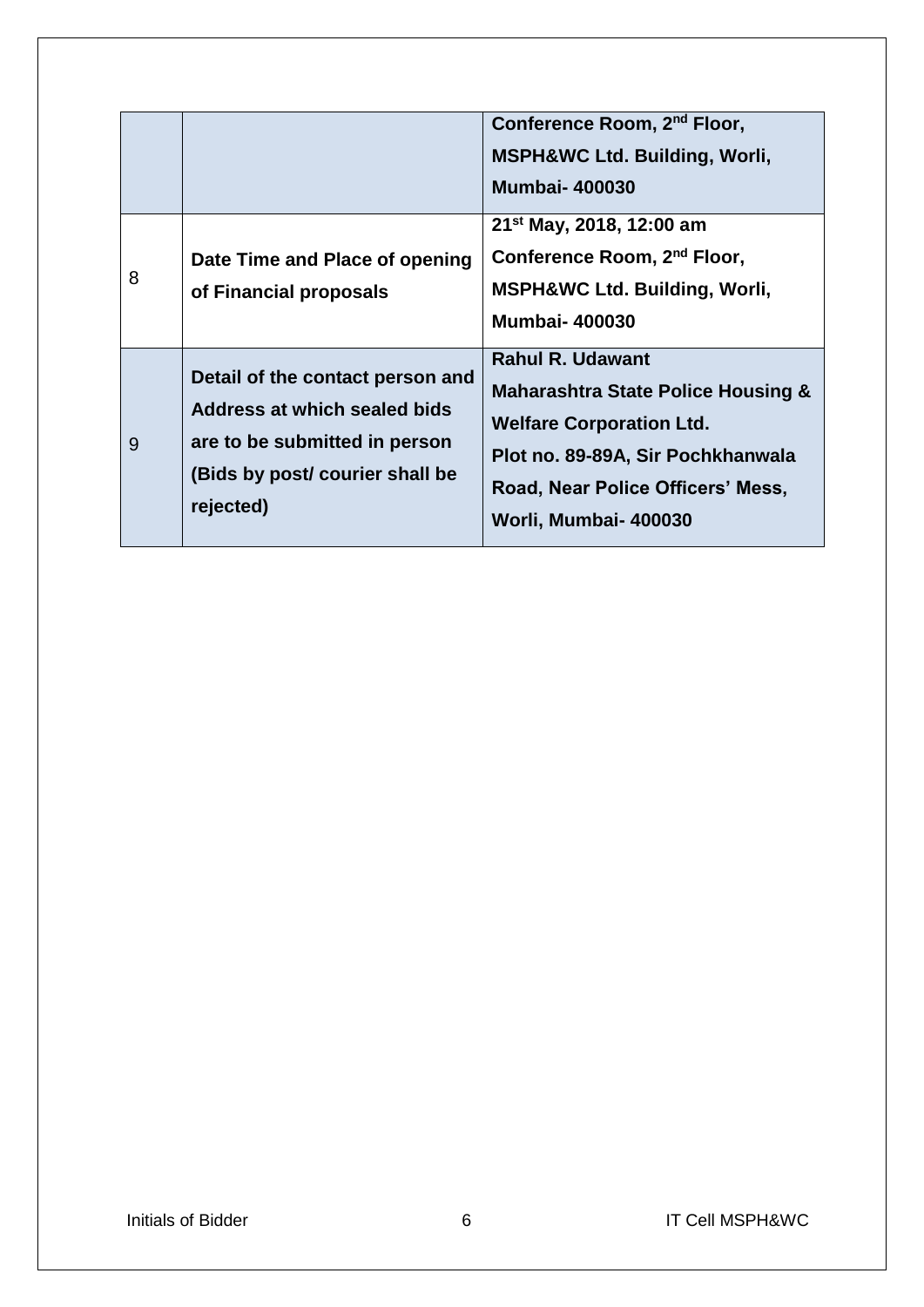# <span id="page-7-0"></span>**1.2Other Important Information Related to Bid**

| S.<br>No.      | <b>Item</b>                                                                                                     | <b>Description</b>                                                                                                                                                                                                   |
|----------------|-----------------------------------------------------------------------------------------------------------------|----------------------------------------------------------------------------------------------------------------------------------------------------------------------------------------------------------------------|
| 1.             | <b>Bid Validity Period</b>                                                                                      | (180) One-hundred-and-eighty<br>days from the date of opening of<br><b>Financial Bid</b>                                                                                                                             |
| 2.             | Last date for furnishing<br><b>Performance Security to</b><br><b>MSPH&amp;WC Ltd. (By successful</b><br>bidder) | Within fourteen (14) working<br>days of the date of notice of<br>award of the contract or prior to<br>signing of the contract<br>whichever is earlier or as<br>intimated in the work order<br>issued by MSPH&WC Ltd. |
| 3.             | <b>Performance Security value</b><br>(Performance Bank Guarantee)                                               | 10% of contract value/ Bid value<br>of successful bidder                                                                                                                                                             |
| 4.             | <b>Performance Bank Guarantee</b><br>(PBG) validity period                                                      | PBG should be valid till for 180<br>days from the end of contract                                                                                                                                                    |
| 5 <sub>1</sub> | Last date for signing contract                                                                                  | As intimated in work order of<br><b>MSPH&amp;WC Ltd.</b>                                                                                                                                                             |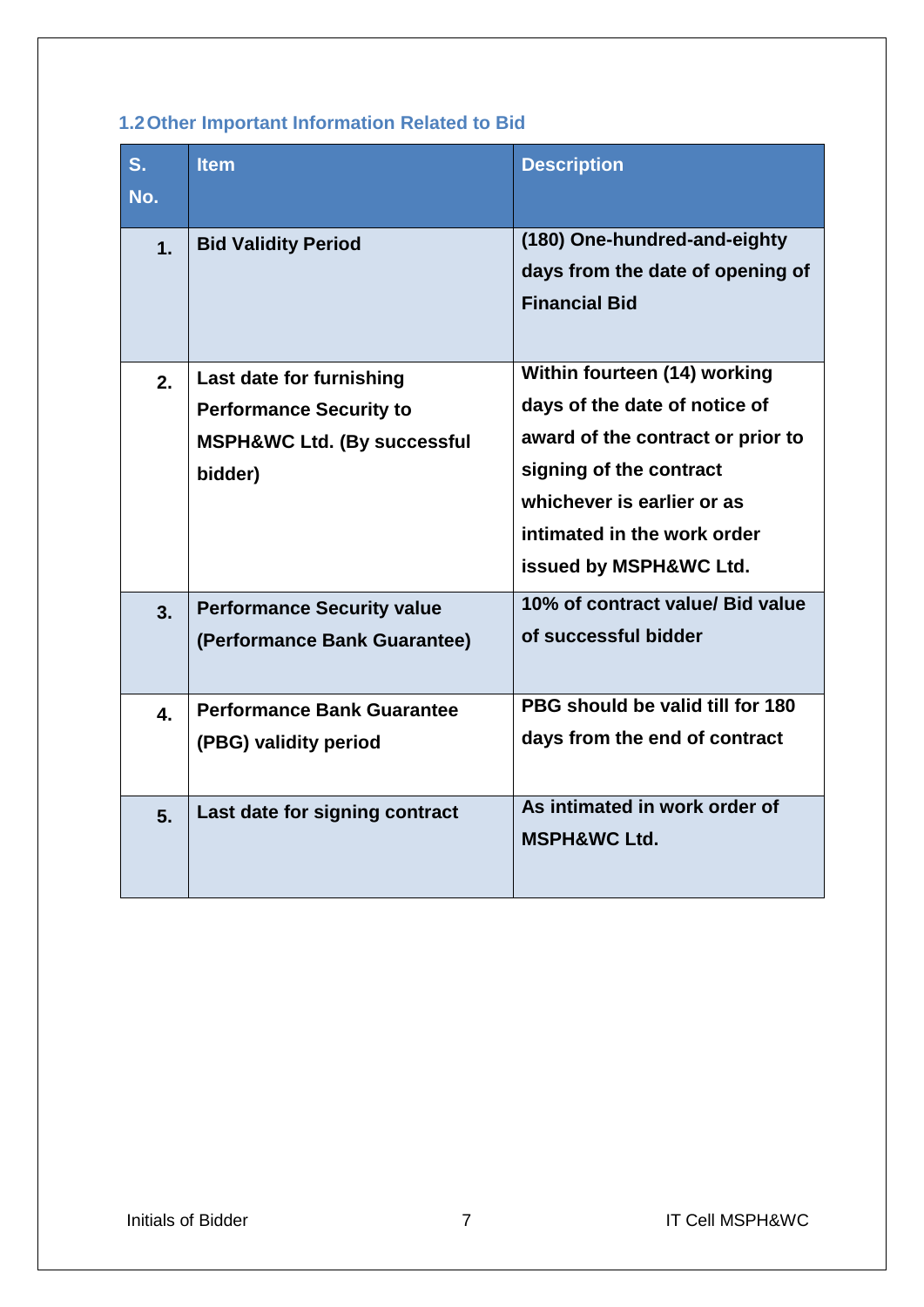# **Section: 2 Instructions to Bidders**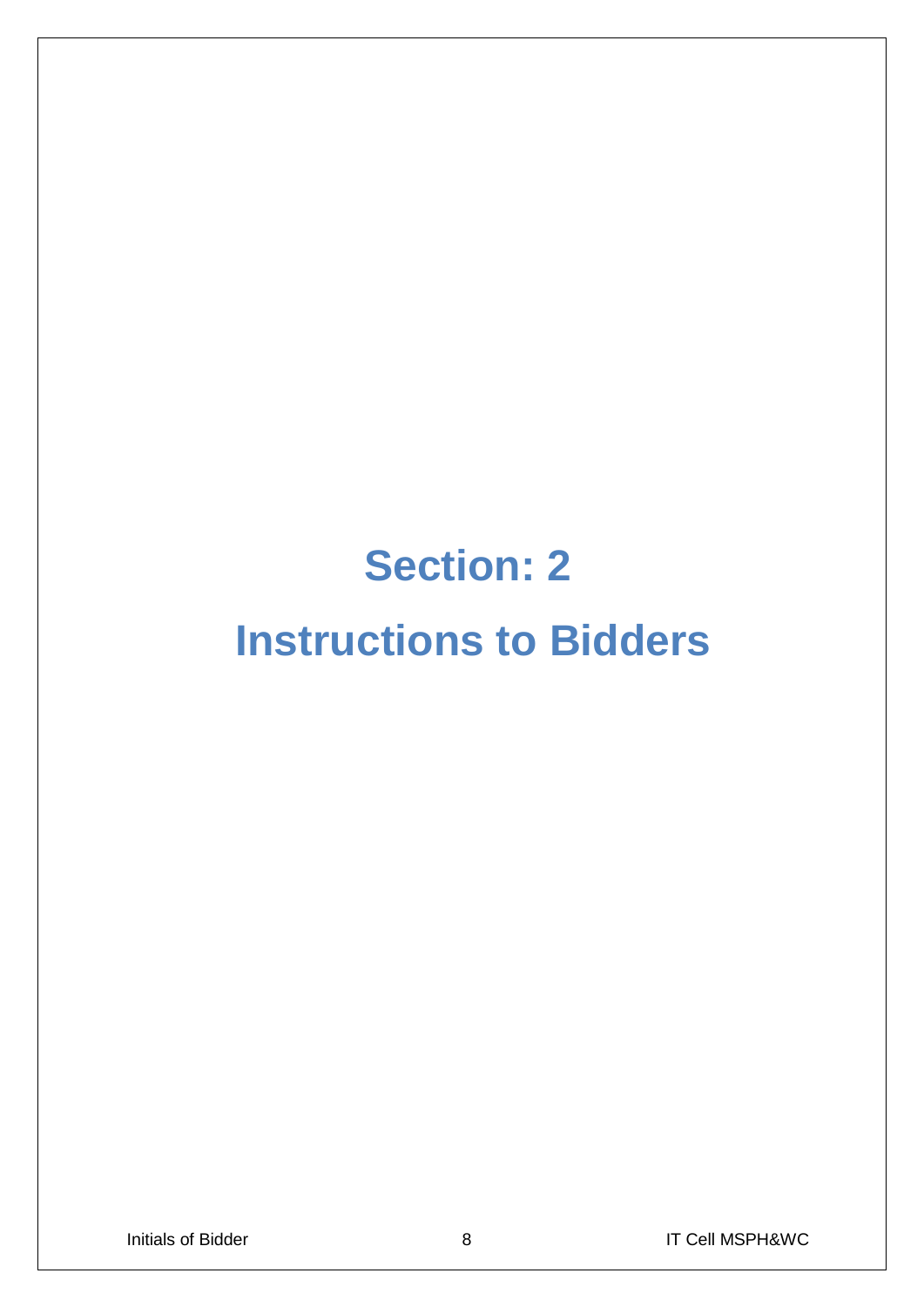# <span id="page-9-0"></span>**2 Instructions to Bidders**

## <span id="page-9-1"></span>**2.1Introduction of MSPH&WC Ltd.**

Maharashtra State Police Housing & Welfare Corporation Ltd. (MSPH&WC Ltd.) is an apex body for planning and construction of houses and administrative buildings and to formulate and execute welfare schemes for constituent and affiliated offices to Home Department, Government of Maharashtra including Police and Prison Departments.

MSPH&WC Ltd. was established in 1974 vide Government Resolution and is registered under the Companies Act 1956 vide Registration number 17281/1973-74.

## <span id="page-9-2"></span>**2.2Purpose**

The purpose of this RFP is to seek the services of reputed firm/agency, which shall supply Install, commission and maintenance of the Internet leased line based network connectivity at MSPH&WC Ltd. for five years by procuring the necessary hardware & software for the same. This document provides information to enable the bidders to understand the broad requirements to submit their bids. The detailed scope of work is provided in **Section three Page no. 14** of this RFP document.

## <span id="page-9-3"></span>**2.3Cost of RFP**

The bid is available on MSPH&WC Ltd. website **[www.msphc.org](http://www.msphc.org/)** (under Downloads Advertisements and Forms). Bidders shall download the bid document from MSPH&WC Ltd. website and submit the same along with the technical bid.

The RFP Document can be purchased for Rs. 10,000/- + GST (Total of Rs. 11,200) from MSPH&WC Ltd. The bidder needs to bring a Demand Draft in favor of '**Maharashtra State Police Housing & Welfare Corporation Ltd**.', payable at Mumbai. The draft can be drawn from any bank.

This Demand Draft shall be submitted with the Technical envelop. Without the Tender fees, the bid will not be accepted.

## <span id="page-9-4"></span>**2.4Transfer of RFP**

The RFP Document is not transferable to any other bidder. The bidder who purchases the document and submits shall be the same.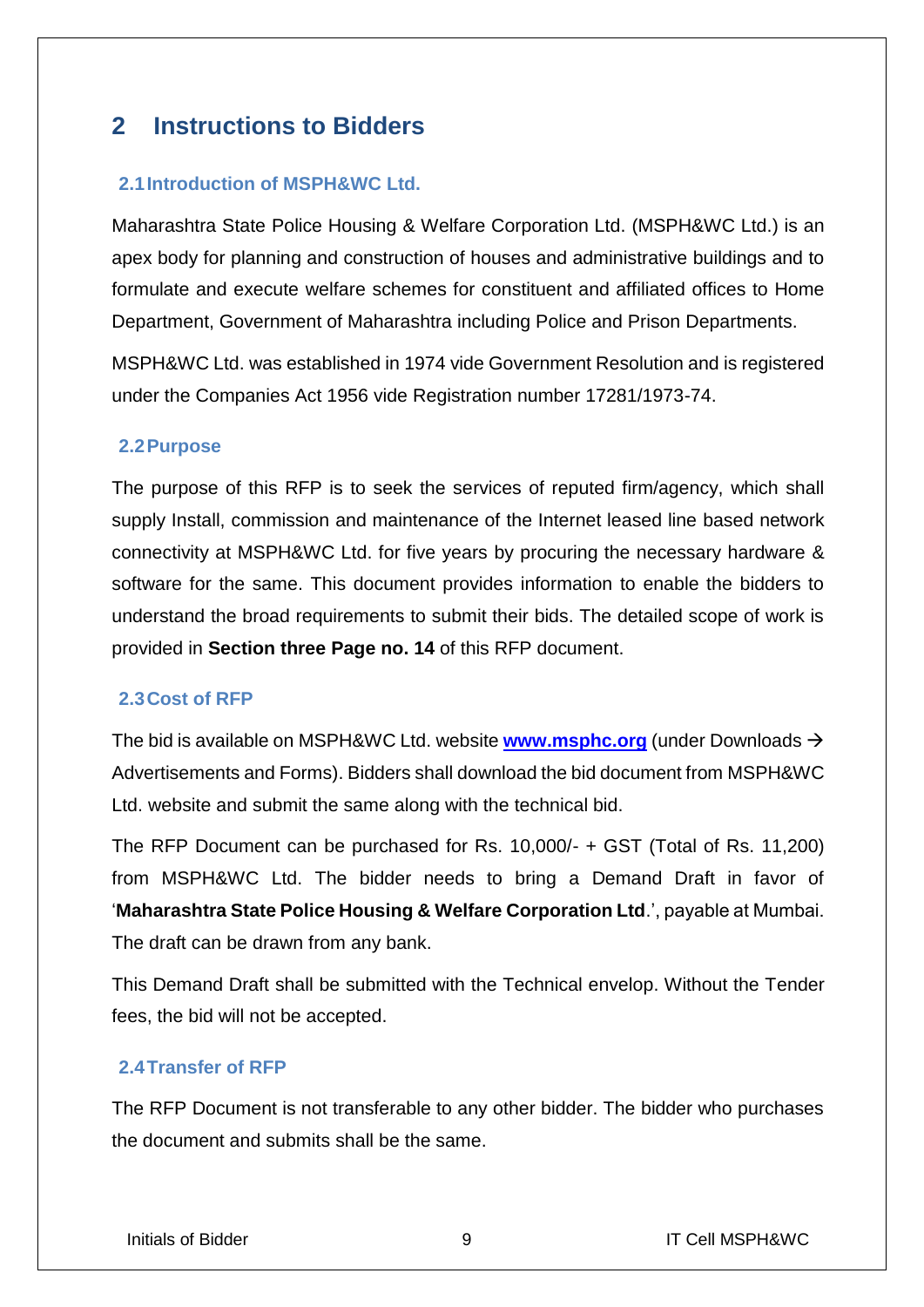## <span id="page-10-0"></span>**2.5Consortium and Joint Ventures**

- i. Any consortium, joint venture, subcontracting & outsourcing are not allowed.
- ii. One bid would be considered from one single bidder. In case of multiple bid found from a single bidder, those bids shall be rejected and bidder may be disqualified from the Bidding processed

## <span id="page-10-1"></span>**2.6Completeness of Response**

- i. Bidders are advised to study all instructions, forms, terms, requirements and other information in the RFP documents carefully. Submission of bid shall be deemed to have been done after careful study and examination of the RFP document with full understanding of its implications.
- ii. The response to this RFP should be full and complete in all respects. Failure to furnish all information required by the RFP document or submission of a proposal not substantially responsive to the RFP document in every respect will be at the Bidder's risk and may result in rejection of its Proposal.

## <span id="page-10-2"></span>**2.7Proposal Preparation Costs**

- i. The bidder shall submit the bid at its cost and, MSPH&WC Ltd. shall not be held responsible for any cost incurred by the bidder. Submission of a bid does not entitle the bidder to claim any cost and rights over MSPH&WC Ltd. and MSPH&WC Ltd. shall be at liberty to cancel any or all bids without giving any notice.
- ii. All materials submitted by the bidder shall be the absolute property of MSPH&WC Ltd. and no copyright /patent etc. shall be entertained by MSPH&WC Ltd.

## <span id="page-10-3"></span>**2.8Bidder Inquiries**

Bidder shall send in their written queries as prescribed in the **Section 5.7 Page no. 40** to the contact address at which the bids are to be submitted. Bidders can also mail their queries on **[rahul.udawant@msphc.org](mailto:rahul.udawant@msphc.org)**. The response to the queries will be published on MSPH&WC Ltd. website **[www.msphc.org](http://www.msphc.org/)** (under Downloads → Advertisements and Forms). No telephonic queries will be entertained. This response of MSPH&WC Ltd. shall become integral part of RFP document.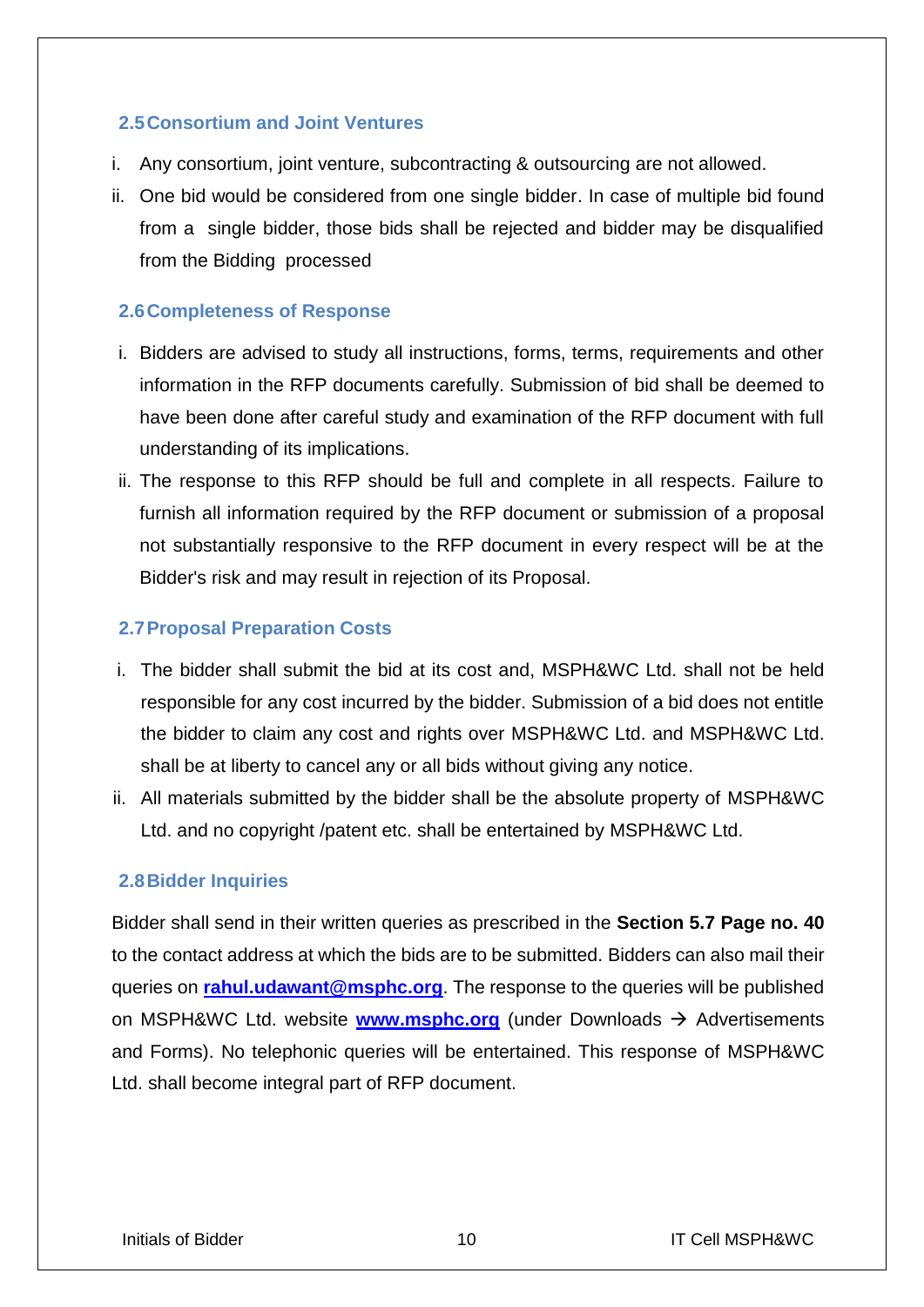## <span id="page-11-0"></span>**2.9Amendment of RFP Document**

- i. All the amendments made in the document would be published at MSPH&WC Ltd. website and shall be an integral part of RFP document. These amendments will be available at [www.msphc.org](http://www.msphc.org/) (under Downloads  $\rightarrow$  Advertisements and Forms)
- ii. The bidders are advised to visit the aforementioned website on regular basis for checking latest updates of this RFP document. MSPH&WC Ltd. also reserves the rights to amend the dates mentioned in this RFP for successful bid process.

## <span id="page-11-1"></span>**2.10 Supplemental Information to the RFP**

If MSPH&WC Ltd. deems it appropriate to revise any part of this RFP or to issue additional data to clarify an interpretation of provisions of this RFP, it may issue supplements to this RFP. Any such corrigendum shall be deemed to be incorporated by this reference into this RFP.

## <span id="page-11-2"></span>**2.11 MSPH&WC Ltd.'s right to terminate the process**

MSPH&WC Ltd. may terminate the RFP process at any time and without assigning any reason and MSPH&WC Ltd. shall not be held responsible for any cost incurred by the bidder in bid preparation. MSPH&WC Ltd. reserves the right to amend/edit/add delete any clause of this Bid Document. However this will be informed to all and will become part of the bid /RFP.

## <span id="page-11-3"></span>**2.12 Authentication of Bid**

The original copy (hard copy) downloaded from MSPH&WC Ltd. website shall be signed, stamped and submitted along with the bid. Authorized person of the bidder who signs the bid shall have the authority letter from the bidder, which shall be submitted with the Bid. All pages of the bid and its annexures, etc. shall be initialed and stamped by the person or persons signing the bid. In the case of the Board resolution authorizing a person as the person responsible for the bid, the Board resolution shall be submitted. The person accountable for the bid shall remain the full time employee of the bidder till the end of contract period.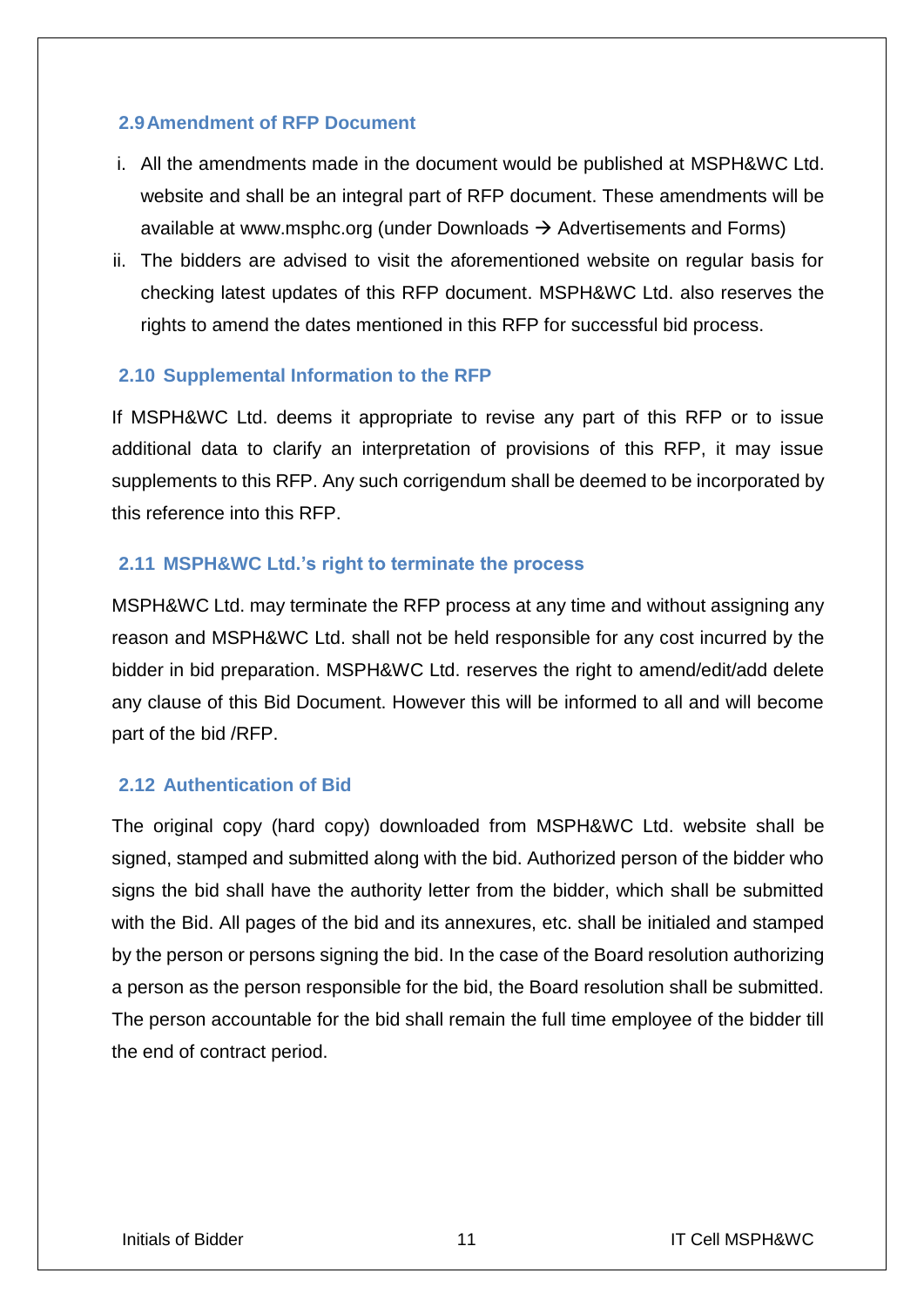## <span id="page-12-0"></span>**2.13 Language of Bids**

This bid should be submitted in English language only. If any supporting documents submitted are in any language other than English, translation of the same in English language is to be duly attested by the bidder and summited with the bid, and English translation shall be validated at MSPH&WC Ltd.'s discretion.

## <span id="page-12-1"></span>**2.14 Patent Claim**

In the event of any claim asserted by a third party of infringement of copyright, patent, trademark or industrial design rights arising from the use of the Goods or any part thereof, the bidder shall expeditiously extinguish such claim. If the bidder fails to comply and MSPH&WC Ltd. is required to pay compensation to a third party resulting from such infringement, the Bidder shall be responsible for such compensation, including all expenses, court costs and lawyer fees. MSPH&WC Ltd. shall give notice to the successful bidder of any such claim and recover it from the bidder if required.

## <span id="page-12-2"></span>**2.15 Bid Submission Format**

The entire proposal shall be submitted strictly as per the format specified in this Request for Proposal. Bids with deviation from this format are liable for rejection.

## <span id="page-12-3"></span>**2.16 Submission of Bids**

The bids submitted by the Bidder shall comprise of the following two envelopes:

## **A. Technical Bid—Envelope A**

The bidder shall submit the Technical Proposal in Envelope A and super-scribe on the sealed envelope **"Envelope 'A': Technical Proposal for Bid".** Please Refer **Section 5.1 Page no. 26** guidelines for Preparing Technical proposal & **Section 5.2 Page no. 27** for Technical Proposal Template The technical proposal shall include the following:-

- a. Technical Proposal response letter —Refer **Section A Page no. 27**
- b. A board resolution / Registered/ Non-revocable Power of Attorney executed by the Bidder in favour of the bidder's authorised representative to sign/ execute the proposal as a contract document and also execute all relevant agreements forming part of RFP.
- c. Affidavit that the bidder has not been debarred/ blacklisted by any State or Central Govt./ Semi-Govt./ PSU organisation for quality of services/ product and there are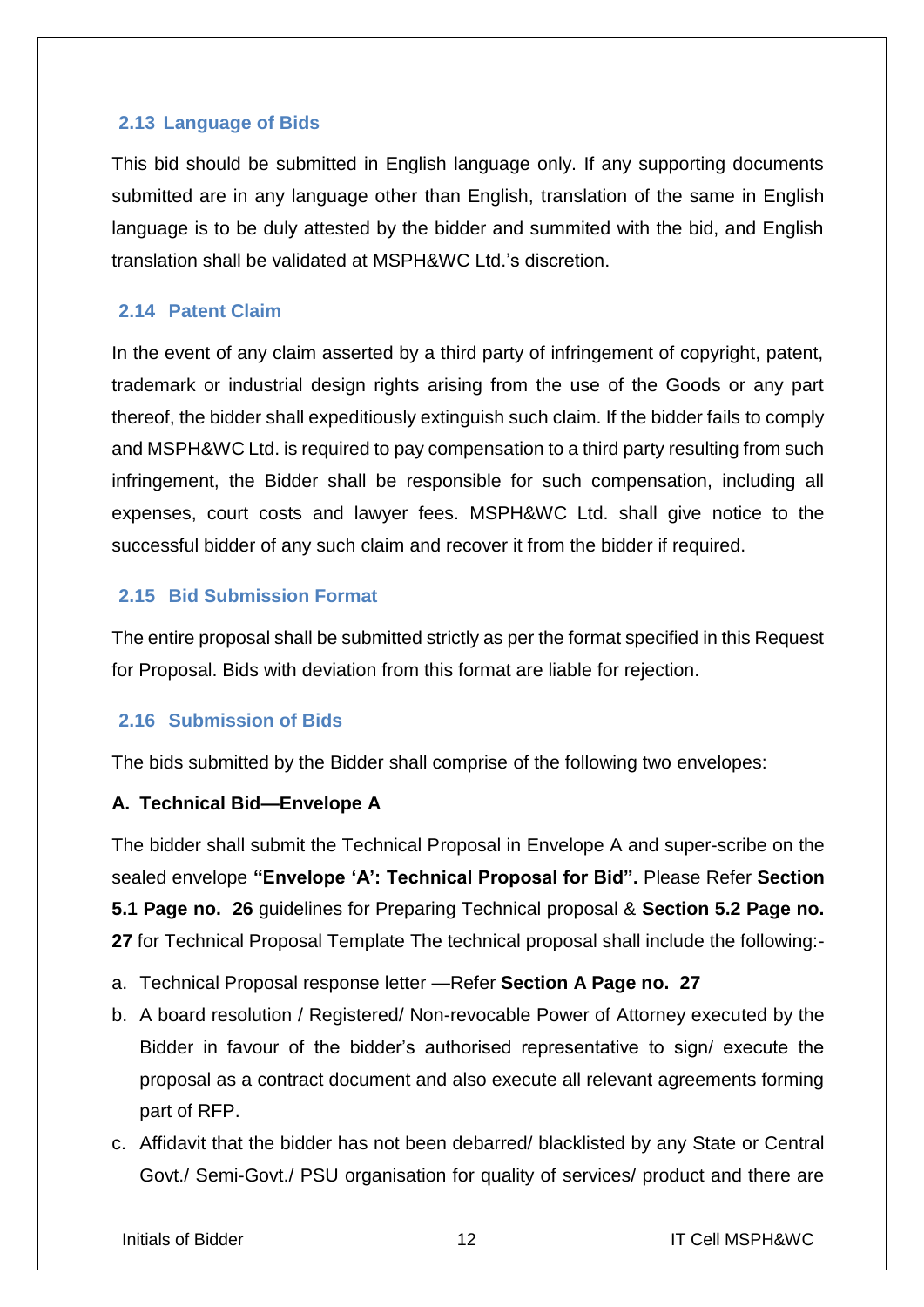no legal issues/ order prohibiting/ restraining the bidder to participate in the bid process.

- d. Technical proposal signed and stamped, copy of the original RFP document along with its annexures/ corrigendum/ documents, etc.
- e. Any other document to support the bid.

## **B. Financial Bid—Envelope B**

The bidder shall submit the Financial Proposal in 'Envelope B' and super-scribe on the sealed envelope **"Envelope 'B': Financial Proposal for Bid".** Please Refer **Section 5.3 Page no. 34** for guidelines for preparation of Financial Proposal.

The following points shall be kept in mind for submission of bids:

- a. The two sealed envelopes (A, B), Technical Bid (A) and Financial Bid (B) should be put in another single envelope and shall be sealed. This envelope shall be super-scribed **"Supply, Installation, Commissioning and Maintenance of Internet leased line based connectivity at MSPH&WC Ltd. for five years"** These envelopes are to be super-scribed with Tender number and Name of the Bidder.
- b. The sealed cover thus prepared should also indicate clearly the Name, Address, Telephone number, E-mail ID and Fax number of the bidder to enable the Bid to be returned unopened in case it is declared **"Late"** at the discretion of MSPH&WC Ltd.
- c. The bid should be a complete document and should be page numbered, indexed and bound as a single set. The document should be page numbered and appropriately flagged and must contain the list of contents with page numbers. Any deficiency in the documentation may result in the rejection of the bid.
- d. Bids sent by telex/telegraphic/tale-fax post/ courier will be rejected.

## <span id="page-13-0"></span>**2.17 Late Bids and Bid Validity Period**

Any Bid received by MSPH&WC Ltd. after the deadline for submission of Bids shall be declared late and will be rejected, and returned unopened to the Bidder at the discretion of MSPH&WC Ltd. The validity of the bids submitted before deadline shall be till 180 days from the date of opening of the Financial Bid.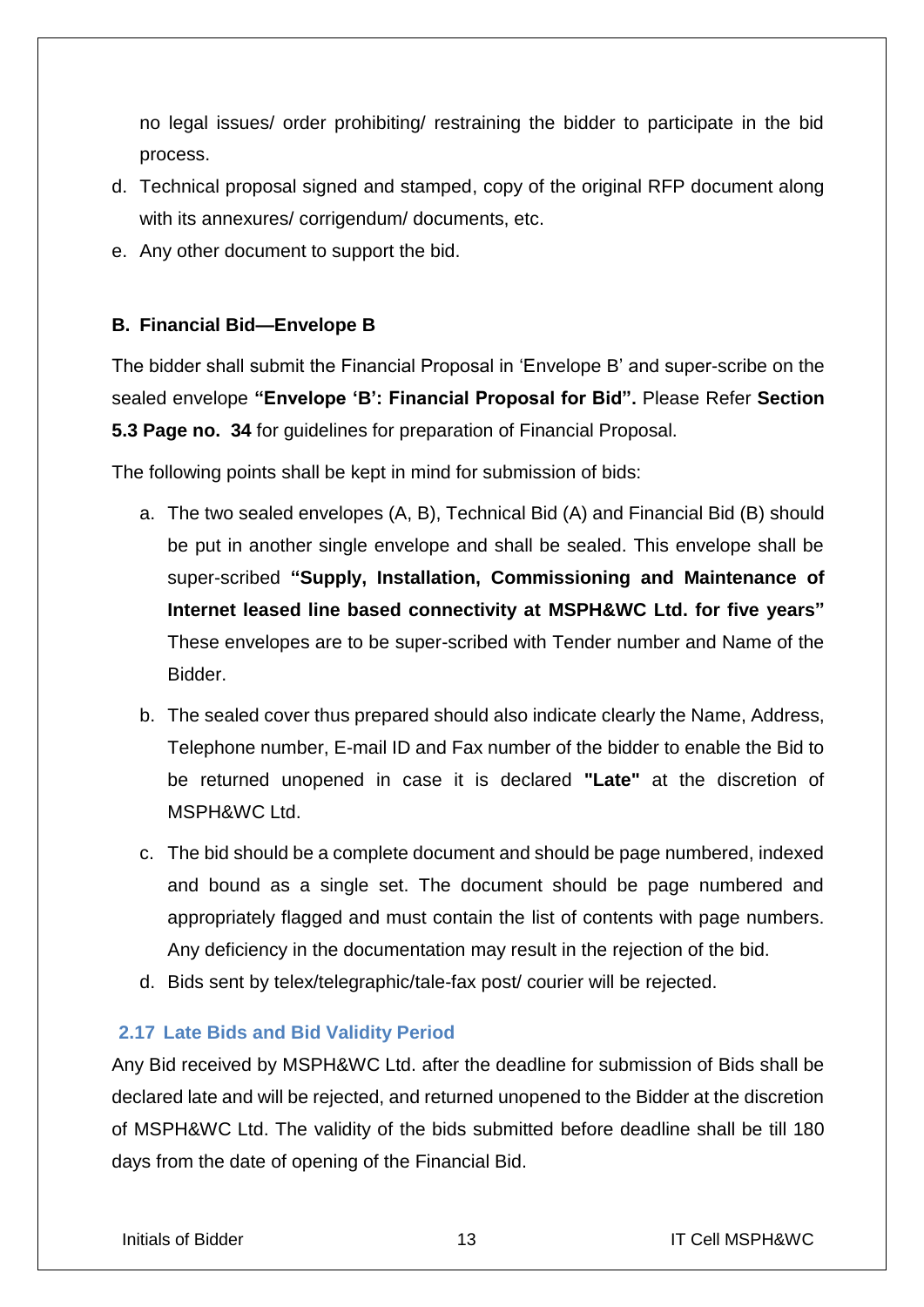## <span id="page-14-0"></span>**2.18 Bid Opening**

- i. Envelope A containing the Technical Proposal shall be opened in the presence of the bidder/ representatives of bidder who choose to attend, at the address, date and time specified in the RFP.
- ii. Envelope B containing the Financial Proposal will remain unopened and will be held in custody of MSPH&WC Ltd. until the time of opening of the Financial Proposals.
- iii. At the end of the evaluation of the Technical Proposals, MSPH&WC Ltd. shall invite bidders who have qualified for the opening of the Financial Proposals. The date, time, and location of the opening of Financial Proposals will be informed by MSPH&WC Ltd. separately and individually to qualified bidders only.

## <span id="page-14-1"></span>**2.19 Bid Evaluation**

## **2.19.1 Bid Evaluation Committee**

- i. The Bid Evaluation Committee constituted by MSPH&WC Ltd. shall evaluate the bids.
- ii. The Bid Evaluation Committee shall evaluate the Technical bid (Envelope A) and Financial bids (Envelope B) and submit its recommendation(s) to the Competent Authority whose decision shall be final and binding upon the bidders.

## **2.19.2 Pre-Qualification Criteria**

The bidder shall fulfill all of the following eligibility criteria independently on date of submission of bid:

- i. The bidder must be a company registered under The Companies Act, 2013.
- ii. The bidder shall have a minimum average annual turnover of Rs.15 Crores in the last five years (2012-13, 2013-14, 2014-15, 2015-16 and 2016-17).
- iii. The bidder shall be an integrated service provider with NLD and UASL licenses
- iv. Service provider should have its owned fiber based backbone network within India of minimum 120000 KM.
- v. The installed capacity of the international Internet gateway of the bidder shall be more than 12 Gbps.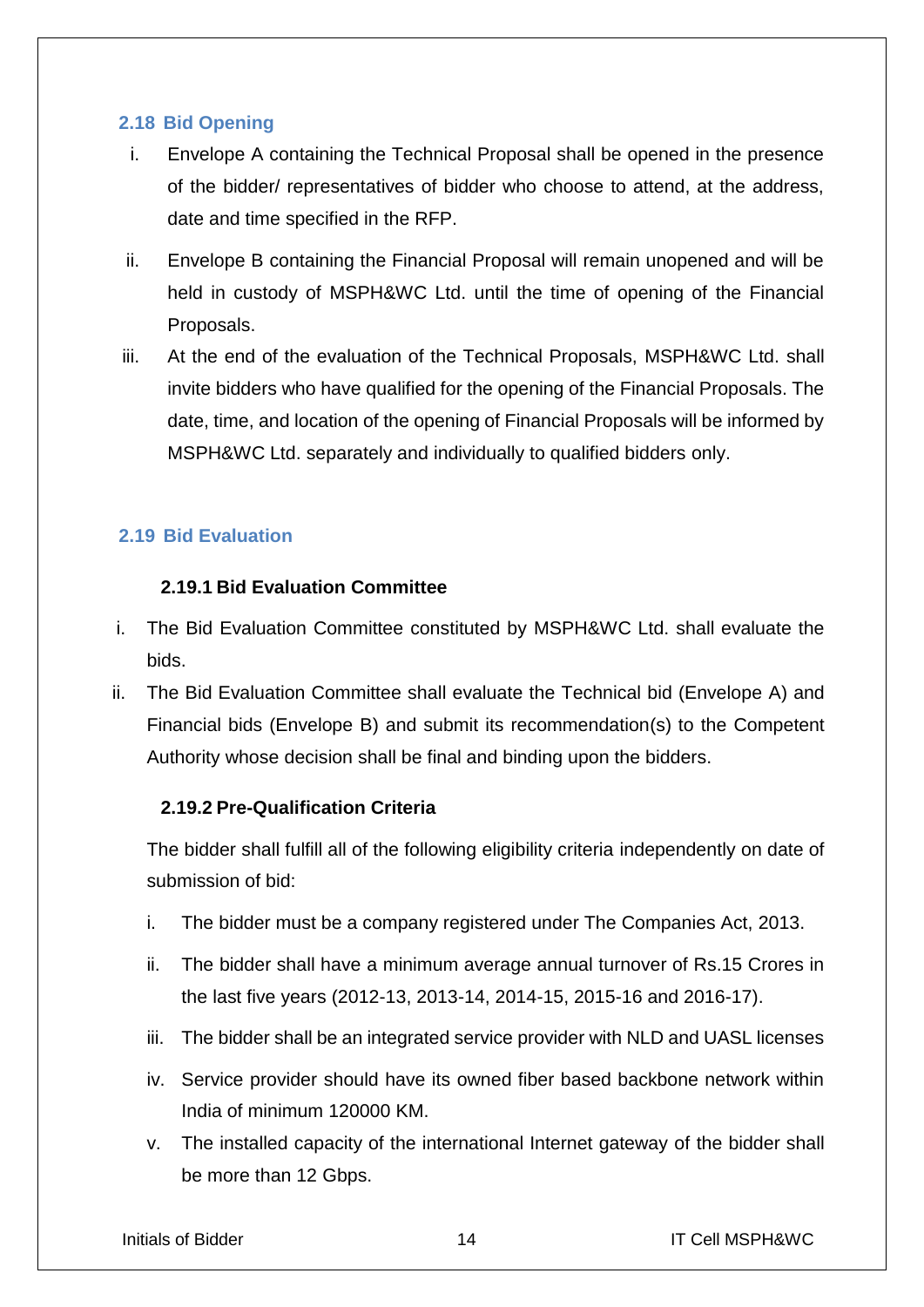- vi. The bidder should have executed minimum of three orders for commissioning of Internet for connecting a minimum of 50 locations during the last three years. Satisfactory performance certificates from each client should be attached.
- vii. The bidder shall have their own/direct access to international gateway in India, for providing Internet bandwidth, which should be connected onto international fiber systems only.
- viii. The bidder shall have 24 x 7 support service for Internet connectivity and preferably a web based MIS tool.

Note: Bidder shall provide all necessary documents to support above mentioned pre-qualification criteria.

## **2.19.3 Process of Evaluation**

- i. Bidders who qualify in Envelope 'A' shall be considered for further Financial evaluation.
- ii. Bidder shall be evaluated as per prequalification criteria mentioned above at 2.19.2. The bidders who fulfil all the prequalification criteria and are found technically responsive to the RFP requirements will qualify for Financial Evaluation.
- iii. Amongst the bidders who are considered for financial evaluation, the bidder quoting the lowest offer will preferably be awarded the work at the discretion of MSPH&WC Ltd.
- iv. The Bid Evaluation Committee reserves the right to accept or reject any or all bids without giving any reasons thereof.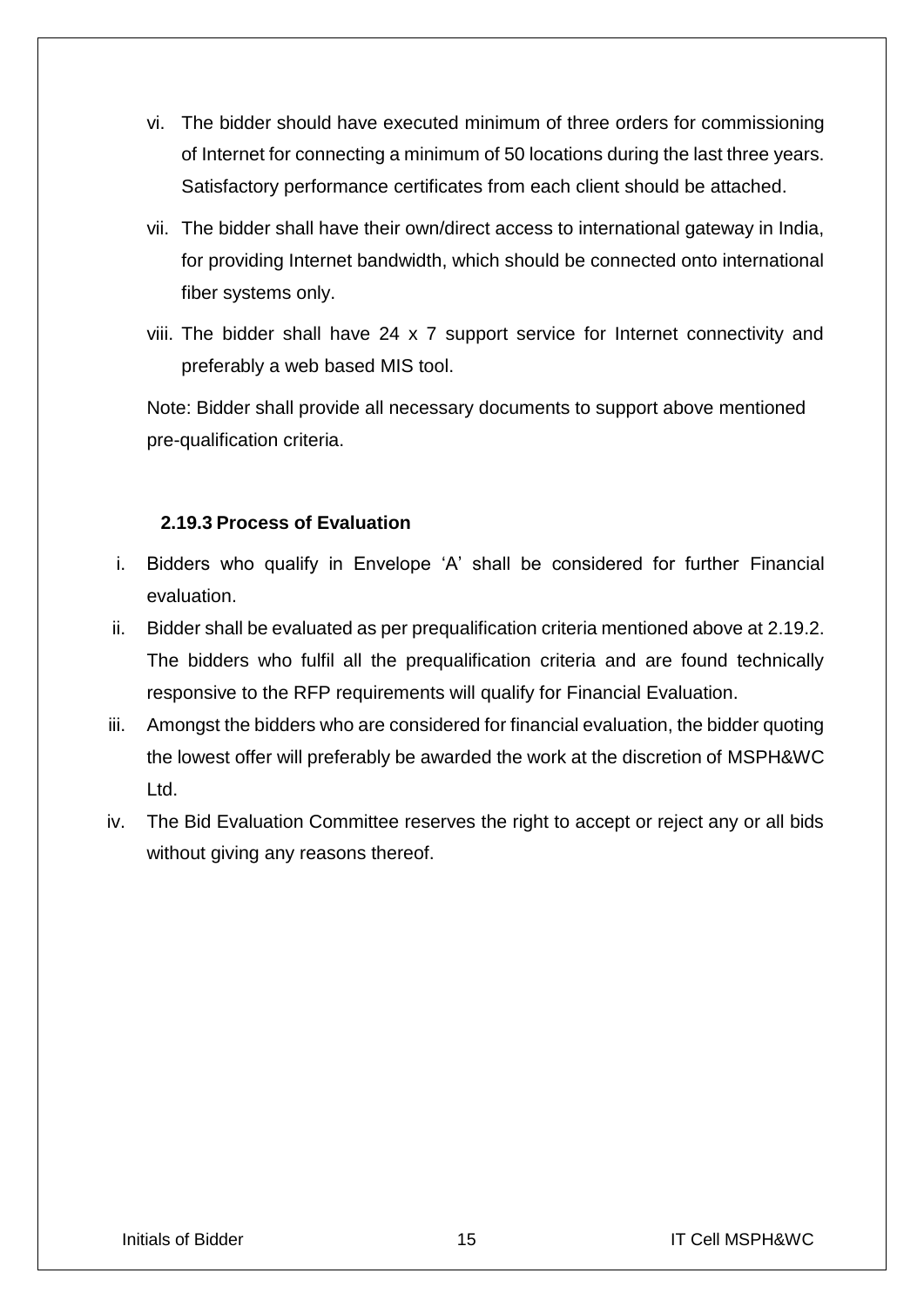#### **2.19.4 Technical Evaluation**

Each Proposal which qualifies in Envelope A shall be scrutinized further technically for checking whether the offered Internet leased line connectivity meets the RFP requirements along with technical specification. In case, the bid meets the RFP requirements and is found technically responsive then the bidder will qualify for further evaluation of Envelope B (Financial Bid). In case in MSPH&WC Ltd.'s opinion if there is a material deviation from the RFP requirement, it will treat the bid as non-responsive and may disqualify the bidder. The Envelope B of such disqualified bidder shall not be opened. MSPH&WC Ltd. reserves the right to decide whether the deviation is material or not.

## **2.19.5 Financial Bid Evaluation**

MSPH&WC Ltd. will evaluate Financial Proposals of all the qualified bidders. If there is a discrepancy between words and figures, the amount in words shall prevail. For any other calculation/ summation error etc. the bid may be rejected.

## <span id="page-16-0"></span>**2.20 Award Criteria**

MSPH&WC Ltd. shall award the contract to the technically qualified bidder who has quoted the least **(Section 5.3 Page no. 34**) subject to approval of competent authority at its discretion. The Bid Evaluation Committee, however, reserves the right to accept or reject any or all bids without giving any reasons thereof.

## <span id="page-16-1"></span>**2.21 Signing of Contract**

The successful bidder shall enter into contract agreement with MSPH&WC Ltd. within the time frame mentioned in the award letter. The Agreement format attached in (**Section 5.5 Page no. 37)**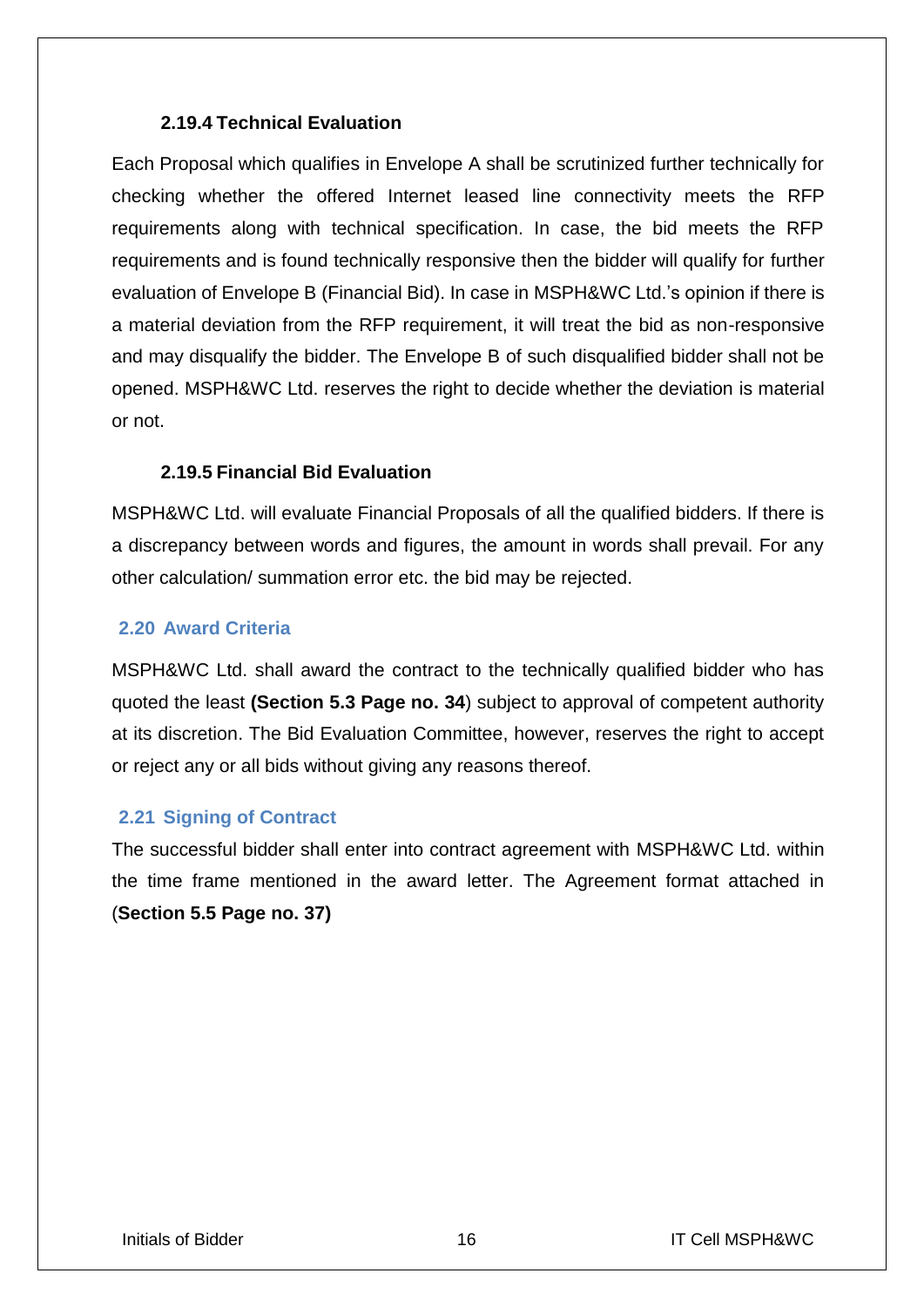# **Section: 3 Scope of Work**

Initials of Bidder 17 17 17 17 17 IT Cell MSPH&WC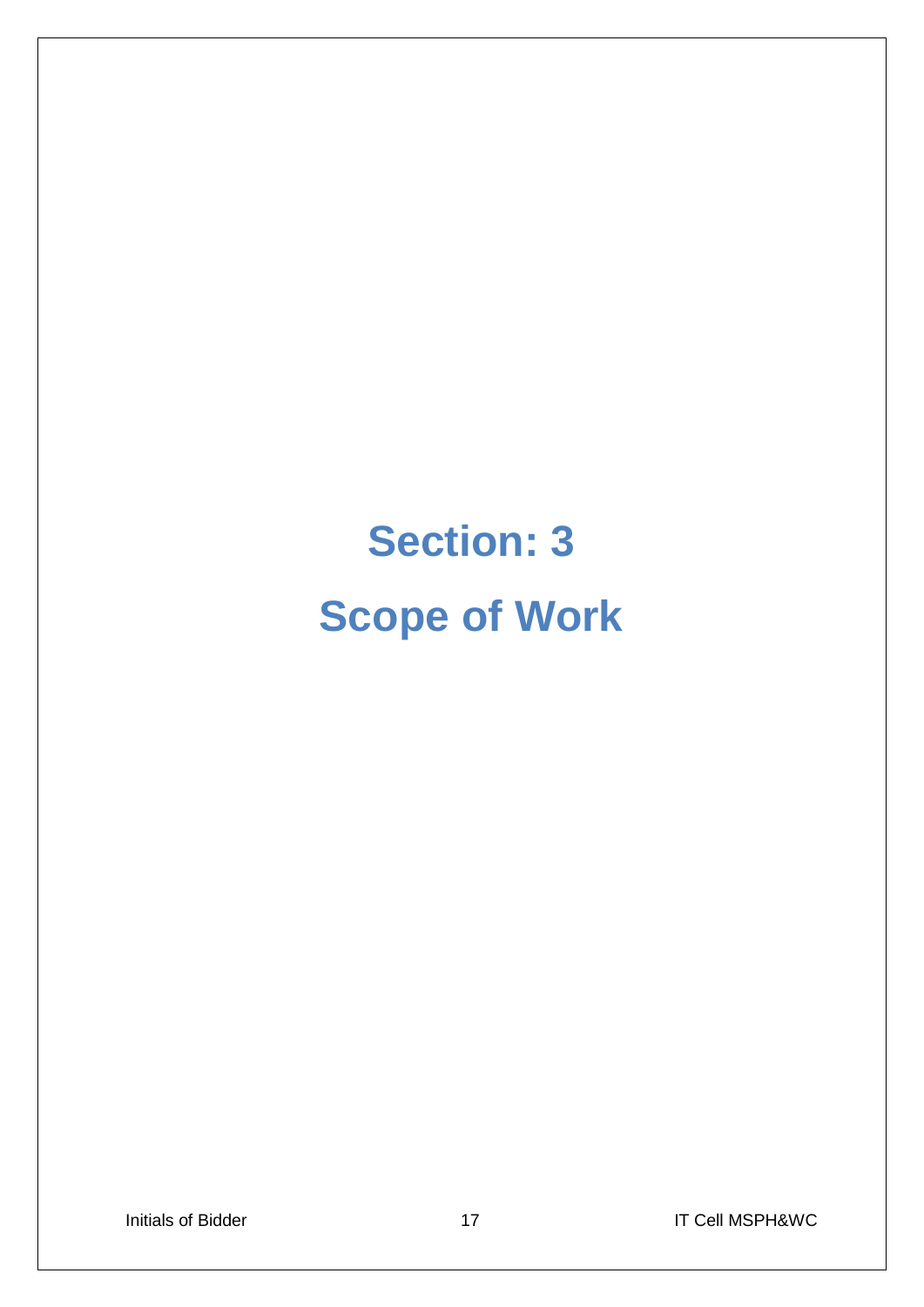# <span id="page-18-0"></span>**3 Scope of Work**

MSPH&WC Ltd. reserves the right to amend/add/delete/edit any of the following items of the scope of work at the cost of the bidder, which shall be binding on the successful bidder.

## <span id="page-18-1"></span>**3.1Project Objective**

The objective of this project is for Supplying, Installing, and Commissioning and Maintaining of Internet line connectivity across MSPH&WC Ltd. locations for five years subject to yearly review. If during the review, the performance of the selected bidder is not found satisfactory then MSPH&WC Ltd. at its discretion may terminate the contract. The bidder should analyze the Internet and connectivity requirement and discuss the same with MSPH&WC Ltd. Subsequently, the bidder needs to submit the detailed installation and commissioning plan of the Internet connectivity at MSPH&WC Ltd. The scope of work includes Supplying, Installing, and Commissioning and Maintaining of 75 Mbps primary and 20 Mbps secondary internet line at MSPH&WC Ltd., Worli. The scope of services is detailed herewith:

- 1. The bidder shall provide primary 75 Mbps (1:1) of internet connectivity at the MSPH&WC Ltd. from his own POP and shall be responsible for the keeping the uptime as per defined **SLA. Refer Page no. 17**
- 2. The bidder shall provide secondary 20 Mbps (1:1) of internet connectivity at the MSPH&WC Ltd. from other service provider's POP and shall be responsible for the keeping the uptime as per defined **SLA. Refer Page no. 17**
- 3. MSPH&WC Ltd. shall provide the routers, space and power supply for Internet. Any other equipment including Modems/Converters/ fibre/Mux etc. which is required to commission the Internet and shall be the responsibility of the bidder.
- 4. Bidder shall offer the following services
	- a. Provisioning of all the equipment except routers for establishing the connectivity at MSPH&WC Ltd.
	- b. Provisioning of minimum 10 static IP address to MSPH&WC Ltd.
	- c. Complete set-up documentations giving details of the network diagrams,
	- d. IP addressing scheme, IP addresses, Passwords & Security Settings, Configuration details.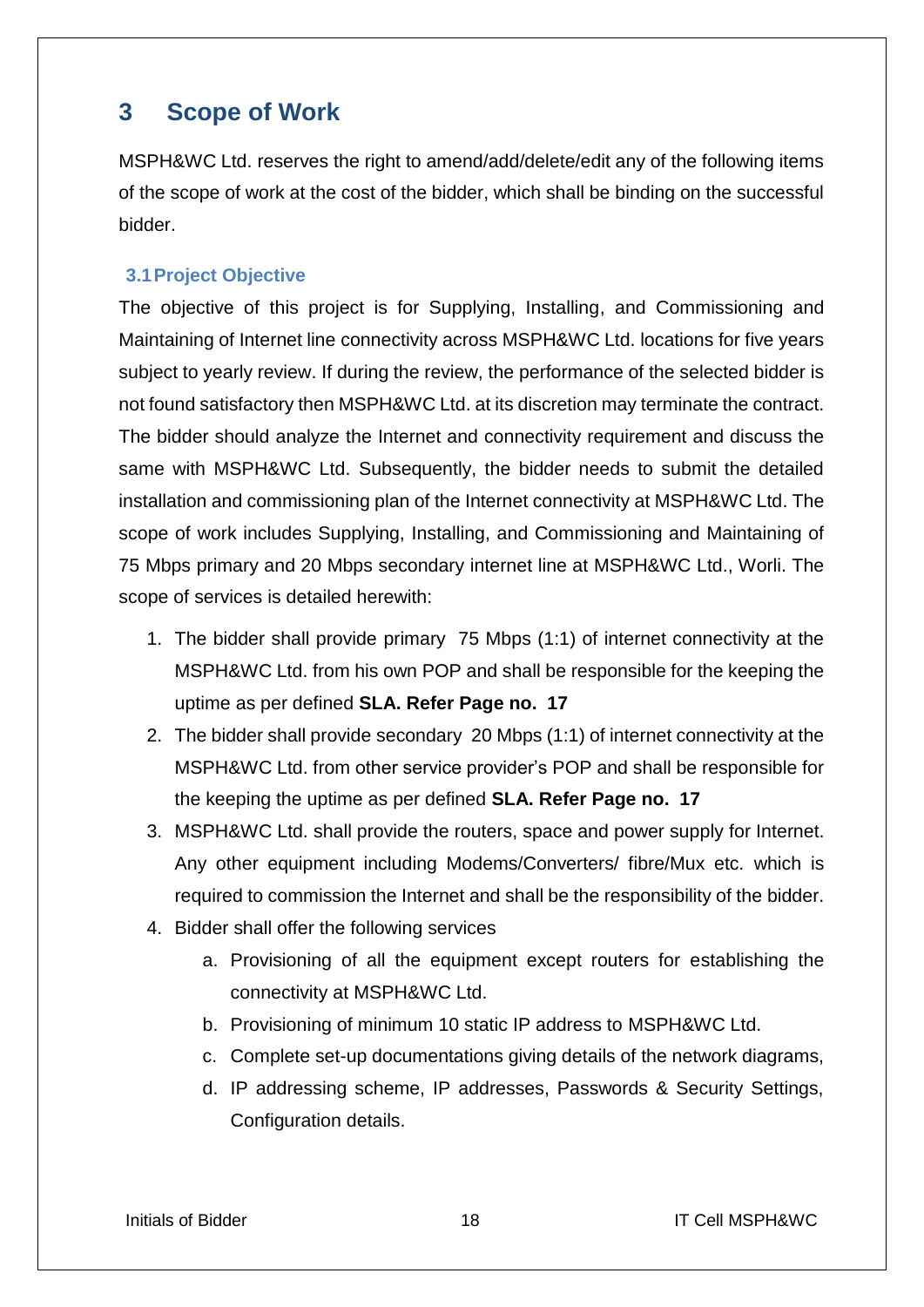- e. Configuration of access through the required client interface for designated MSPH&WC Ltd. staff in bidder portal. So that the staff can check the status of call requests, link availability, link performance, etc.
- f. 24 x 7 support centre with toll free call facility and interactive MIS portal for Bandwidth availability and performance check on 24x7 basis throughout the contract period. This should also include regular scheduled preventive maintenance services.
- g. Providing necessary reports about service performance to MSPH&WC Ltd. on a monthly basis as desired by MSPH&WC Ltd.
- h. Any supplies and services which might not have been specifically mentioned in this RFP but are necessary for the installation, testing, commissioning, performance or completeness of the order shall be provided / made available as per the time schedule for smooth and efficient operation and maintenance of the system.

## **3.1.1 Acceptance Tests**

At the discretion of MSPH&WC Ltd., acceptance test will be conducted by the bidder on installed Internet connectivity at the MSPH&WC Ltd. site in the presence of the officials of MSPH&WC Ltd. The tests will check for trouble-free operation of the complete network for ten consecutive days apart from physical verification and testing. There shall not be any additional charges payable by MSPH&WC Ltd. for carrying out this acceptance test. MSPH&WC Ltd. will take over the network on the successful completion of the acceptance test.

## **3.1.2 Completeness of Installation & Commissioning**

The installation and commissioning will be deemed as incomplete if any component of the hardware software etc. or any documentation is not delivered or is delivered but not installed and/or not operational or not acceptable to MSPH&WC Ltd. after acceptance testing/ examination. Also, the bidder shall have to supply all necessary accessories along with the supplied goods, appropriate licenses, device drivers, data sheets and documentation which may be required, whether mentioned or not mentioned in the RFP scope, for successful acceptance of the quoted equipment to MSPH&WC Ltd.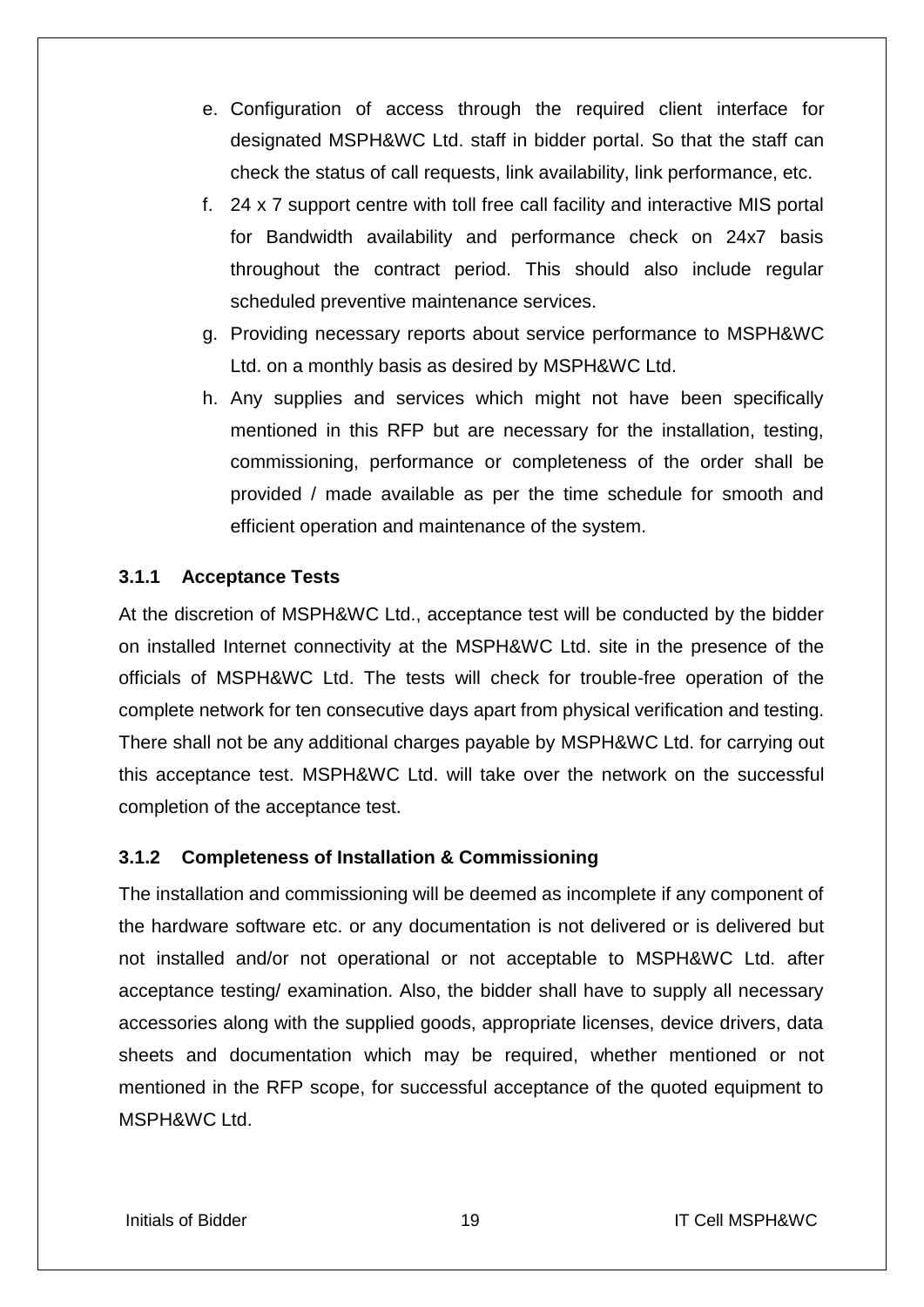## <span id="page-20-0"></span>**3.2Project Timelines**

 $T =$  Date of Award of contract

| <b>S. No.</b>  | <b>Service</b>                                                   | <b>Activity/Task</b>                                                                                                                                    | <b>Timeline</b> |
|----------------|------------------------------------------------------------------|---------------------------------------------------------------------------------------------------------------------------------------------------------|-----------------|
| $\overline{1}$ | Internet leased<br>line based<br>connectivity at<br>MSPH&WC Ltd. | Complete Supply, Installation and<br>Commissioning of Primary and $T + 30$ days<br>Secondary Internet leased line based<br>connectivity at MSPH&WC Ltd. |                 |

- a. Each deliverable shall be deemed to complete only after proper due diligence and acceptance by MSPH&WC Ltd.
- b. There will be a penalty of Rs. 500 per day for delay in case the Complete Supply, Installation and Commissioning of Internet leased line based connectivity at MSPH&WC Ltd. as mentioned in the above table is not completed within 30 days after award of work.
- c. Penalty charges shall be limited to the 10% of contract value. However, MSPH&WC Ltd. has right to terminate and blacklist the bidder on nonperformance.

## <span id="page-20-1"></span>**3.3 Payment Terms**

- a. Payment shall be made only after necessary due diligence and approval of the Supply, Installing and Commissioning of both Primary and Secondary Internet Leased lines at MSPH&WC Ltd. as per this RFP scope.
- b. Payment shall be made within 60 days of submission of invoice on final acceptance by MSPH&WC Ltd.
- c. The payment for primary Internet leased line connectivity shall be done on quarterly basis.
- d. Penalty, if any, as per the SLA defined in RFP shall be adjusted against the quarterly payment.

## <span id="page-20-2"></span>**3.4Service Level Agreement**

The successful bidder has to comply with below-mentioned SLAs to ensure adherence to quality, security and availability of service. The bidder should provide adequate tools

Initials of Bidder **20** 20 IT Cell MSPH&WC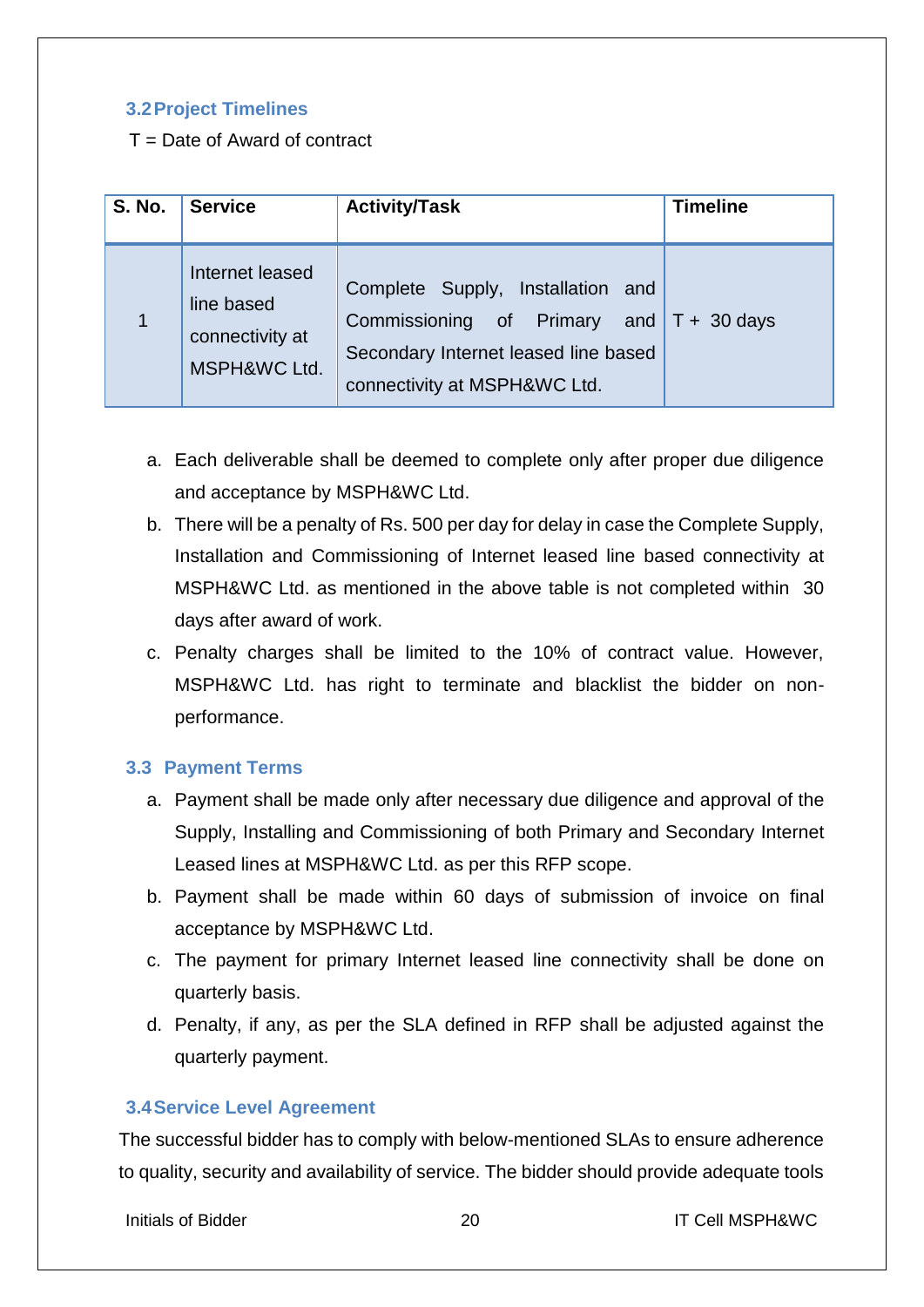required to capture the data for SLA verification and will submit the SLA reports on quarterly basis to MSPH&WC Ltd.. Based on the SLA MIS shared by the bidder the final penalty would be calculated on quarterly basis.

| S.  | <b>Service</b>                 | *Uptime | Latency (in   | <b>Packet</b> |
|-----|--------------------------------|---------|---------------|---------------|
| No. |                                | service | milliseconds) | <b>Drop</b>   |
|     | <b>Primary &amp; Secondary</b> | 99%     | $\leq$ 325    | $\leq 0.5\%$  |
|     | Internet lease line            |         |               |               |

## **Table 1: MSPH&WC Ltd. Network Uptime**

\*Internet uptime will be calculated on quarterly basis with 24 (Hours) X 7 availability

|  | <b>Table 2: Penalty Calculation for Downtime</b> |  |
|--|--------------------------------------------------|--|
|  |                                                  |  |

| S.             | <b>Downtime (Quarterly Basis)</b> | *Penalty (in average quarterly |
|----------------|-----------------------------------|--------------------------------|
| No.            |                                   | payment)                       |
|                | 1 to 2 $%$                        | 5%                             |
| $\overline{2}$ | 2 to 3 %                          | 7%                             |
| 3              | 3 to 5%                           | 9%                             |
| 4              | $> 5\%$                           | 10%                            |

\*The amendment to the above mentioned components is at the discretion of MSPH&WC Ltd. The same shall be communicated to bidder in advance as and when it is modified. Penalty charges should be limited to the 10% of contract value till the end of contract period. However, MSPH&WC Ltd. has right to terminate and blacklist the bidder on non-performance.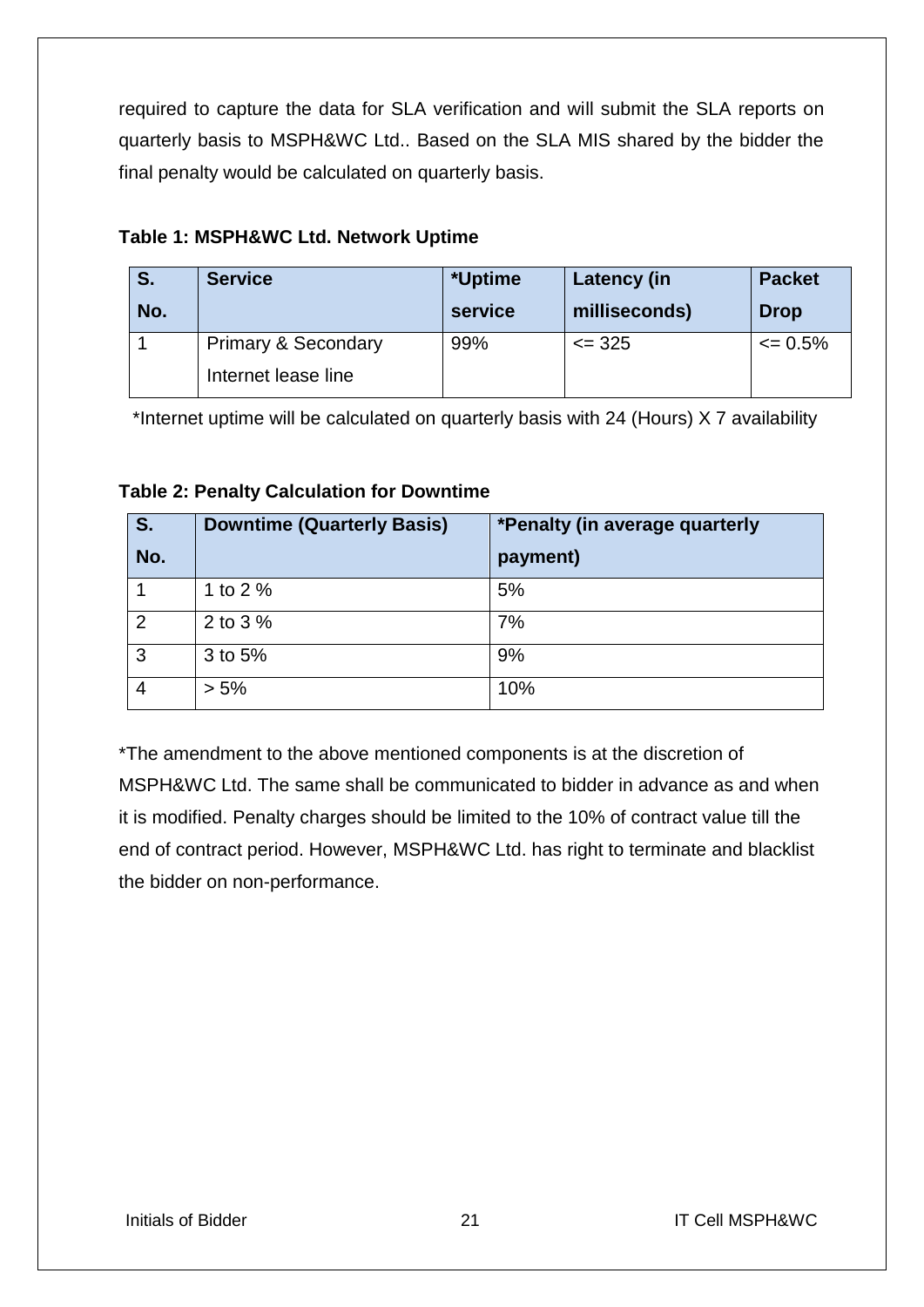# **Section: 4**

# **General Conditions of Contract**

Initials of Bidder 22 20 IT Cell MSPH&WC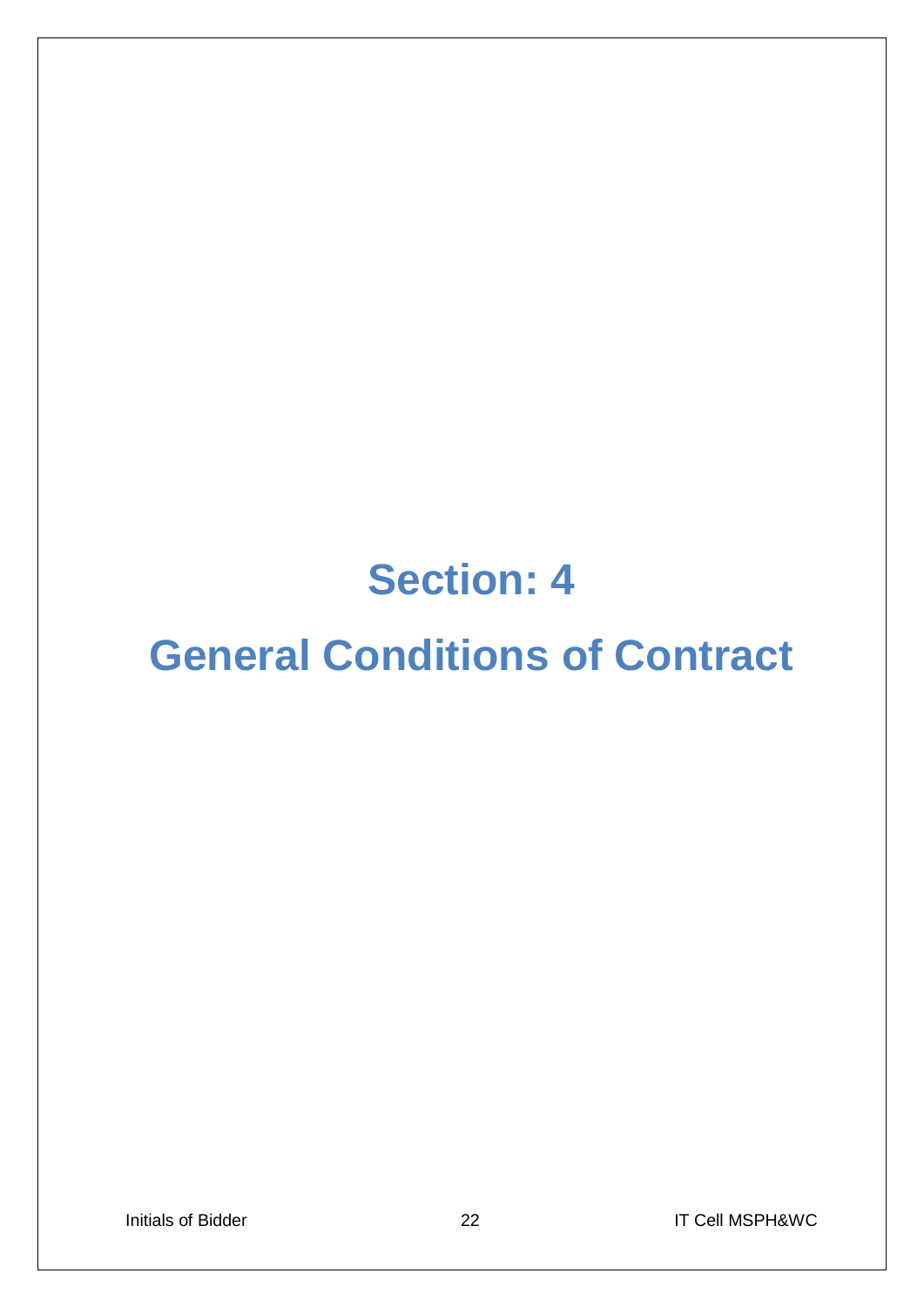# <span id="page-23-0"></span>**4 General Conditions of Contract**

## <span id="page-23-1"></span>**4.1Governing Law**

The Contract shall be governed by and interpreted in accordance with the laws of the India.

## <span id="page-23-2"></span>**4.2Settlement of Disputes**

- a) Performance of the contract is governed by the terms and conditions of the contract, in case disputes arise between the parties regarding any matter under the contract, either Party of the contract may send a written Notice of Dispute to the other party. The Party receiving the Notice of Dispute will consider the Notice and respond to it in writing within 30 days after receipt. If that party fails to respond within 30 days, or the dispute cannot be amicably settled within 60 days following the response of that party, clause GCC 4.2 (b) shall become applicable.
- b) Arbitration:
	- (i) In the case of dispute arising, upon or in relation to, or in connection with the contract between MSPH&WC Ltd. and the Successful bidder, which has not been settled amicably, any party can refer the dispute for Arbitration under (Indian) Arbitration and Conciliation Act, 1996. Such disputes shall be referred to an Arbitral Tribunal consisting of three arbitrators, one each to be appointed by the MSPH&WC Ltd. and the successful bidder, the third arbitrator shall be chosen by the two arbitrators so appointed by the parties and shall act as Presiding Arbitrator. In case of failure of the two arbitrators, appointed by the parties to reach a consensus regarding the appointment of the third arbitrator within a period of 30 days from the date of appointment of the two arbitrators, the Presiding arbitrator shall be appointed by the MD, MSPH&WC Ltd. The Arbitration and Conciliation Act, 1996 and any statutory modification or reenactment thereof, shall apply to these arbitration proceedings.
	- (ii) Arbitration proceedings shall be held in Mumbai, India and the language of the arbitration proceedings and that of all documents and communications between the parties shall be English.
	- (iii) The decision of the majority of arbitrators shall be final and binding upon both parties. The expenses of the arbitrators as determined by the arbitrators shall be shared equally by MSPH&WC Ltd. and the successful bidder. However, the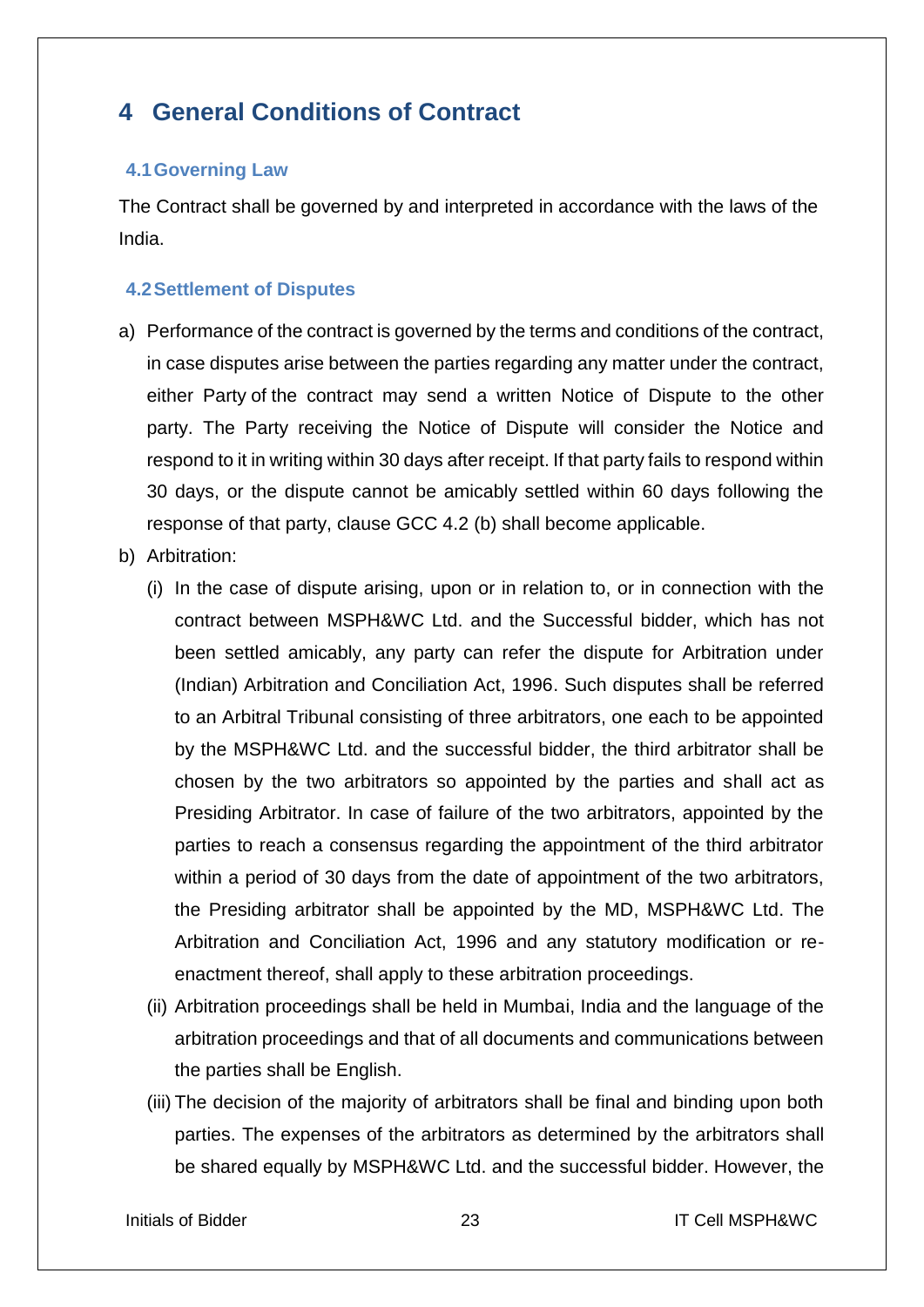expenses incurred by each party in connection to the preparation, presentation shall be borne by the party itself. All arbitration awards shall be in writing and shall state the reasons for the award.

## <span id="page-24-0"></span>**4.3Taxes and Duties**

The successful bidder shall be entirely responsible for all taxes, stamp duties, license fees, and other such levies imposed. The bidder shall be entirely responsible for all taxes, stamp duties, license fees etc. excluding GST which shall be paid by MSPH&WC Ltd. as applicable separately.

## <span id="page-24-1"></span>**4.4Performance Bank Guarantee**

- i. The successful bidder shall at his own expense, deposit with department, within fourteen (14) working days of the date of notice of award of the contract or prior to signing of the contract, whichever is earlier, an unconditional and irrevocable Performance Bank Guarantee (PBG) from any bank acceptable to MSPH&WC Ltd., payable on demand In Mumbai, for the due performance and fulfilment of the contract by the successful bidder. Please Refer **(Section 5.6 Page no. 37 )**
- ii. This Performance Bank Guarantee will be for an amount equivalent to 10 percent of complete contract value for 5 years. All charges whatsoever such as premium, commission, etc., with respect to the Performance Bank Guarantee shall be borne by the successful bidder.
- iii. The Performance Bank Guarantee shall be valid till 180 days after the end of "Supply, Installation, Commissioning and Maintenance of Internet leased line connectivity at MSPH&WC Ltd. locations for Five years period" and should be in the format prescribed in the tender.
- iv. The Performance Bank Guarantee may be discharged/returned by MSPH&WC Ltd. upon being satisfied that there has been due performance of the obligations of the successful bidder under the contract. However, no interest shall be payable on the Performance Bank Guarantee.
- v. MSPH&WC Ltd. shall also be entitled to make recoveries from the Bidder's bills, performance bank guarantee, or from any other amount due to him, the equivalent value of any payment made to him due to inadvertence, error, collusion, misconstruction or misstatement.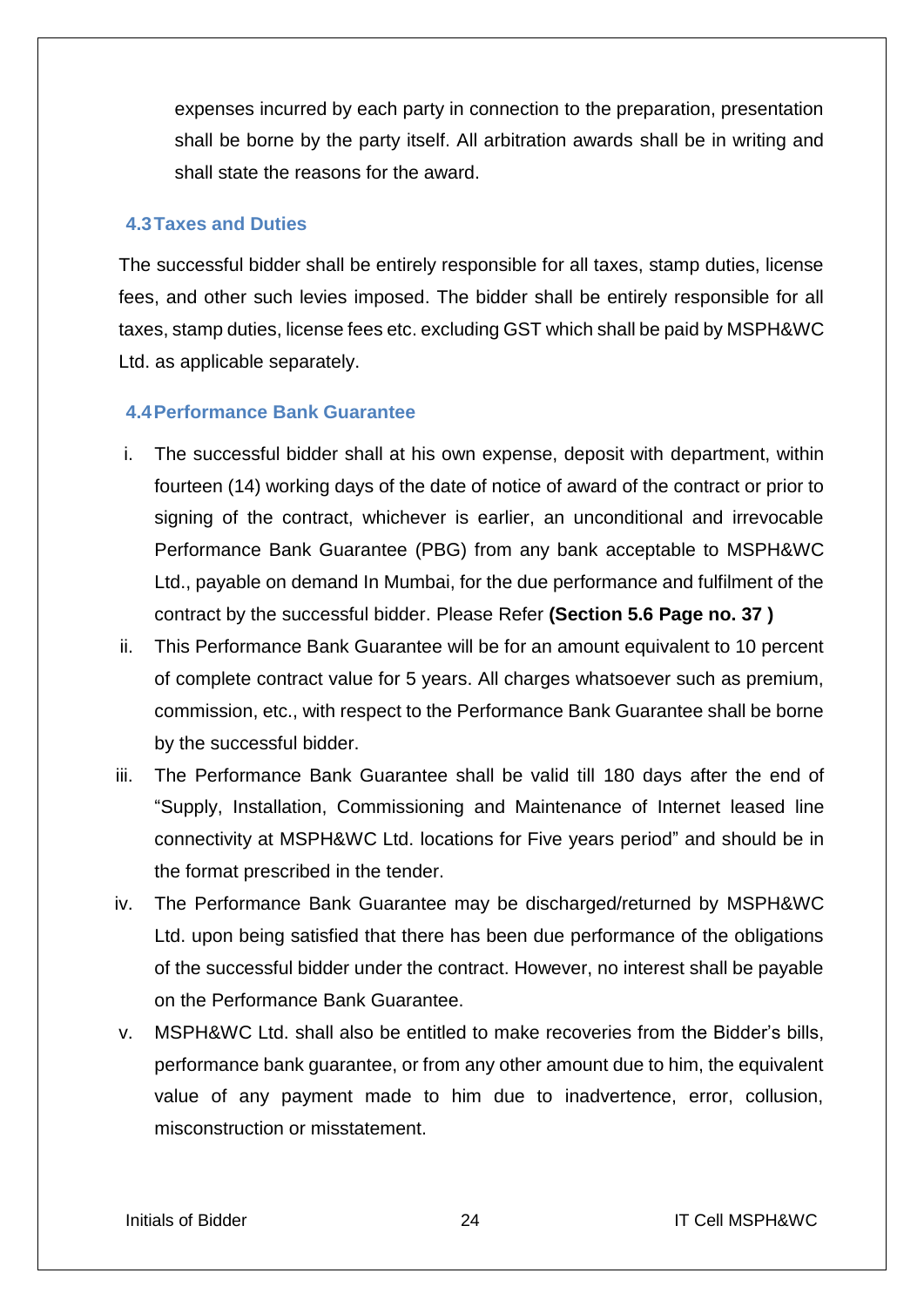## <span id="page-25-0"></span>**4.5Confidential Information**

MSPH&WC Ltd. and the successful bidder shall keep confidential and shall not, without the written consent of the other party hereto, divulge to any third party any documents, data, or other information furnished directly or indirectly by the other party hereto in connection with the Contract, whether such information has been furnished prior to, during or following completion or termination of the Contract.

MSPH&WC Ltd. shall not use such documents, data, and other information received from the successful bidder for any purposes unrelated to the Contract. Similarly, the successful bidder shall not use such documents, data, and other information received from MSPH&WC Ltd. for any purpose other than the design, procurement, or other work and services required for the performance of the Contract.

## <span id="page-25-1"></span>**4.6Warranty**

All the goods are new, unused, and of the most recent or current models, and that they incorporate all recent improvements in design and materials, unless provided otherwise in the Contract.

The goods shall be free from defects arising from any act or omission of the successful bidder or arising from design, materials, and workmanship, under normal use in the conditions prevailing in the country of final destination.

## <span id="page-25-2"></span>**4.7Change in Laws and Regulations**

Unless otherwise specified in the Contract, if after the date of the Invitation for Bids, any law, regulation, ordinance, order or bylaw having the force of law is enacted, promulgated, abrogated, or changed that subsequently affects the Delivery Date and/or the Contract Price, then such Delivery Date and/or Contract Price shall be correspondingly increased or decreased, to the extent that the successful Bidder has thereby been affected in the performance of any of its obligations under the Contract.

## <span id="page-25-3"></span>**4.8Force Majeure**

The successful bidder shall not be liable for forfeiture of its Performance Security, liquidated damages, or termination for default if and to the extent that it's delay in performance or other failure to perform its obligations under the Contract is the result of an event of Force Majeure. Force Majeure shall not cover the price fluctuation of components. Force Majeure does not include the events outside India.

Initials of Bidder **25** 25 IT Cell MSPH&WC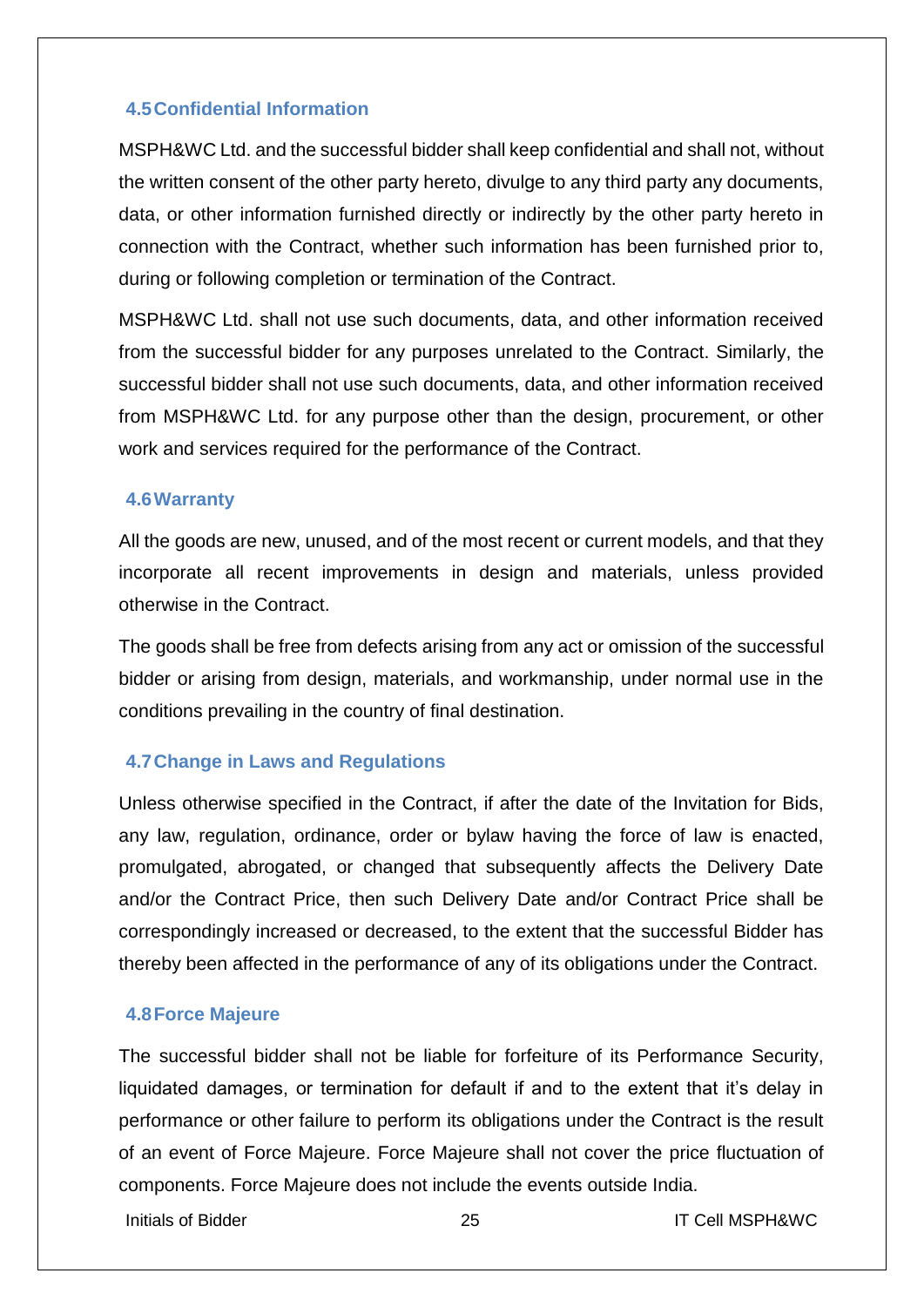For purposes of this Clause, Force Majeure means an event or situation beyond the control of the successful bidder that is not foreseeable, is unavoidable, and its origin is not due to negligence or lack of care on the part of the successful bidder. Such events may include, but not be limited to, acts of MSPH&WC Ltd. in its sovereign capacity, wars or revolutions, fires, floods, epidemics, quarantine restrictions, and freight embargoes.

If a Force Majeure situation arises, the successful Bidder shall promptly notify MSPH&WC Ltd. in writing of such condition and the cause thereof. Unless otherwise directed by MSPH&WC Ltd. in writing, the successful Bidder shall continue to perform its obligations under the Contract as far as it is reasonably practical and shall seek all reasonable alternative means for performance not prevented by the Force Majeure event.

## <span id="page-26-0"></span>**4.9Change Orders and Contract Amendments**

MSPH&WC Ltd. may at any time order the successful bidder to make changes within the general scope of the Contract, in any one or more of the following:

- i. Drawings, designs, or specifications, where Goods to be furnished under the Contract are to be specifically manufactured for MSPH&WC Ltd.
- ii. The place of delivery.
- iii. The Related Services to be provided by the successful bidder.

If any such change causes an increase or decrease in the cost of, or the time required for, the successful bidder's performance of any provisions under the Contract, an equitable adjustment shall be made in the Contract Price or in the Delivery and Completion Schedule, or both, and the Contract shall accordingly be amended. Any claims by the successful bidder for adjustment under this Clause must be asserted within 28 days from the date of the successful bidder's receipt of MSPH&WC Ltd.'s change order.

Prices to be charged by the successful bidder for any Related Services that might be needed but which were not included in the Contract shall be agreed upon in advance by the parties, and shall not exceed the prevailing rates charged to other parties by the successful Bidder for similar services.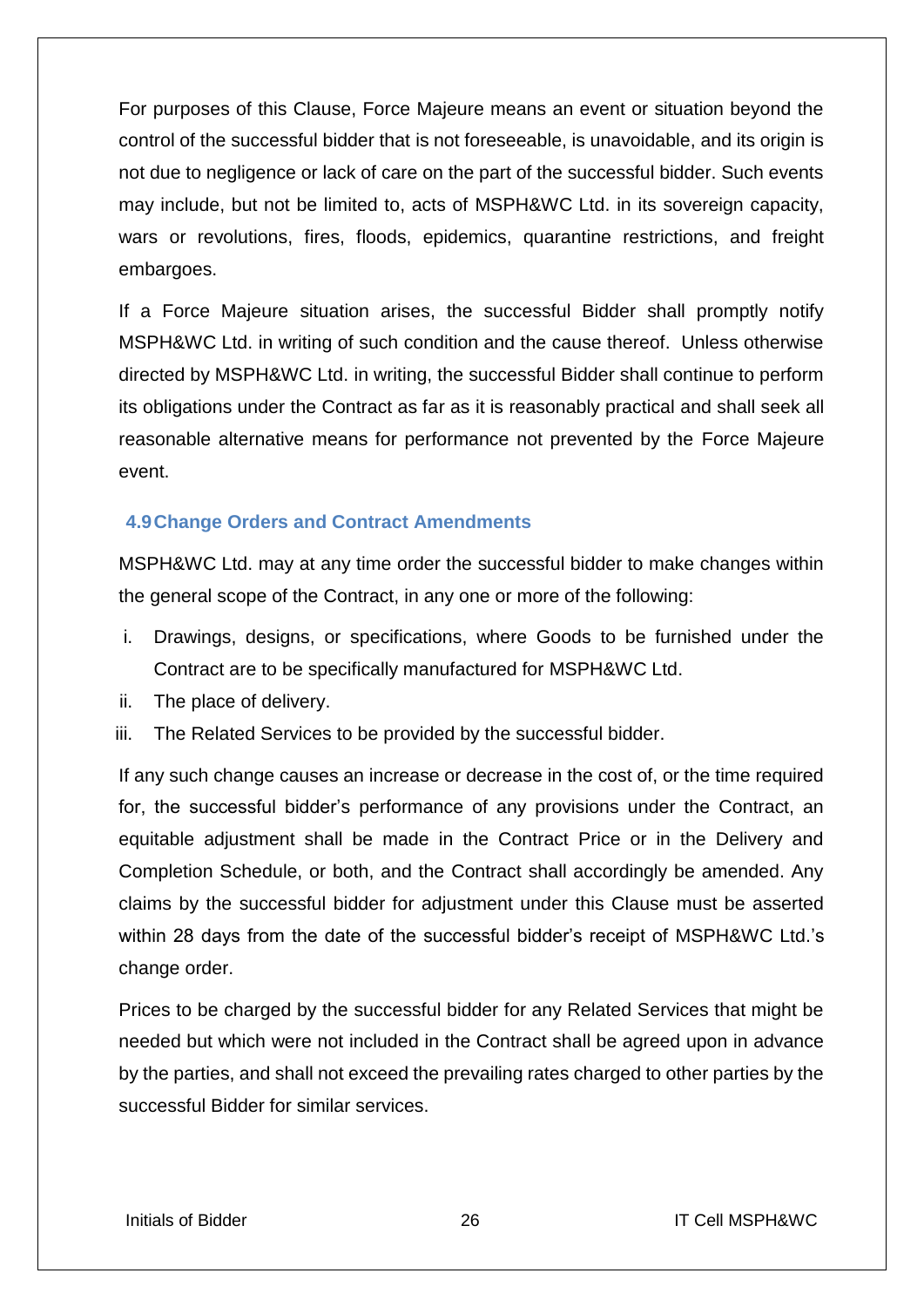### <span id="page-27-0"></span>**4.10 Extension of Time**

If at any time during performance of the Contract, the successful bidder encounter conditions impeding timely delivery of the Goods or completion of Related Services, the successful bidder shall promptly notify MSPH&WC Ltd. in writing of the delay, its likely duration, and its cause. As soon as practicable after receipt of the successful bidder's notice, MSPH&WC Ltd. shall evaluate the situation and may at its discretion extend the successful bidder's time for performance in writing.

Delay by the successful Bidder in the performance of its Delivery and Completion obligations shall render the Bidder liable for disqualification for any further bids in MSPH&WC Ltd., unless an extension of time is agreed mutually.

## <span id="page-27-1"></span>**4.11 Termination**

#### **4.11.1 Termination by MSPH&WC Ltd.**

- a. MSPH&WC Ltd. may, without prejudice to any other remedy for breach of Contract, terminate this Contract in case of the occurrence of any of the events specified in paragraphs (a) through (k) of this GCC Clause 4.11.1. In such an occurrence, MSPH&WC Ltd. shall give a not less than 30 days' written notice of termination to the successful bidder, and sixty (60) days' in the case of the event referred to in (j).
- b. If the successful bidder does not remedy a failure in the performance of their obligations under the Contract, within thirty (30) days after being notified or within any further period as MSPH&WC Ltd. may have subsequently approved in writing.
- c. If the successful bidder becomes (insolvent or goes into liquidation, or receivership whether compulsory or voluntary).
- d. If the successful bidder, in the judgment of MSPH&WC Ltd. has engaged in corrupt or fraudulent practices in competing for or in executing the Contract.
- e. If the successful bidder submits to the MSPH&WC Ltd. a false statement which has a material effect on the rights, obligations or interests of MSPH&WC Ltd..
- f. If the successful bidder places itself in a position of conflict of interest or fails to disclose promptly any conflict of interest to MSPH&WC Ltd.
- g. If the successful bidder fails to provide the quality services as envisaged under this Contract, MSPH&WC Ltd. may make judgment regarding the poor quality of services, the reasons for which shall be recorded in writing. MSPH&WC Ltd. may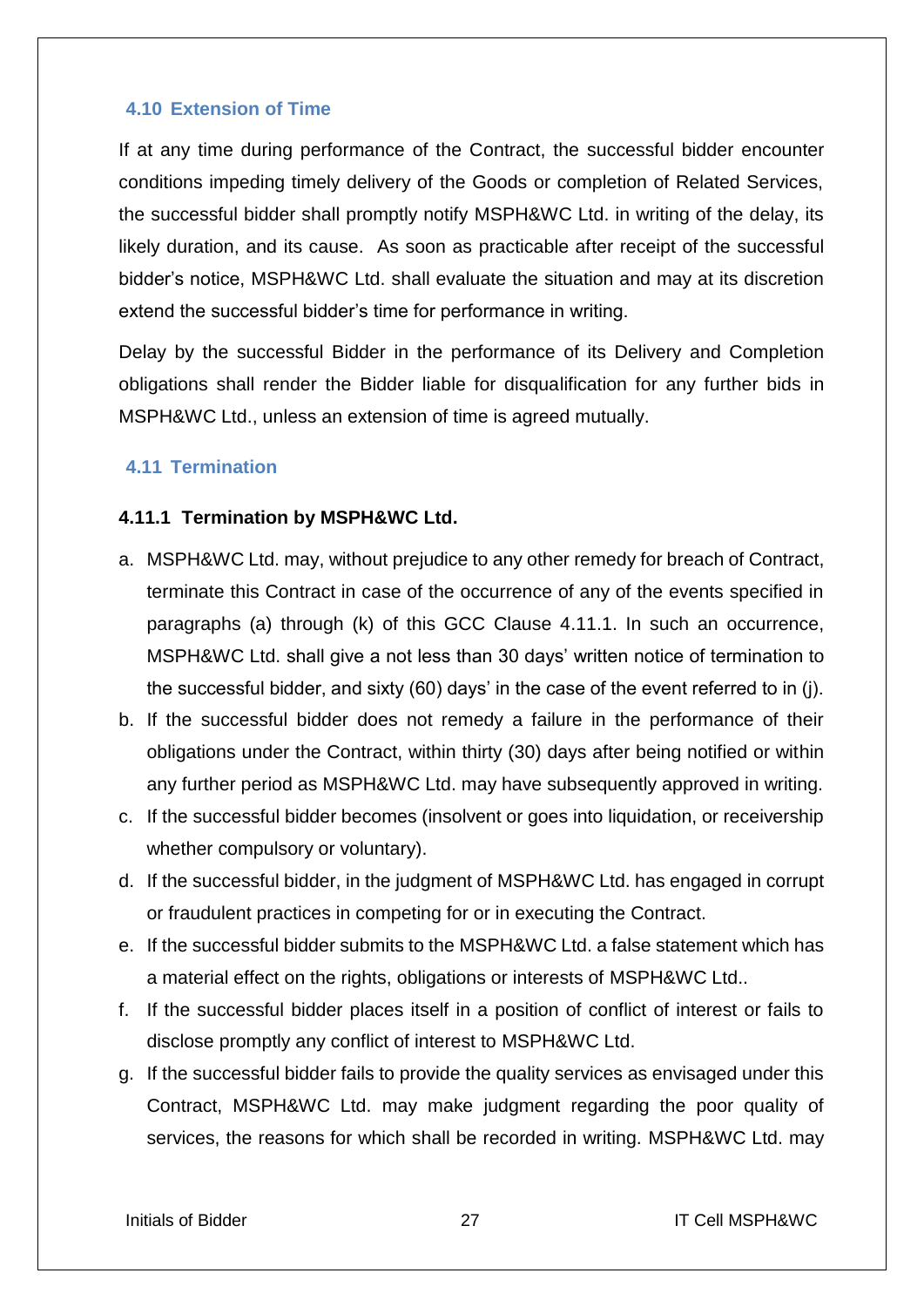decide to give one chance to the successful Bidder to improve the quality of the services.

- h. If the successful bidder fails to comply with any final decision reached as a result of arbitration proceedings.
- i. If, as the result of Force Majeure, the successful bidder is unable to perform a material portion of the Services for a period of not less than 60 days
- j. If MSPH&WC Ltd., in its sole discretion and for any reason whatsoever, decides to terminate this Contract.
- k. In the event MSPH&WC Ltd. terminates the Contract in whole or in part, pursuant to point (a) to (h) of GCC Clause 4.11.1, MSPH&WC Ltd. may procure, upon such terms and in such manner as it deems appropriate, services similar to those undelivered or not performed, and the successful bidder shall be liable to MSPH&WC Ltd. for any additional costs for such similar services. However, the successful bidder shall continue performance of the Contract to the extent not terminated.

## **4.11.2 Termination by Bidder**

The successful bidder may terminate this Contract, by not less than 45 days' written notice to MSPH&WC Ltd., such notice to be given after the occurrence of any of the events specified in paragraphs (a) through (d) of this GCC Clause 4.11.2:

- a. If MSPH&WC Ltd. fails to pay any money due to the Successful bidder pursuant to this Contract and not subject to dispute pursuant to GCC Clause 4.2 hereof, within 45 days after receiving written notice from the successful bidder that such payment is overdue.
- b. If, as the result of Force Majeure, the successful bidder is unable to perform a material portion of the Services for a period of not less than 60 days.
- c. If MSPH&WC Ltd. fails to comply with any final decision reached as a result of arbitration pursuant to GCC Clause 4.2 hereof.
- d. If MSPH&WC Ltd. is in material breach of its obligations pursuant to this Contract and has not remedied the same within 45 days (or such longer period as the successful bidder may have subsequently approved in writing) following the receipt by MSPH&WC Ltd. of the Successful bidder's notice specifying such breach.

## <span id="page-28-0"></span>**4.12 Payment upon Termination**

Initials of Bidder 28 IT Cell MSPH&WC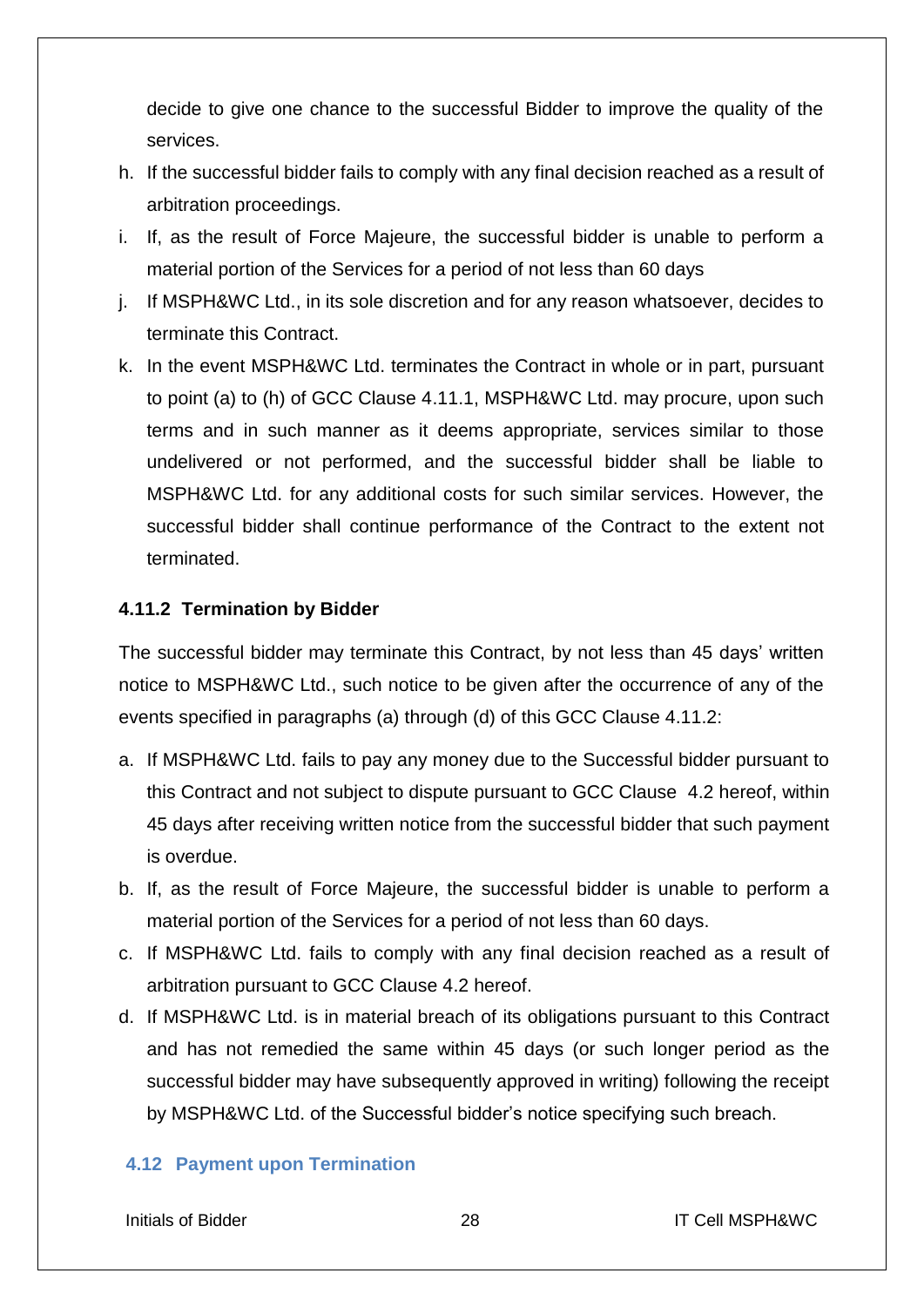Upon termination of this Contract pursuant to GCC Clauses 4.11.1 or 4.11.2, the MSPH&WC Ltd. shall make the following payments to the Successful bidder:

- a. If the Contract is terminated pursuant to GCC Clause 4.11.1 (j) or 4.11.2, remuneration for Services satisfactorily performed prior to the effective date of termination.
- b. If the agreement is terminated pursuant of GCC Clause 4.11.1 (a), (b), (c), (d), (e), (f), (g) (h) and (k), The successful bidder shall not be entitled to receive any agreed payments upon termination of the contract. However, MSPH&WC Ltd. may consider making a payment for the part satisfactorily performed on the basis of Quantum Merit as assessed by it, if such part is of economic utility to the MSPH&WC Ltd. Applicable under such circumstances, upon termination, the MSPH&WC Ltd. may also impose liquidated damages. The successful bidder will be required to pay any such liquidated damages to MSPH&WC Ltd. within 30 days of termination date.

#### <span id="page-29-0"></span>**4.13 Assignment**

Neither the MSPH&WC Ltd. nor the successful Bidder shall assign, in whole or in part, their obligations under this Contract, except with prior written consent of the other party.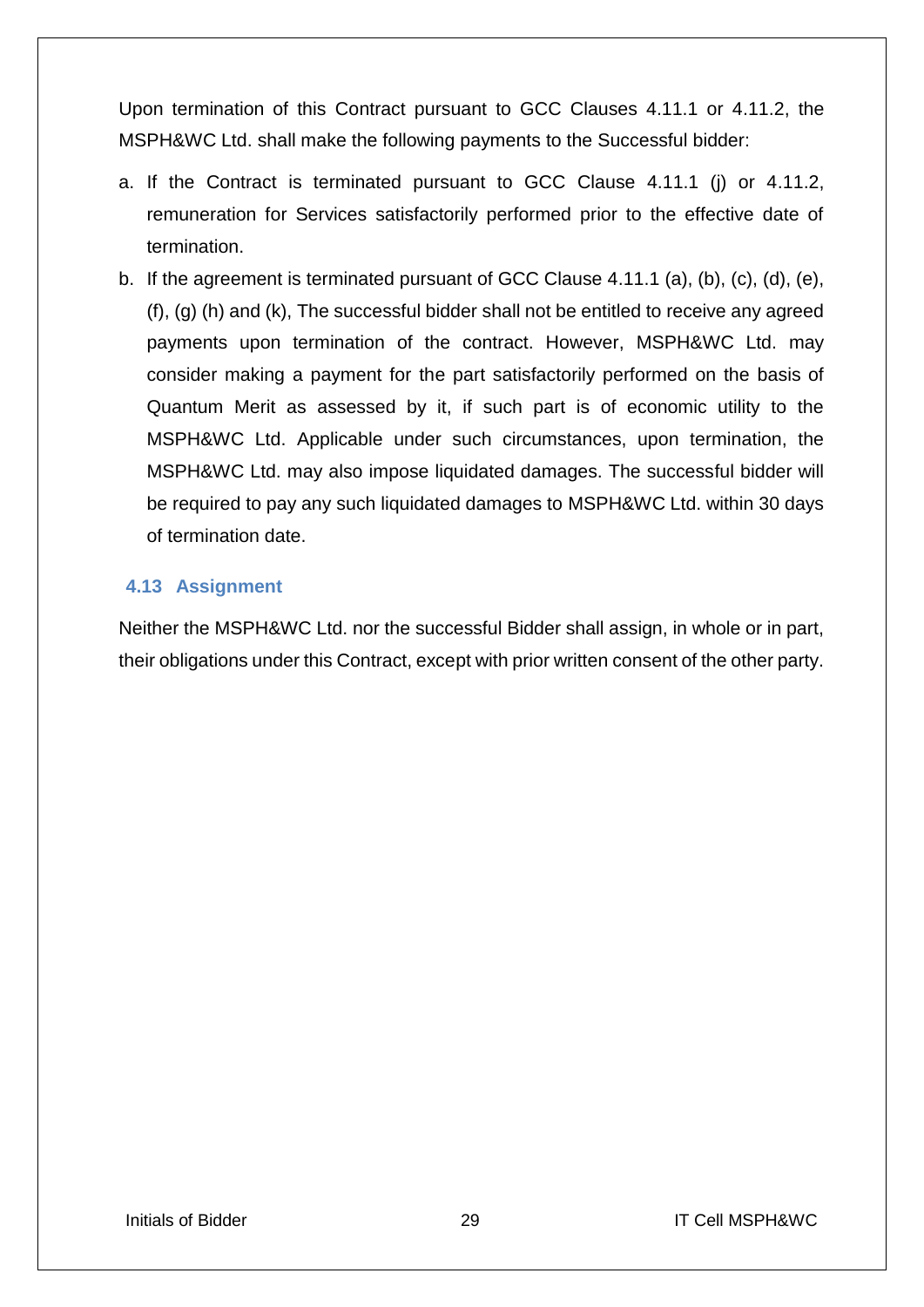# **Section: 5 Guidelines for filling Response to RFP**

Initials of Bidder 1980 and 30 IT Cell MSPH&WC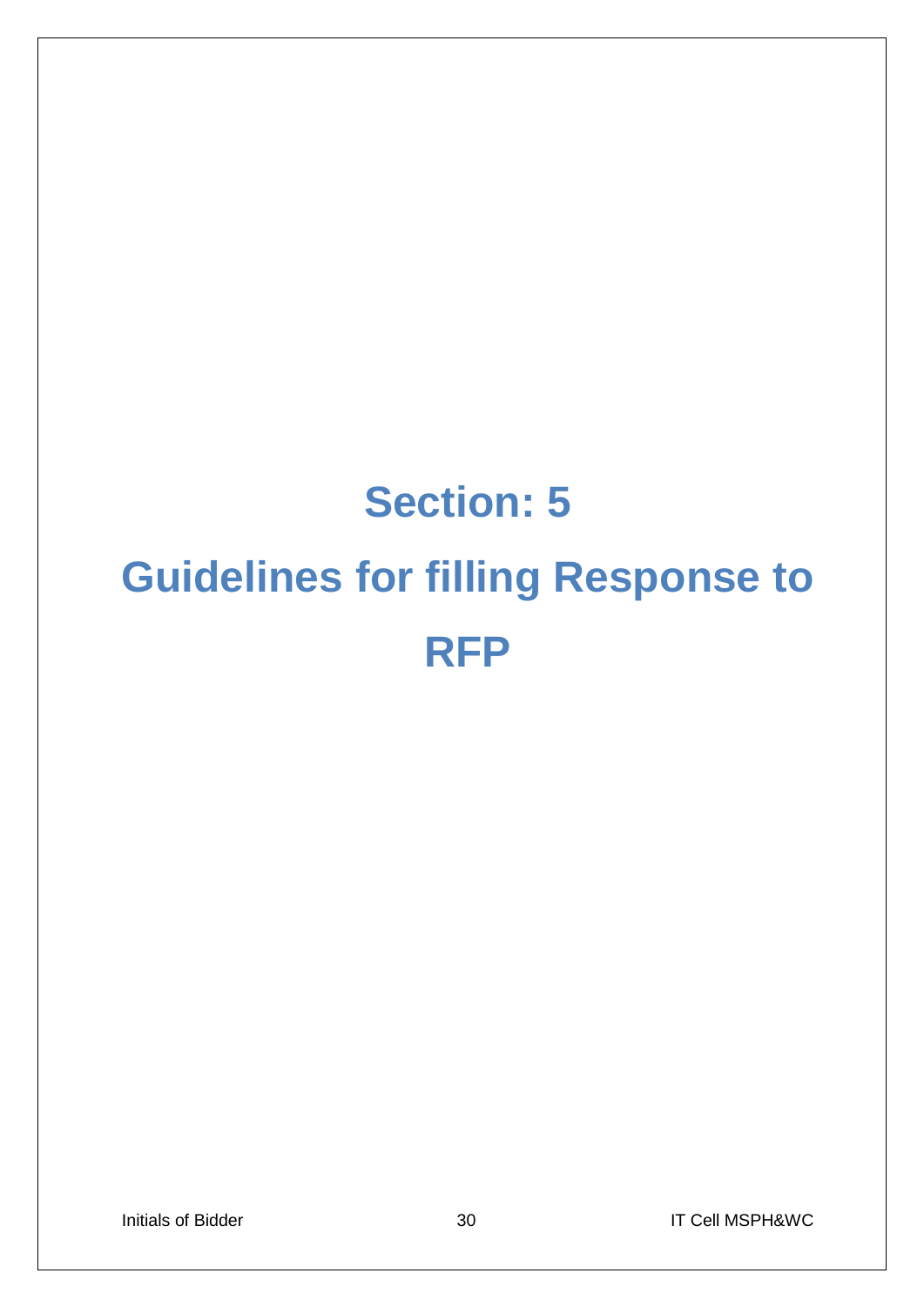# <span id="page-31-0"></span>**5 Guidelines for filling Response to RFP**

## <span id="page-31-1"></span>**5.1Guidelines for Preparation of Technical Proposal [Envelope A]**

- 1. A printed covering letter, on the bidding organisation's letterhead with all required information and authorised representative's initials shall be submitted along with the proposal. In case the bidder edits the content of the proposal covering letter; it will be treated as a non-responsive bid and shall be rejected.
- 2. The technical proposal should contain a detailed description of how the bidder will provide the required services outlined in this RFP. It should articulate in detail, as to how the bidder's Technical solution meets the requirements specified in the RFP. The technical proposal may not contain any pricing information. In submitting additional information, the bidder should mark it as supplemental to the required response.
- 3. Proposals must be direct, concise, and complete. Any information which is not directly relevant to this RFP shall be omitted. MSPH&WC Ltd. will evaluate the bidder's proposal based upon its clarity and the directness of its response to the requirements of the project as outlined in this RFP.
- 4. The bidder is expected to provide Bill of Materials (BoM) for the Supply, Installation, Commissioning and Maintenance of Internet leased line based connectivity at MSPH&WC Ltd. for Five years as part of the technical proposal without price quote. The BoM will be measured against the proposed quantity.
- 5. The bidder shall fill in the technical response as per the template provided **Refer 5.2 Page no. 27** failing which, the bid shall be treated as non-responsive and shall be rejected.

[This space is intentionally left blank]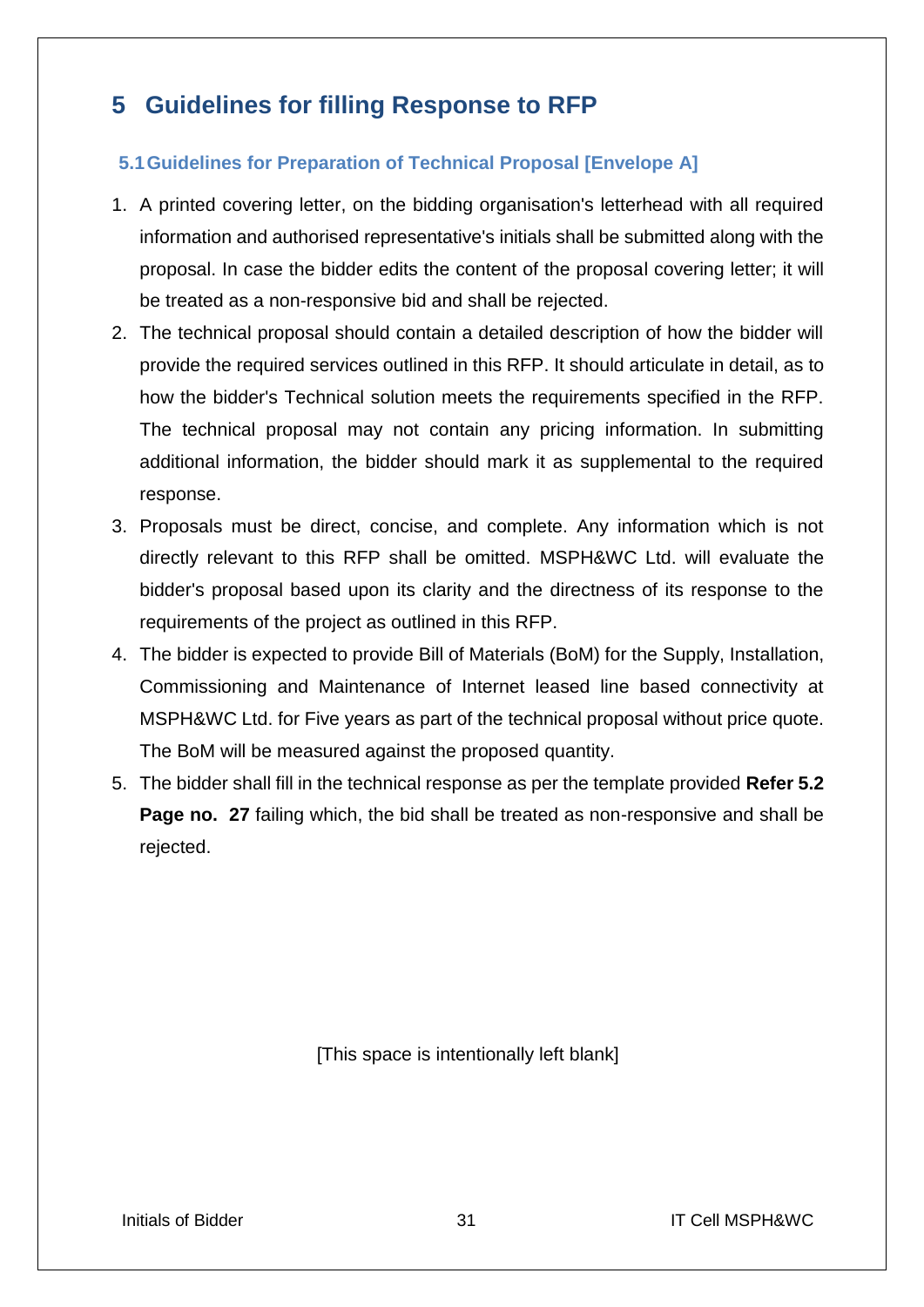## <span id="page-32-1"></span><span id="page-32-0"></span>**5.2 Template for Technical Proposal**

## **Section- A**

## **Technical Proposal Response Letter**

(To be submitted on the letterhead of the bidder)

{Location, Date}

To

The Managing Director, Maharashtra State Police Housing & Welfare Corporation Ltd. Plot no. 89-89A, Sir Pochkhanwala Road, Near Police Officers' Mess, Worli, Mumbai- 400030

Ref: RFP Notification number

Subject: Submission of proposal in response to the RFP for **"Supply, Installation and Commissioning of Internet leased line connectivity at MSPH&WC Ltd. Head Office for five years"**

Dear Sir,

Having examined the RFP document, we, the undersigned, herewith submit our proposal in response to your RFP Notification number………… for "Supply, Installation and Commissioning of Internet leased line connectivity at MSPH&WC Ltd. for five years"

We have read the provisions of the RFP document and confirm that we accept these. We further declare that additional conditions, variations, deviations, if any, found in our proposal shall not be given effect to.

- 1. We agree to abide by this proposal, consisting of this letter, the detailed response to the RFP and all attachments, for a period of 180 days from the date of opening of financial proposals.
- 2. We would like to declare that we are not involved in any litigation that may have an impact of affecting or compromising the delivery of services as required under this assignment, and we are not under a declaration of ineligibility for corrupt or fraudulent practices.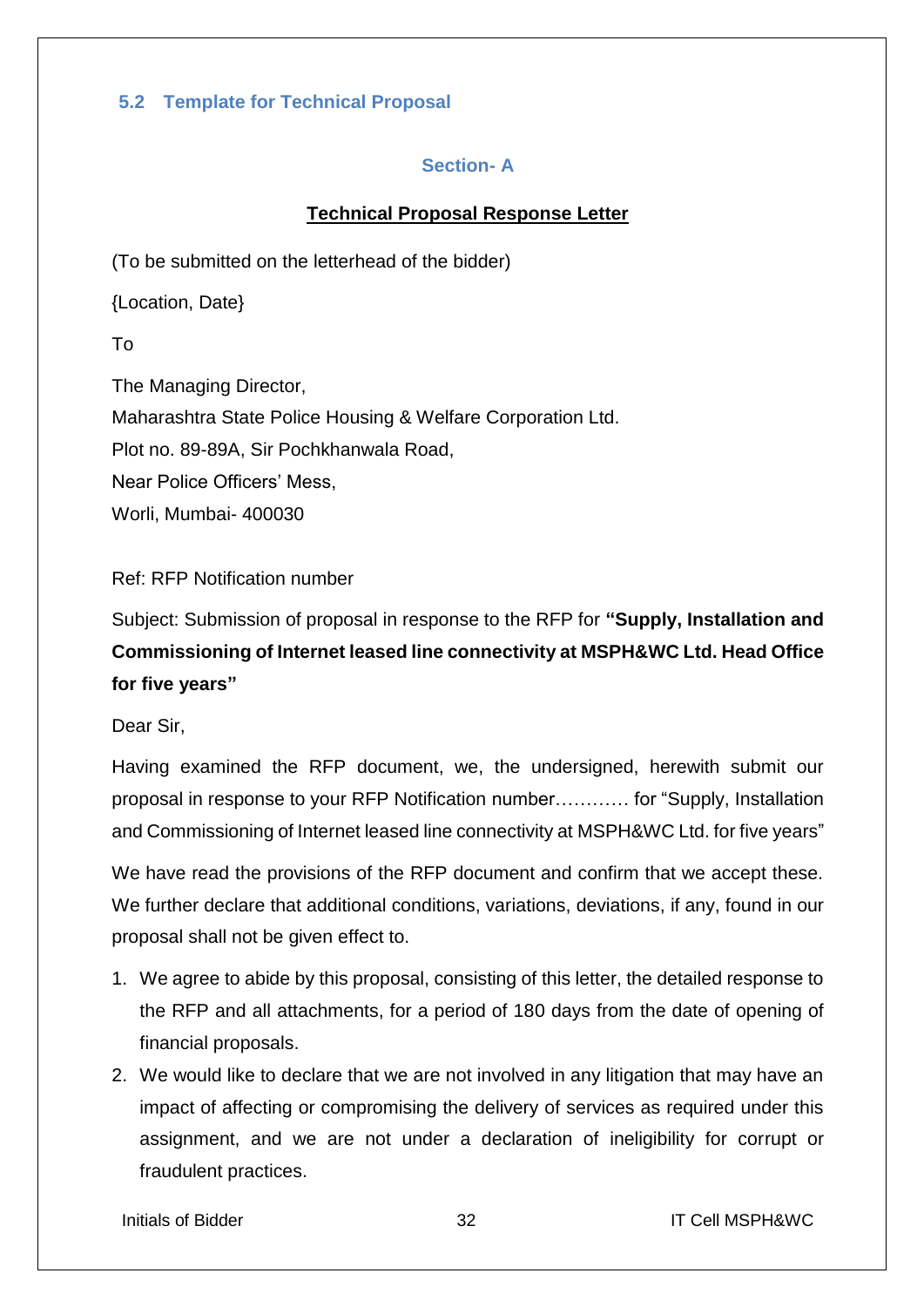- 3. We would like to declare that there is no conflict of interest in the services that we will be providing under the terms and conditions of this RFP.
- 4. We hereby declare that all the information and statements made in this proposal are true and accept that any misrepresentation contained in it may lead to our disqualification.
- 5. We understand you are not bound to shortlist/accept any or all the proposals you receive.
- 6. We hereby declare that we qualify and fulfil all the Prequalification criteria mentioned at clause 2.19.2.

| Sr. No         | Information                            | <b>Details</b> |
|----------------|----------------------------------------|----------------|
| 1              | Name of responding firm:               |                |
| $\mathbf{2}$   | Address of responding firm:            |                |
| 3              | Name, Designation and Address of the   |                |
|                | contact person to whom all references  |                |
|                | shall be made regarding this RFP:      |                |
| 4              | Telephone number of contact person:    |                |
| 5              | Mobile number of contact person:       |                |
| 6              | Fax number of contact person:          |                |
| $\overline{7}$ | E-mail address of contact person:      |                |
| 8              | Status of Firm/ Company (Public Ltd.,  |                |
|                | Pvt. Ltd., etc.)                       |                |
| 9              | Details of Registration (Ref e.g., ROC |                |
|                | Ref number)                            |                |

Our correspondence details with regards to this proposal are: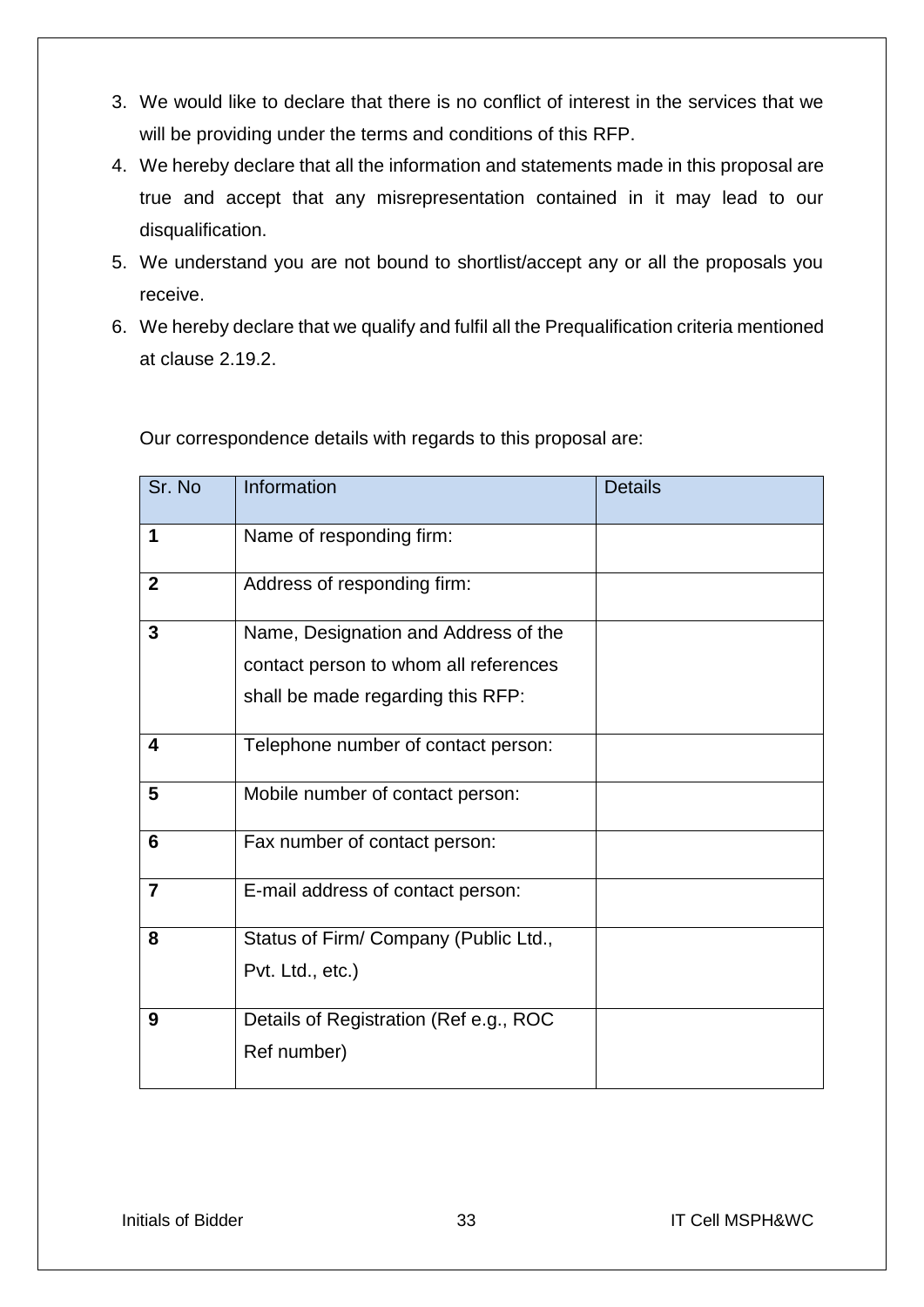Details of demand draft for Tender Fees:

Date and number:

Name of the bank:

Amount: Rs. 11,200 /- (Rupee Eleven thousand and two hundred only)

We hereby declare that our proposal submitted in response to this RFP is made in good faith, and the information contained is true and correct to the best of our knowledge and belief.

Sincerely,

[FIRM'S NAME]

Name

Title

**Signature** 

Date and Stamp of the Signatory

Initials of Bidder 34 **34** IT Cell MSPH&WC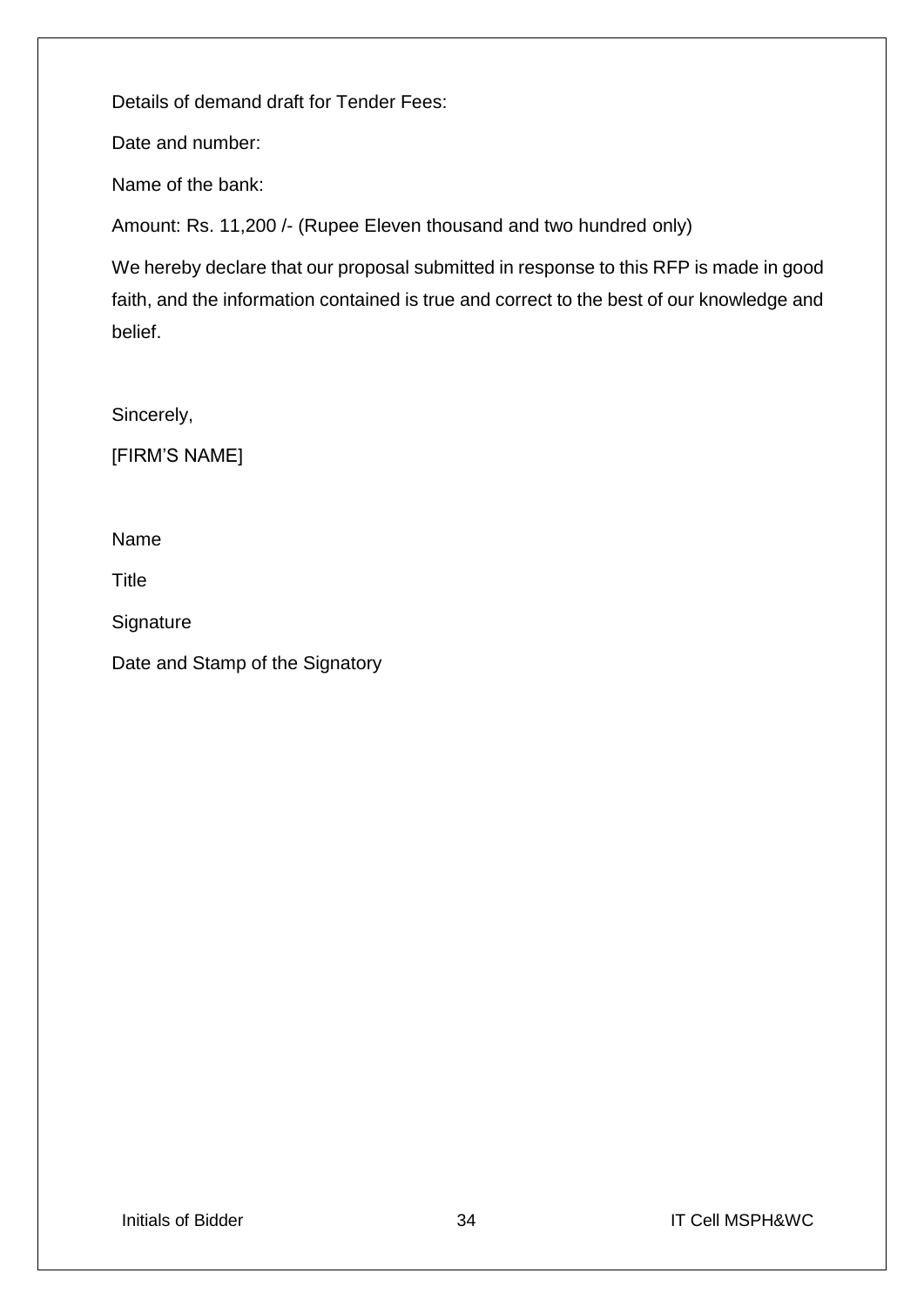## **Section B**

**1.** Annual Turnover Details of the Bidder (Please refer to RFP Clause 2.19.2(ii))

| <b>Years</b> | <b>Turnover Details in</b> | Annexure in Technical Proposal* | Page No of the Annexure in |
|--------------|----------------------------|---------------------------------|----------------------------|
|              | Rs.                        |                                 | the technical Proposal     |
| $2016 - 17$  |                            |                                 |                            |
| $2015 - 16$  |                            |                                 |                            |
| $2014 - 15$  |                            |                                 |                            |
| $2013 - 14$  |                            |                                 |                            |
| $2012 - 13$  |                            |                                 |                            |

<span id="page-35-0"></span>\* Please include Audited Annual Statement/Auditor's certificate in the Annexure to the technical proposal.

**2.** Citations of the bidder *(* (Please refer to RFP Clause 2.19.2(vi))

| Name of the | Date of      | Reference in  | <b>Scope of Work</b> | <b>Complete</b> | <b>Annexure in</b> | Page No of      |
|-------------|--------------|---------------|----------------------|-----------------|--------------------|-----------------|
| Project     | <b>Work</b>  | <b>RFP</b>    |                      | Project         | <b>Technical</b>   | the Annexure    |
|             | <b>Order</b> |               |                      | <b>Duration</b> | Proposal*          | in the          |
|             |              |               |                      |                 |                    | technical       |
|             |              |               |                      |                 |                    | <b>Proposal</b> |
|             |              |               |                      |                 |                    |                 |
|             |              | $2.19.2$ (vi) |                      |                 |                    |                 |
|             |              | Page no 11    |                      |                 |                    |                 |
|             |              |               |                      |                 |                    |                 |

Initials of Bidder 35 35 IT Cell MSPH&WC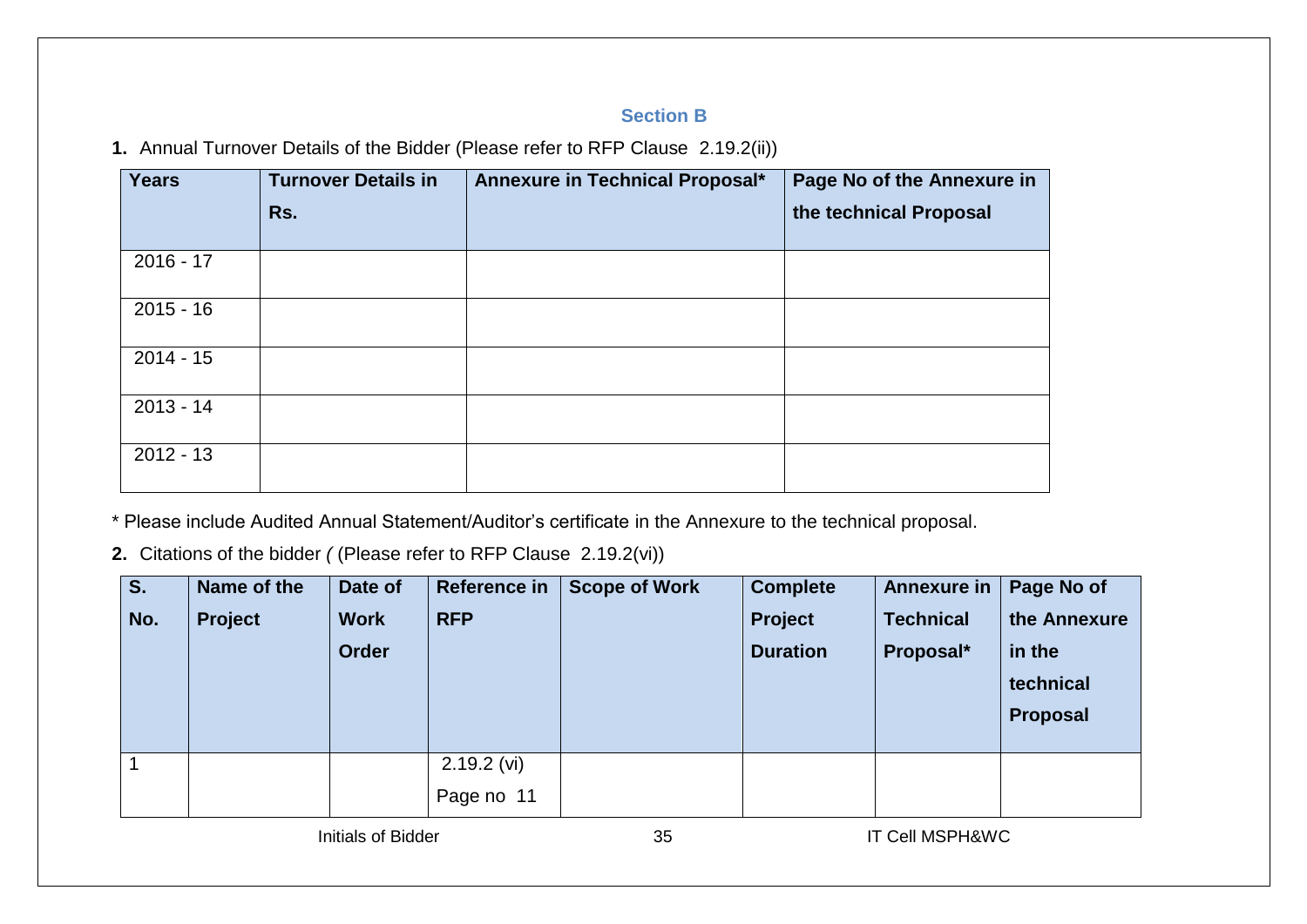| ∠ | $2.19.2$ (vi) |  |  |
|---|---------------|--|--|
|   | Page no 11    |  |  |
| ັ | $2.19.2$ (vi) |  |  |
|   | Page no 11    |  |  |

\*Please include the respective work orders in the Annexure to the technical proposal.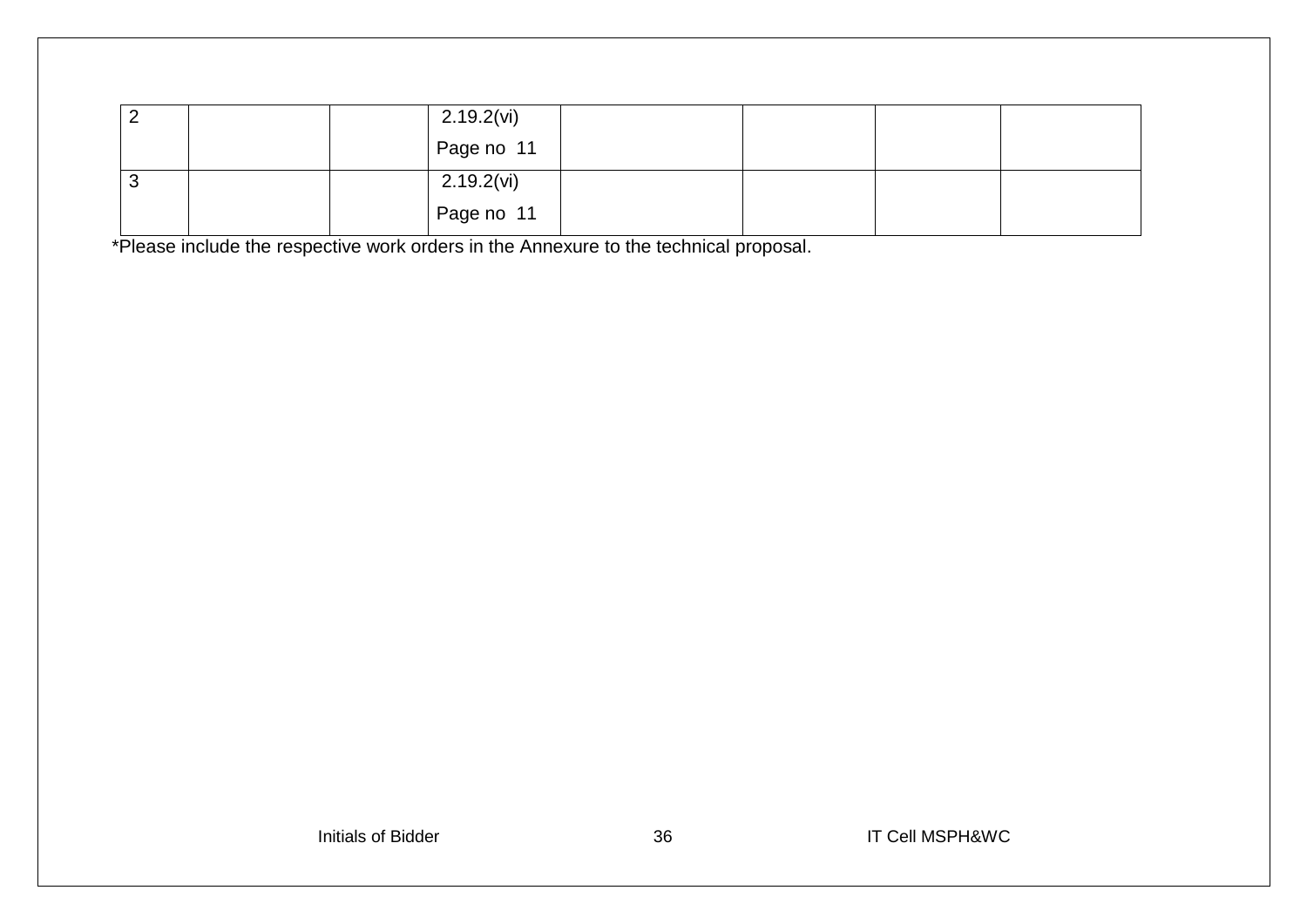## Additional documents

| S <sub>1</sub> | <b>Particulars</b>                                              | <b>Reference in RFP</b> | <b>Annexure</b>  | Page No of the         |
|----------------|-----------------------------------------------------------------|-------------------------|------------------|------------------------|
| No.            |                                                                 |                         | in               | <b>Annexure in the</b> |
|                |                                                                 |                         | <b>Technical</b> | technical              |
|                |                                                                 |                         | Proposal*        | <b>Proposal</b>        |
| $\mathbf 1$    | Registration Certificate under the Companies Act, 2013.         | 2.19.2(i) Page          |                  |                        |
|                |                                                                 | no.11                   |                  |                        |
| $\overline{2}$ | The bidder shall be an integrated service provider with NLD and | 2.19.2 (iii) Page no.   |                  |                        |
|                | <b>UASL licenses</b>                                            | 11                      |                  |                        |
| 3              | Service provider should have its owned fiber based backbone     | 2.19.2 (iv) Page no.    |                  |                        |
|                | network within India of minimum 120000 KM                       | 11                      |                  |                        |
| $\overline{4}$ | The installed capacity of the international Internet gateway of | 2.19.2 (v) Page         |                  |                        |
|                | bidder should be more than 12 Gbps.                             | no.11                   |                  |                        |
| 5              | Details on own/direct access of international gateway for       | 2.19.2 (vii) Page no.   |                  |                        |
|                | providing internet bandwidth which should be connected onto     | 11                      |                  |                        |
|                | international fiber only.                                       |                         |                  |                        |
| 6              | Details of 24 x 7 support service and web based MIS tool        | 2.19.2 (viii) Page      |                  |                        |
|                |                                                                 | no.11                   |                  |                        |
| $\overline{7}$ | Signed and stamped copy of the original RFP document.           | 2.12 Page no. 9         |                  |                        |
| 8              | Power of Attorney.                                              | 2.16 (A) Page no. 9     |                  |                        |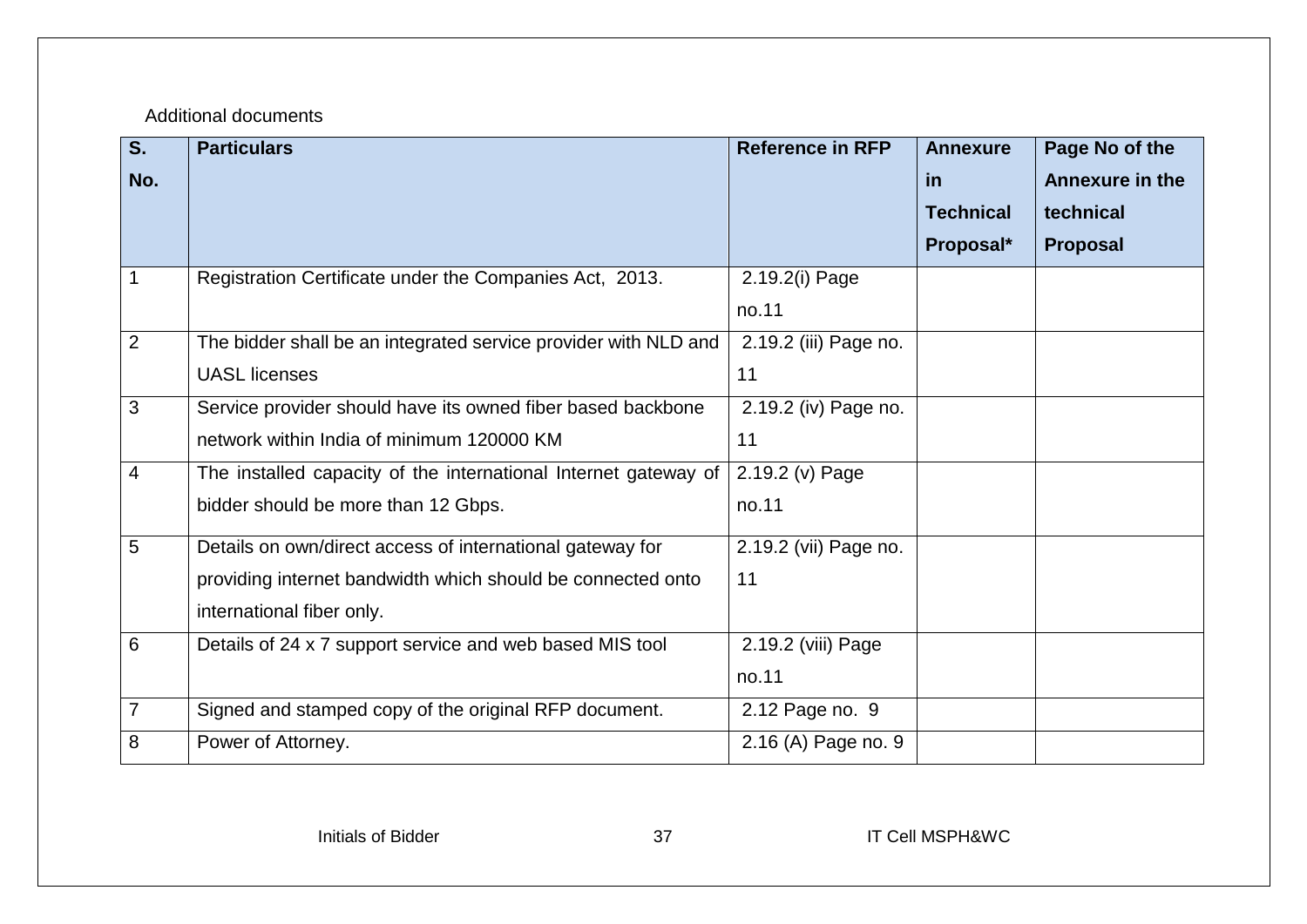| S.  | <b>Particulars</b>                                            | <b>Reference in RFP</b> | <b>Annexure</b>  | Page No of the         |
|-----|---------------------------------------------------------------|-------------------------|------------------|------------------------|
| No. |                                                               |                         | <b>in</b>        | <b>Annexure in the</b> |
|     |                                                               |                         | <b>Technical</b> | technical              |
|     |                                                               |                         | Proposal*        | Proposal               |
| 9   | Declaration that the bidder has not been debarred/blacklisted | 2.16 (A) Page no.       |                  |                        |
|     | by any Government/Semi-Government organisation.               | 10.                     |                  |                        |

\*Please include the entire supporting document in the Annexure to the technical proposal.

## **Section C**

**Bill of Material**: Supply, Installation and Commissioning of Internet leased line connectivity at MSPH&WC Ltd. locations

| S.  | <b>Item</b> | <b>Refer RFP</b> | <b>OEM</b> | Make/          | <b>Number of Units</b> | <b>Annexure in</b>         | Page No of the     |
|-----|-------------|------------------|------------|----------------|------------------------|----------------------------|--------------------|
| No. |             |                  |            | <b>Version</b> |                        | <b>Technical Proposal*</b> | Annexure in the    |
|     |             |                  |            |                |                        |                            | technical Proposal |
|     |             |                  |            |                |                        |                            |                    |
|     |             |                  |            |                |                        |                            |                    |
|     |             |                  |            |                |                        |                            |                    |
| N   |             |                  |            |                |                        |                            |                    |
|     |             |                  |            |                |                        |                            |                    |

<span id="page-38-0"></span>**\***Please include the compliance details in the Annexure to the technical proposal.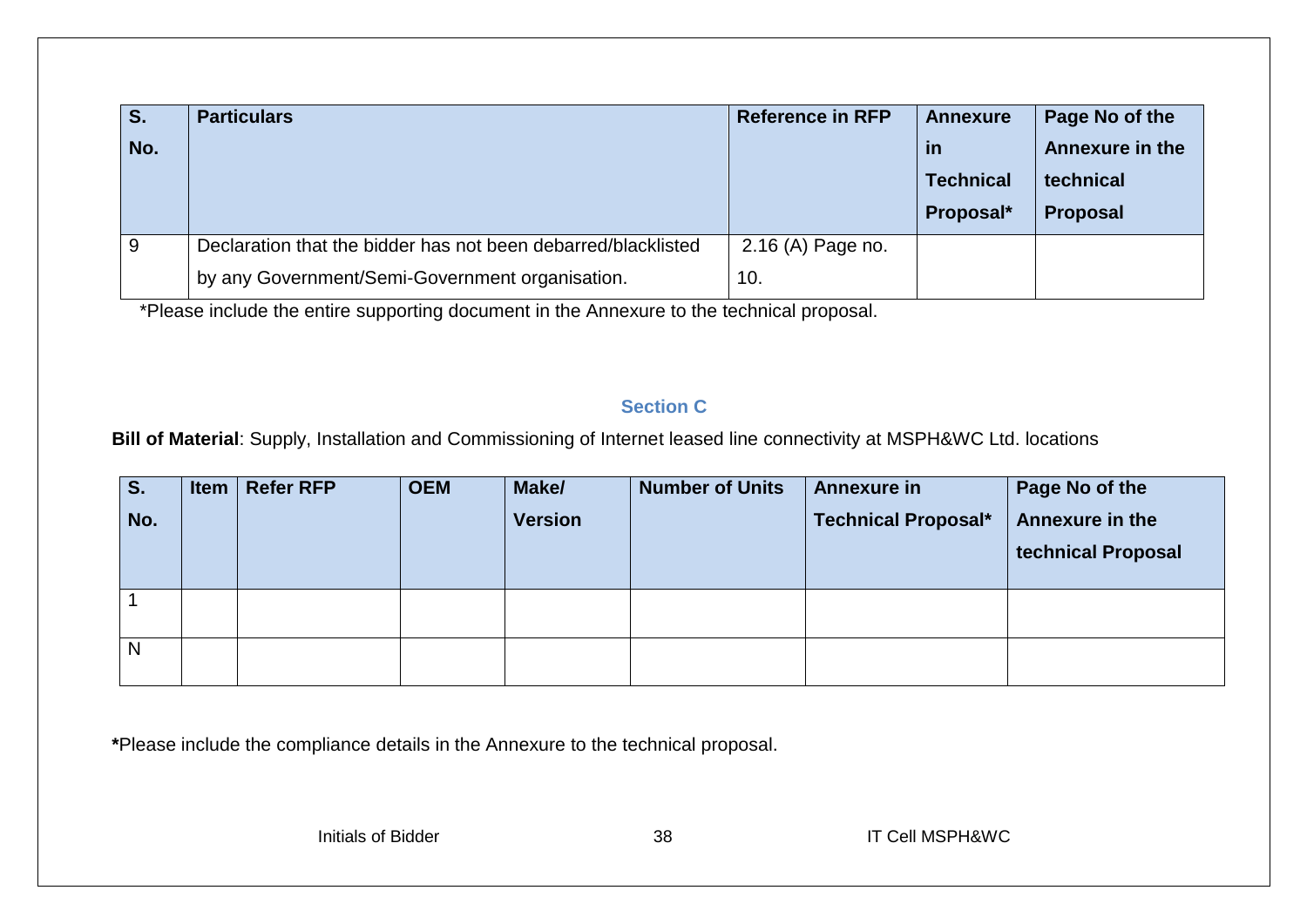## **Section D**

## <span id="page-39-0"></span>**Technical Approach**

- **1.** Implementation Methodology and Plan to include:
	- **1.1**Key implementation objectives, key deliverables and an implementation schedule for the same.
	- **1.2**Roll-out Action Plan.
	- **1.3**Roll-out Timelines.
	- **1.4**Acceptance Test Plan.
	- **1.5**Detailed project plan and milestone etc.
	- **1.6**Exit & Transition plan
- **2.** Escalation matrix during contract period
- <span id="page-39-1"></span>**3.** Post Implementation Support and Help Desk Services Plan

## **Section E**

All Annexure of the technical Proposal

[This space is intentionally left blank]

Initials of Bidder **39 1 IT Cell MSPH&WC**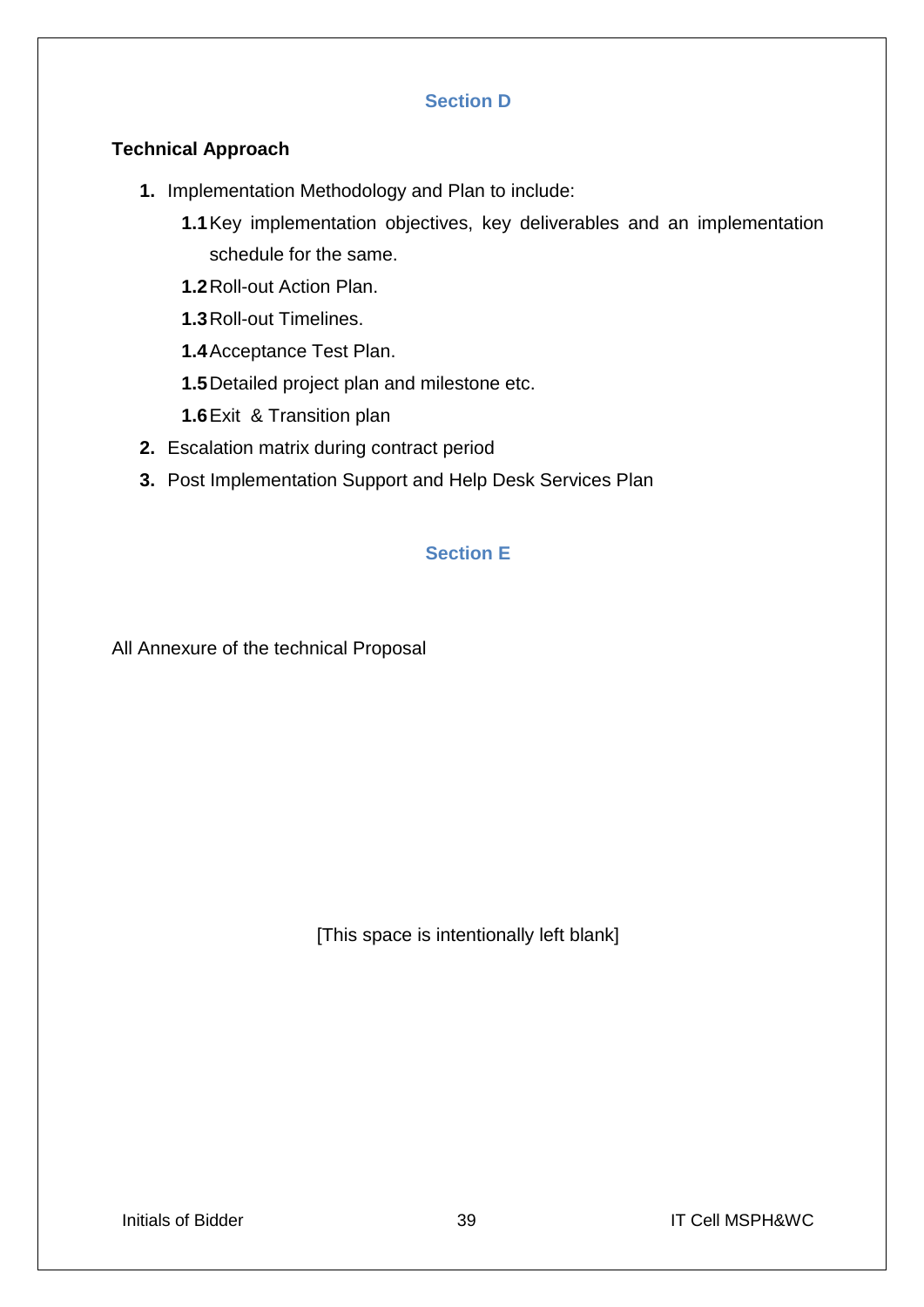## **Section F**

## **Checklist for Technical Bid**

<span id="page-40-0"></span>

| S.           | <b>Section</b> | <b>Particulars</b>                           | Page no of the  |
|--------------|----------------|----------------------------------------------|-----------------|
| No.          |                |                                              | technical       |
|              |                |                                              | <b>Proposal</b> |
|              |                |                                              |                 |
| 1            | Section - A    | <b>Technical Proposal Response Letter</b>    |                 |
| $\mathbf{2}$ | Section - B    | <b>Annual Turnover Details of the Bidder</b> |                 |
|              |                | Citations of the bidder (Please refer to     |                 |
|              |                | RFP 2.19.2(vi) ]                             |                 |
|              |                | <b>Additional documents</b>                  |                 |
| 3            | Section $- C$  | <b>Bill of Material format</b>               |                 |
| 4            | Section - D    | Implementation Methodology and Plan          |                 |
|              |                | to include:                                  |                 |
| 5            | Section $-E$   | All the Annexures related to the             |                 |
|              |                | technical proposal                           |                 |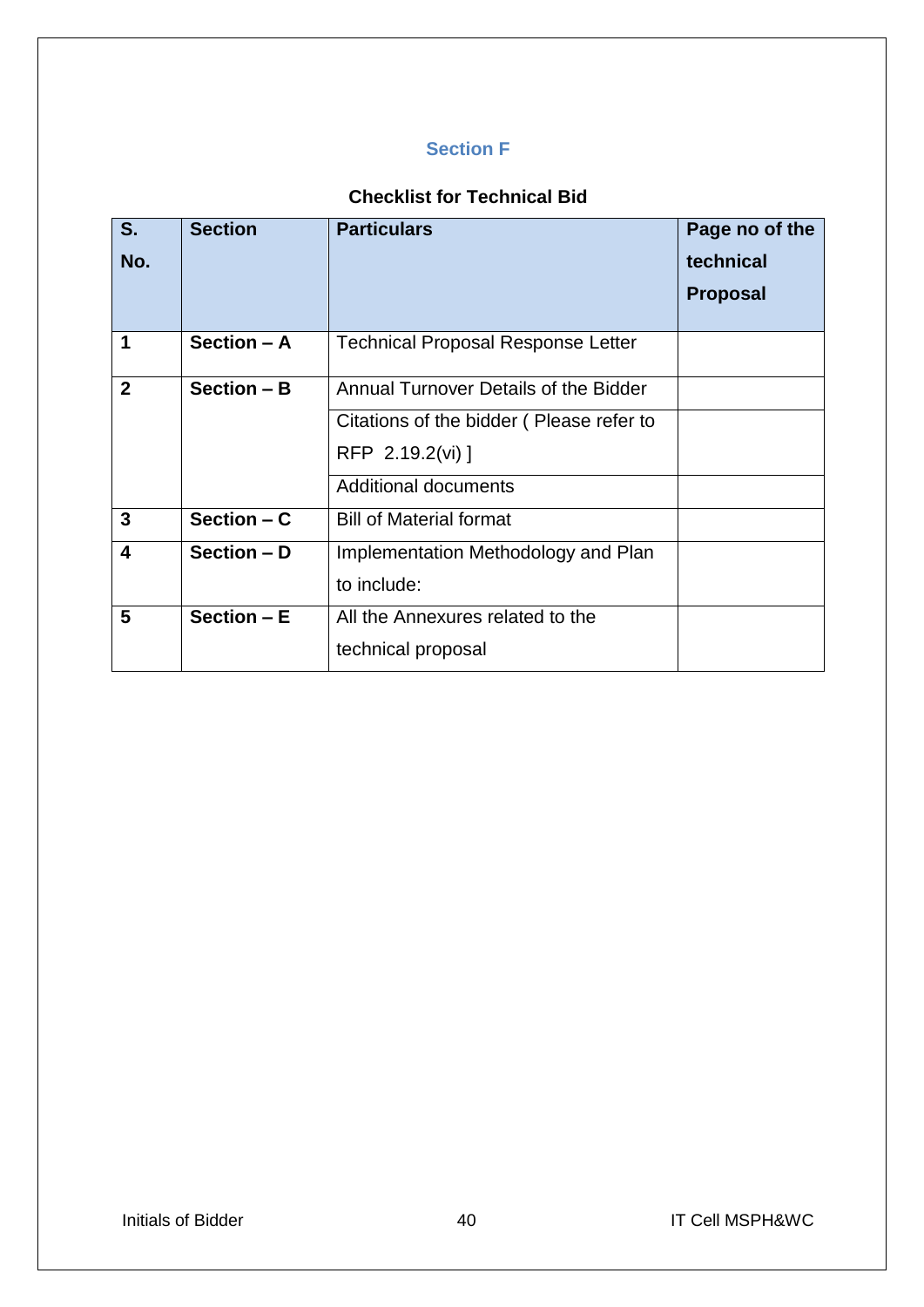## <span id="page-41-0"></span>**5.3Guidelines for Preparation of Financial Proposal [Envelop C]**

Financial Proposal should comprise of the following:

- 1. The unit rate quoted will be binding upon the successful bidders irrespective of the actual quantity during the award of contract.
- 2. The total amount calculated in Section- B Table 1 is included for evaluation purpose only.
- 3. At the time of award of the contract, work order would be issued on the actual quantity to be executed as decided by MSPH&WC Ltd. and work order amount would be adjusted as per the unit rate quoted in the bid. The total contract value would be the work order amount based on the actual quantity to be executed as decided by MSPH&WC Ltd.
- 4. Unless expressly indicated, bidder shall not include any technical information regarding the services in the financial proposal.
- 5. Prices shall be quoted entirely in Indian National Rupees.
- 6. No adjustment of the contract price shall be made on account of any variations in costs of labour and materials or any other cost component affecting the total cost in fulfilling the obligations under the contract. The contract price shall be the only payment payable to the successful bidder for completion of the contractual obligations by the successful bidder under the Contract, subject to the terms of payment specified in the contract. The price quoted would be inclusive of all taxes, duties, and charges and levies as applicable except Service Tax which will be paid as actual. Prices quoted for all Hardware and Software shall be inclusive of supply at site, installation and commissioning. No extra payment on any account shall be admissible.
- 7. The prices, once offered, must remain fixed and must not be subject to escalation for any reason whatsoever within the period of project. A proposal submitted with an adjustable price quotation or conditional proposal may be treated as nonresponsive and rejected.

The bidder shall fill in the financial response as per the template **Refer 5.4 Page no. 35** provided failing to which, the bid shall be treated as non-responsive and shall be rejected.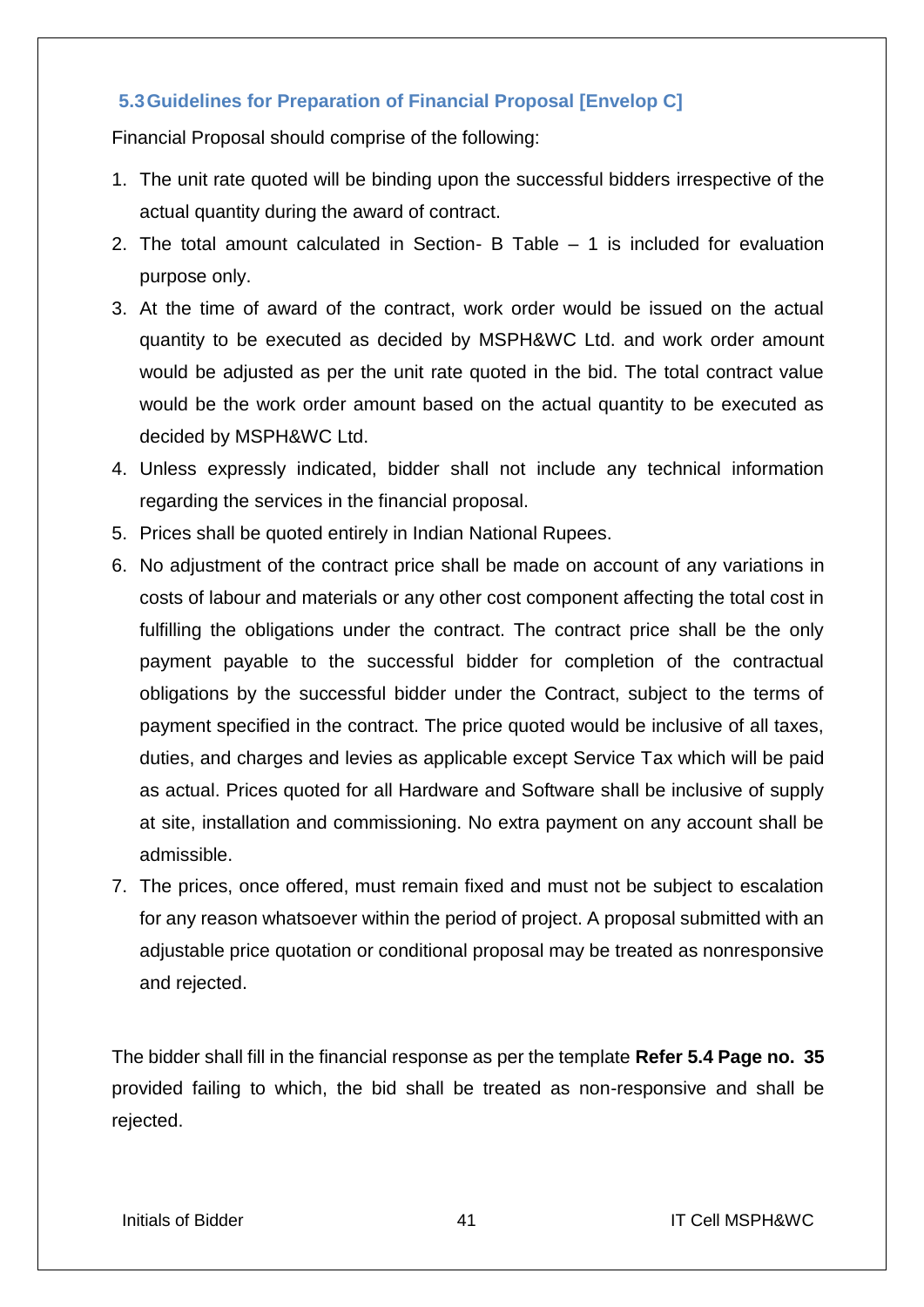## <span id="page-42-1"></span><span id="page-42-0"></span>**5.4Template for financial proposal**

## **Section F**

## **Letter Format for Financial Proposal**

(To be submitted on the Letterhead of the bidder)

[Location, Date]

To

Mumbai—400030 The Managing Director, Maharashtra State Police Housing & Welfare Corporation Ltd. Plot no. 89-89A, Sir Pochkhanwala Road, Near Police Officers' Mess, Worli, Mumbai- 400030

Ref: RFP Notification no <<>>

Subject: Submission of Financial proposal in response to the RFP for **"Supply, Installation and Commissioning of Internet leased line connectivity at MSPH&WC Ltd. Head Office"**

Dear Sir,

We, the undersigned, offer to provide the services for [*Insert title of assignment*] in accordance with your Request for Proposal dated [*Insert Date*] and our Technical Proposal. Our attached Financial Proposal for is for the sum of [*Insert amount(s) in words and figures*]. We are aware that any conditional financial offer will be outright rejected by MSPH&WC Ltd. This amount is inclusive of taxes except service tax as listed at (Consolidated Cost Summary) attached.

Our Financial Proposal shall be binding upon us subject to the modifications resulting from Contract negotiations, up to expiration of the validity period of the Proposal (180 days) from the date of opening of financial bid.

We are aware that MSPH&WC Ltd. reserves the right to accept or reject any or all bids without assigning any reasons thereof.

We remain,

Initials of Bidder **12** 12 1 1 **1** Apple 1 1 **IT Cell MSPH&WC**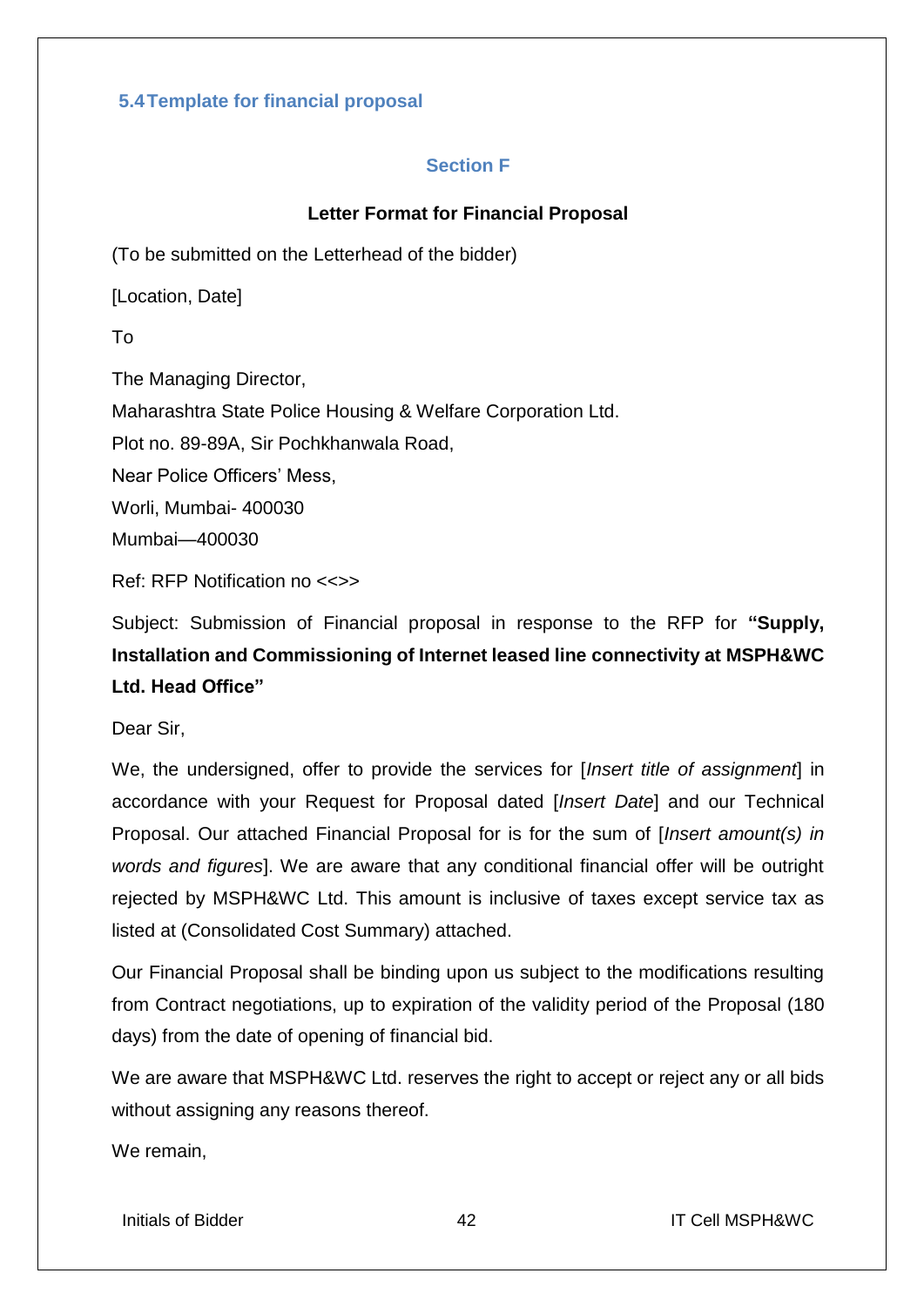Yours sincerely,

Authorized Signature [*In full and initials*]: Name and Title of Signatory: Date and Stamp of the signatory Name of Firm:

[This space is intentionally left blank]

Initials of Bidder **12 IT Cell MSPH&WC**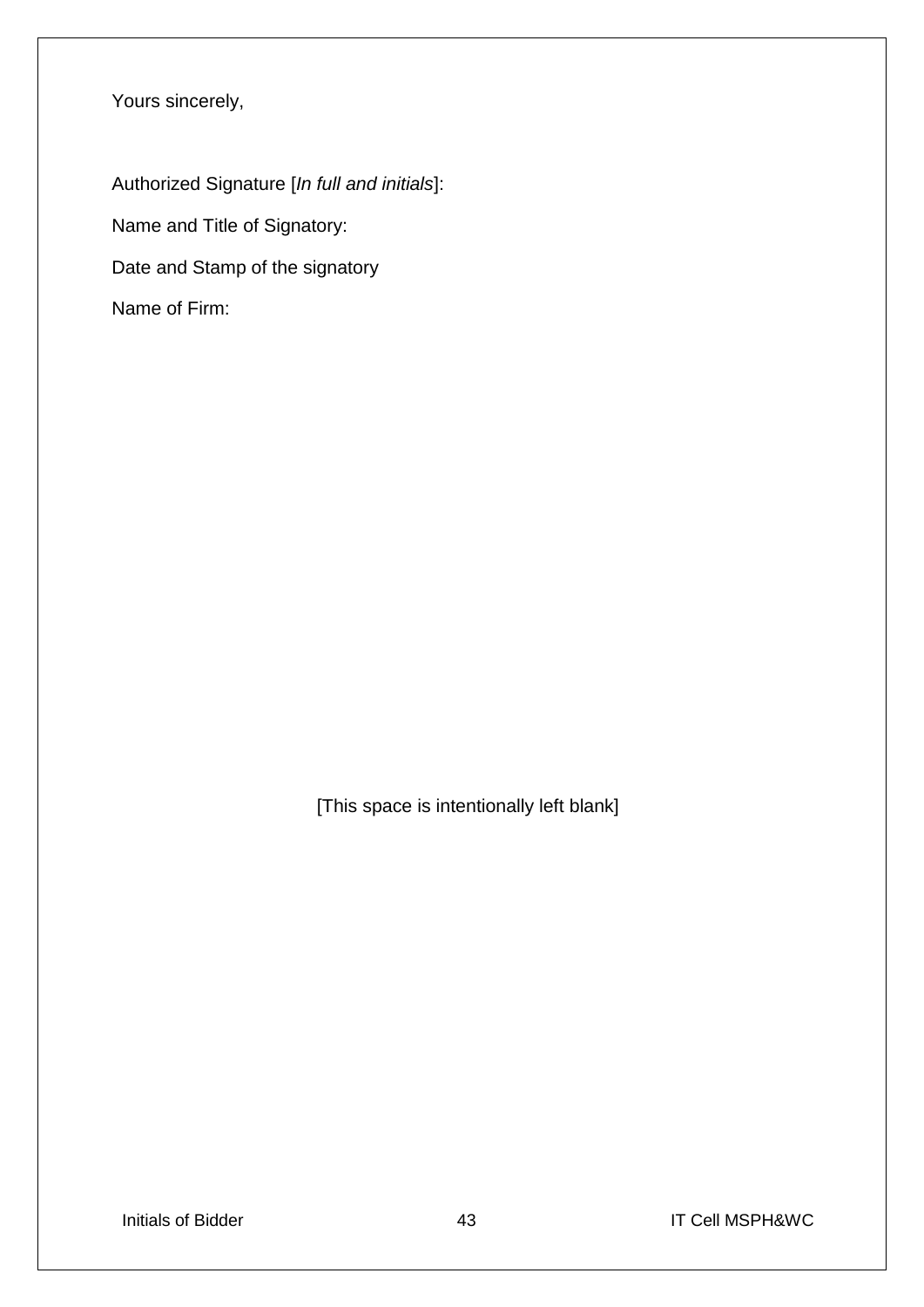## **Section G**

## **Format for Financial Proposal**

<span id="page-44-0"></span>The bidder shall bid for all the items listed in **Table- 1** below**;** failing to which, the bid shall be treated as non-responsive and shall be rejected.

**Table – 1 Cost Summary (Inclusive of Taxes except Service Tax)**

| S.No           | <b>Description</b>     | Qty          | <b>Unit Price</b> | <b>One Year</b>    | Five year        |
|----------------|------------------------|--------------|-------------------|--------------------|------------------|
|                |                        |              | $($ In Rs. $)$    | $($ In Rs. $)$     | $($ In Rs. $)$   |
|                |                        | $\mathsf{A}$ | B                 | $C = (A \times B)$ | $D = C \times 5$ |
|                | Primary                |              |                   |                    |                  |
|                | <b>Internet Access</b> |              |                   |                    |                  |
| 1              | 75 Mbps (1:1)          |              |                   |                    |                  |
|                | inclusive of           |              |                   |                    |                  |
|                | <b>Backhaul</b>        |              |                   |                    |                  |
|                | Charges                |              |                   |                    |                  |
|                | Secondary              |              |                   |                    |                  |
|                | <b>Internet Access</b> |              |                   |                    |                  |
| $\overline{2}$ | 20 Mbps (1:1)          |              |                   |                    |                  |
|                | inclusive of           |              |                   |                    |                  |
|                | <b>Backhaul</b>        |              |                   |                    |                  |
|                | Charges                |              |                   |                    |                  |
|                | Total - X In words     |              |                   | $Total - X$        |                  |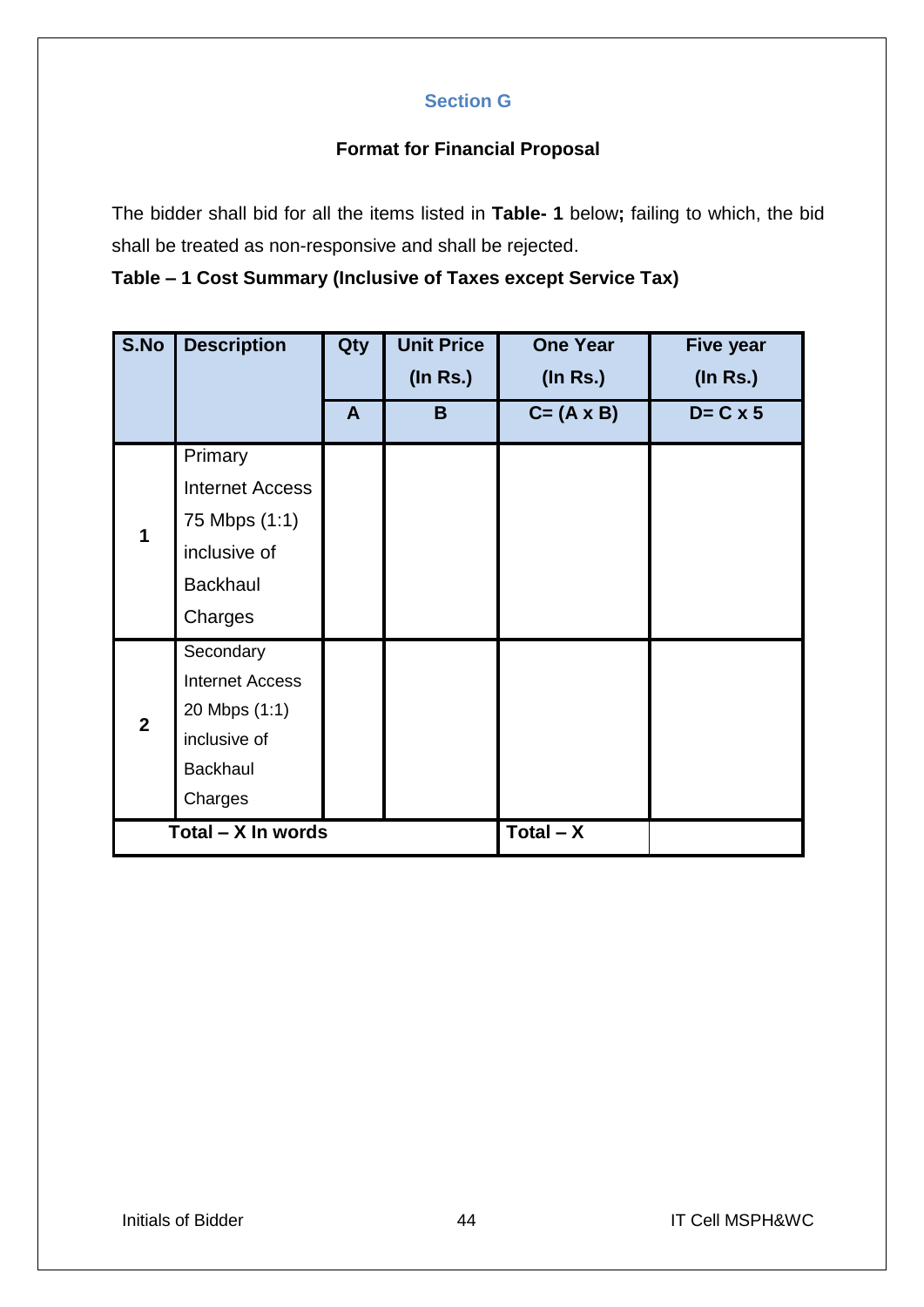## <span id="page-45-0"></span>**5.5Draft Agreement, Performance Bank Guarantee Format**

## **Draft of Agreement Format**

This CONTRACT (hereinafter called the "Contract") is made the \_\_\_\_day of the month of \_\_\_\_\_\_ between, on the one hand, MAHARASHTRA STATE POLICE HOUSING CORPORATION LIMITED (MSPH&WC Ltd.) established and constituted in 1974 under the Companies Act, 1956 hereinafter called "Authority" (which expression shall, unless it be repugnant to the context or meaning thereof, be deemed to include its successor or successors and assignee or assignees) and, on the other hand M/s and the matrice of the matrice of the matrice of the matrice of the matrice at  $\blacksquare$ hereinafter called the "Bidder" (which expression shall, unless it be repugnant to the context or meaning thereof, be deemed to include its successor or successors and assignee or assignees).

#### **Whereas**

- a) The Authority has selected the Bidder to provide services as per specifications mentioned in the bid document **"Supply, Installation and Commissioning of Internet leased line connectivity at MSPH&WC Ltd. for five years"** and as defined in the General Conditions of the Contract.
- b) By filling the bid document and signing it the Bidder has agreed to the Authority that they have the required professional skills, personnel, technical and financial resources, and have agreed to execute the items in the bid document on the terms and conditions set forth in this contractual bid document.

NOW THEREFORE the parties hereto hereby agree as follows:

- 1 The following documents attached hereto shall be deemed to form and integral part of the Contract agreement.
	- a. The complete bid document including the common set of deviation issued from time to time.
	- b. Minutes of the pre-bid meeting standard set of deviations/corrigendum, drawing and instructions issued by MSPH&WC Ltd.
	- c. Any other communications issued prior to signing of the agreement.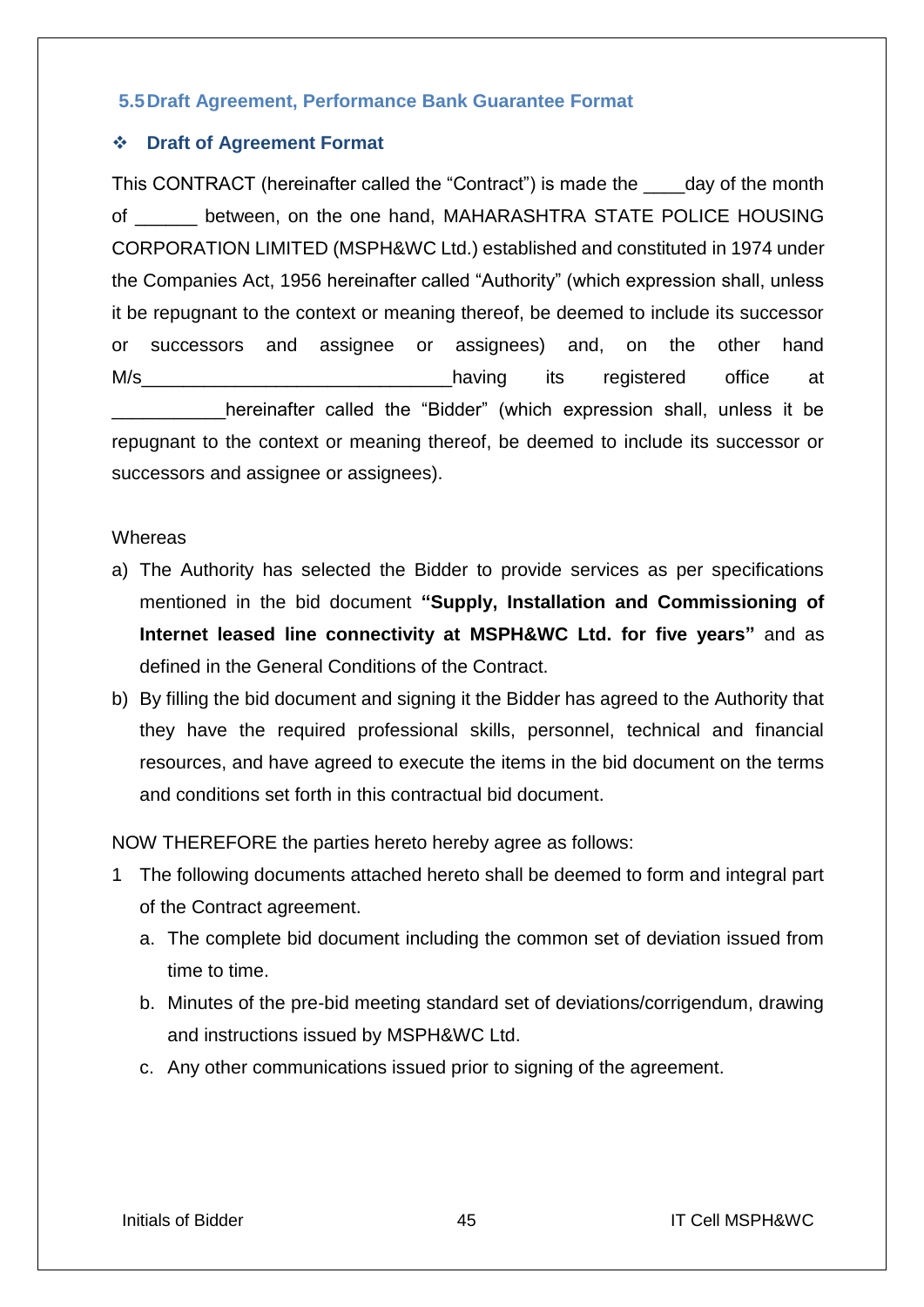IN WITNESS WHEREOF, the parties hereto have caused this contract to be signed in their respective names as of the day & year first above written.

FOR AND ON BEHALF OF

MAHARASHTRA STATE POLICE HOUSING & WELFARE CORPORATION LTD.

(name) **Designation** (Authorised Representative)

Witness:

| ۸ |  |
|---|--|
| ⌒ |  |

By Authorised Signatory FOR AND ON BEHALF OF M/S. …………………………

### Witness:

1. ……………………………………….. 2. …………………………………………

Initials of Bidder **1988** IT Cell MSPH&WC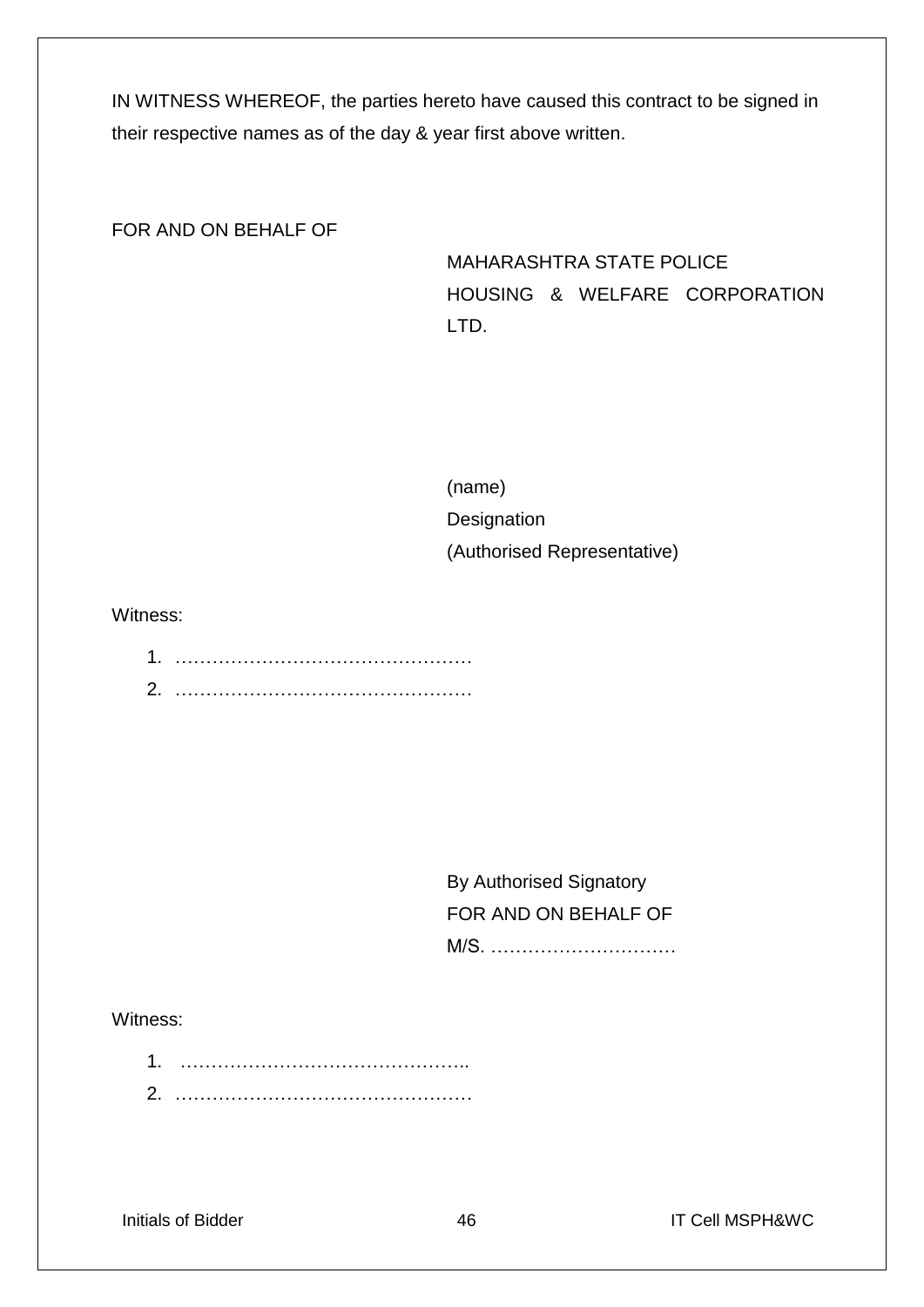## <span id="page-47-0"></span>**5.6 Format for Performance Bank Guarantee (Please Refer 4.4)**

Whereas ------------------------------------------------------------ (hereinafter called 'the Respondent') has submitted its proposal dated ---------------- in response to the RFP: "Supply, Installation and Commissioning of Internet leased line connectivity at MSPH&WC Ltd. for five years")

KNOW ALL by these presents that WE -------------------------------------------- of -------------- ------------------------------------------------------- Having our registered office at ------------------ ---------------------------------------------- (hereinafter called "the Bank") are bound unto the MSPH&WC Ltd. (hereinafter called "the MSPH&WC Ltd.") in the sum of ---------------------- for which payment well and truly to be made to the said MSPH&WC Ltd., the Bank binds itself, its successors and assigns by these present. Sealed with the Common Seal of the said Bank this -----------------------day of ---------------------------2018.

## **The Conditions** of this obligation are:

- In the event of the successful bidder being unable to service the contract for whatever reason, MSPH&WC Ltd. would evoke the PBG. Notwithstanding and without prejudice to any rights whatsoever of department under the Contract in the matter, the proceeds of the PBG shall be payable to the MSPH&WC Ltd. as compensation for any loss resulting from the Respondent's failure to complete its obligations under the Contract. MSPH&WC Ltd. shall notify the Respondent in writing of the exercise of its right to receive such compensation within 14 days, indicating the contractual obligation(s) for which the Respondent is in default.
- MSPH&WC Ltd. shall also be entitled to make recoveries from the Respondent's bills, performance bank guarantee, or from any other amount due to him, the equivalent value of any payment made to him due to inadvertence, error, collusion, misconstruction or misstatement.

We undertake to pay to the MSPH&WC Ltd. up to the above amount upon receipt of its first written demand, without the MSPH&WC Ltd. having to substantiate its demand, provided that in its demand the MSPH&WC Ltd. will specify that the amount claimed by it is due to it owing to the occurrence of one or both of the two conditions, specifying the occurred condition or conditions.